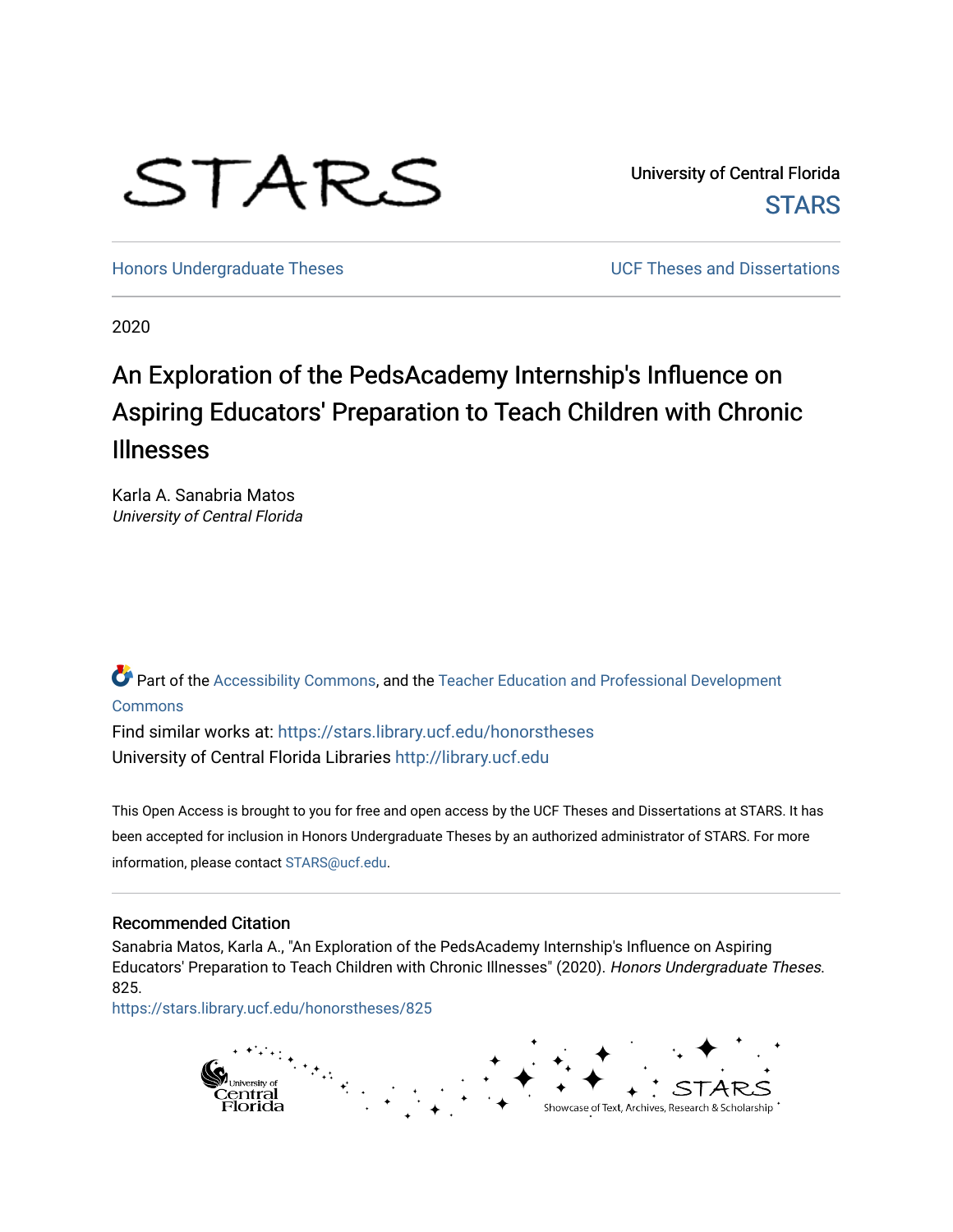# AN EXPLORATION OF THE PEDSACADEMY INTERNSHIP'S INFLUENCE ON ASPIRING EDUCATORS' PREPARATION TO TEACH CHILDREN WITH CHRONIC ILLNESSES

by

# KARLA SANABRIA MATOS

A Thesis submitted in partial fulfillment of the requirements for the Honors in the Major Program in Elementary Education in the College of Community Innovation and Education and in the Burnett Honors College at the University of Central Florida Orlando, Florida

Fall Term 2020

Thesis Chair: Michelle J. Kelley, Ed.D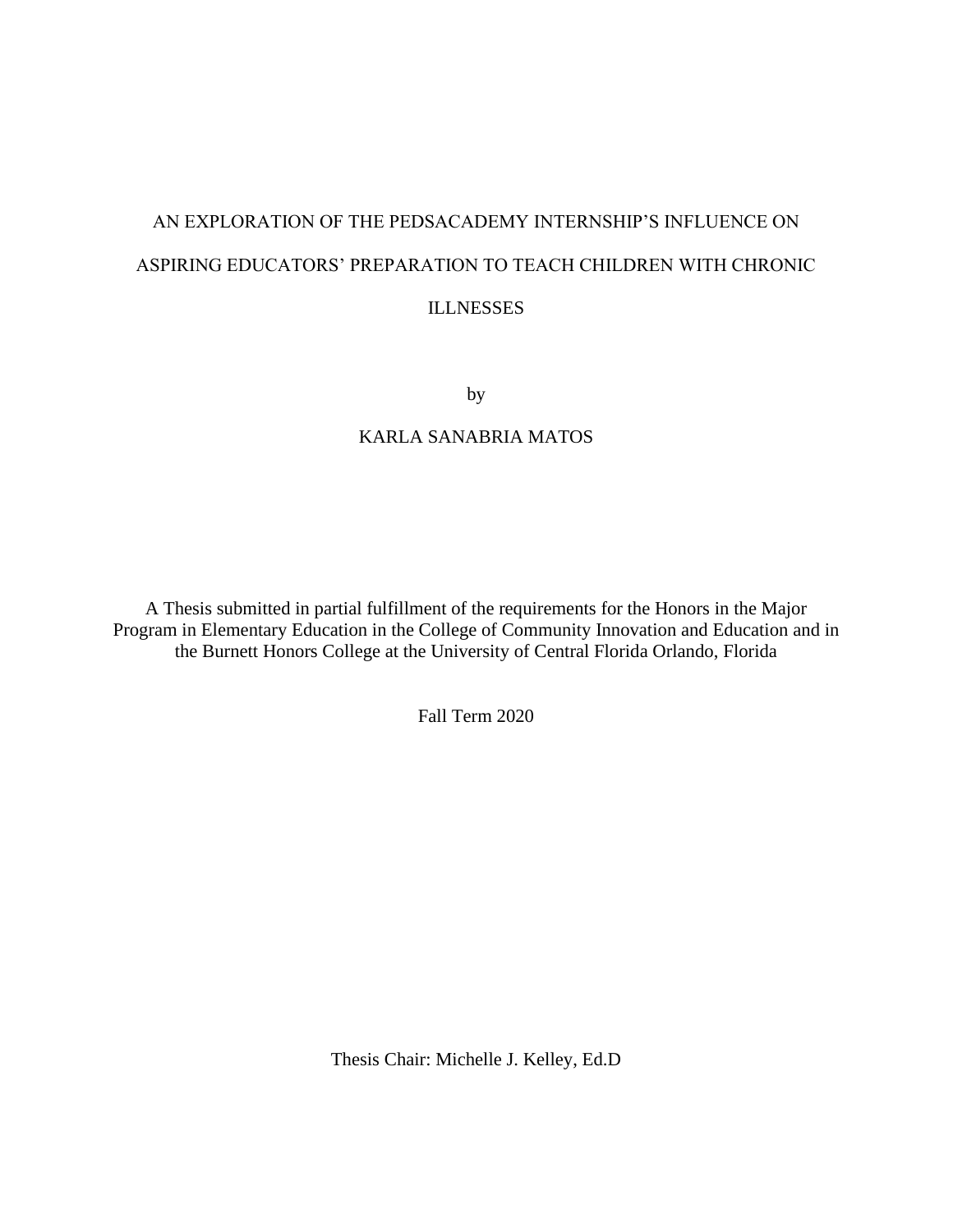© 2020 Karla Sanabria Matos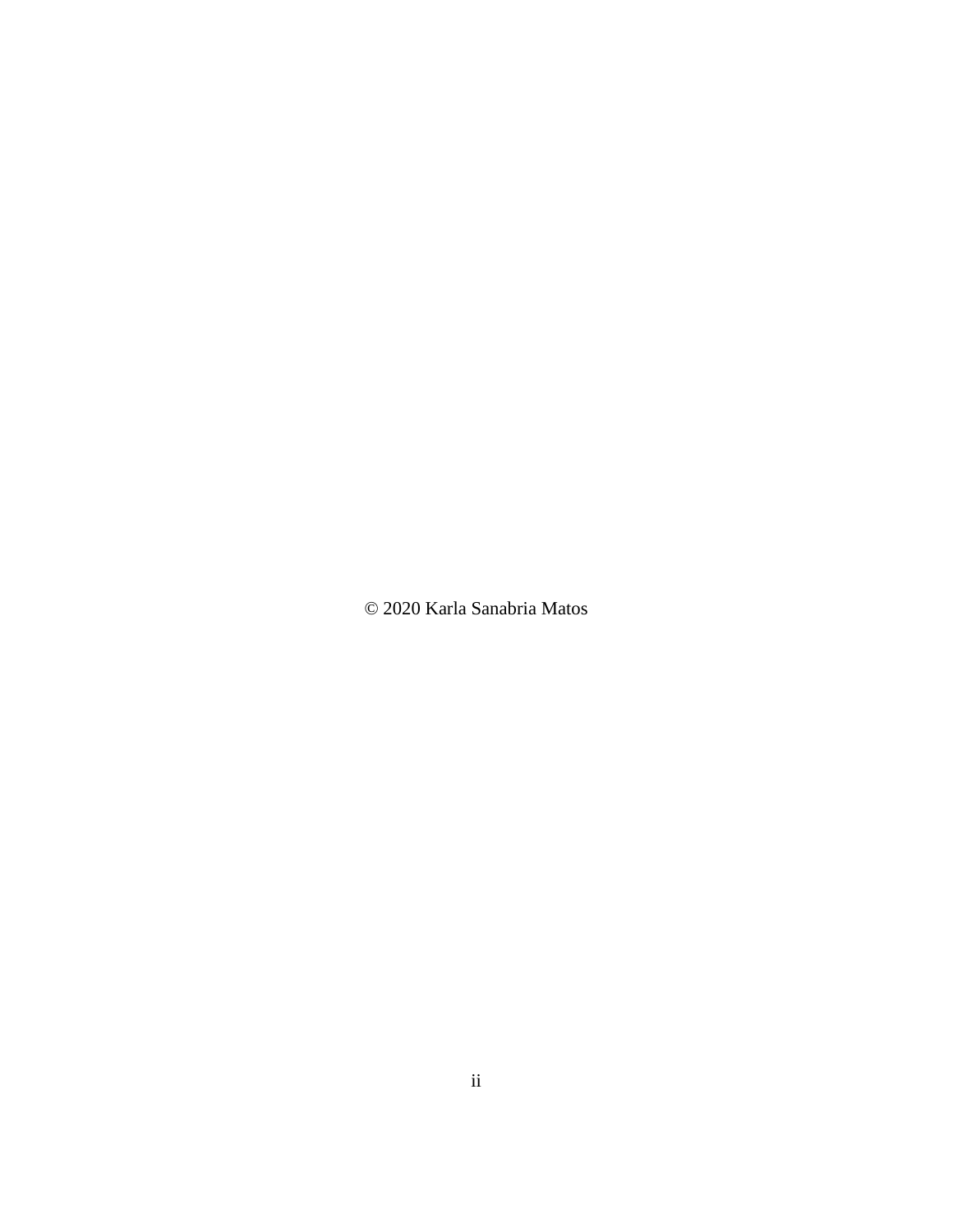#### **ABSTRACT**

The increased emergence of childhood chronic illnesses in the United States of America has created a need for educational support in this unique student population. Research trends have showcased how the child's emotional health and vacancies in legislation are some of the affecting factors when discussing the level of academic aid these children receive from the state. Some other factors that come into play when ensuring children with chronic illnesses are not excluded from receiving quality education are their learning environment, school reintegration process, and evaluating pre-existing hospital-school programs which are all themes covered in this narrative. Teacher preparation programs are the best way to tackle this issue early on. By providing aspiring educators training on how to help these students, they will ensure a successful school reintegration for the child once they return to the traditional schooling setting. Hence, why this research focuses on the PedsAcademy, a pioneer Florida hospital-school program, and the aspiring educators' perceptions of their academic and socio-emotional impact on the students. The research questions are synthesized into three main topics: social-emotional impact, influence on aspiring educators, and state regulations. Each of these themes encompass further descriptive terms based on the survey and interview results, which include: meaningful academic and socio-emotional student progress, flexible teaching, unique opportunity, life-changing experience, and knowledge of state regulations. Through the data collection of survey and interview responses, this thesis records the research findings and establishes concrete recommendations that contribute to the preexisting materials on the educational support available for children with chronic illnesses.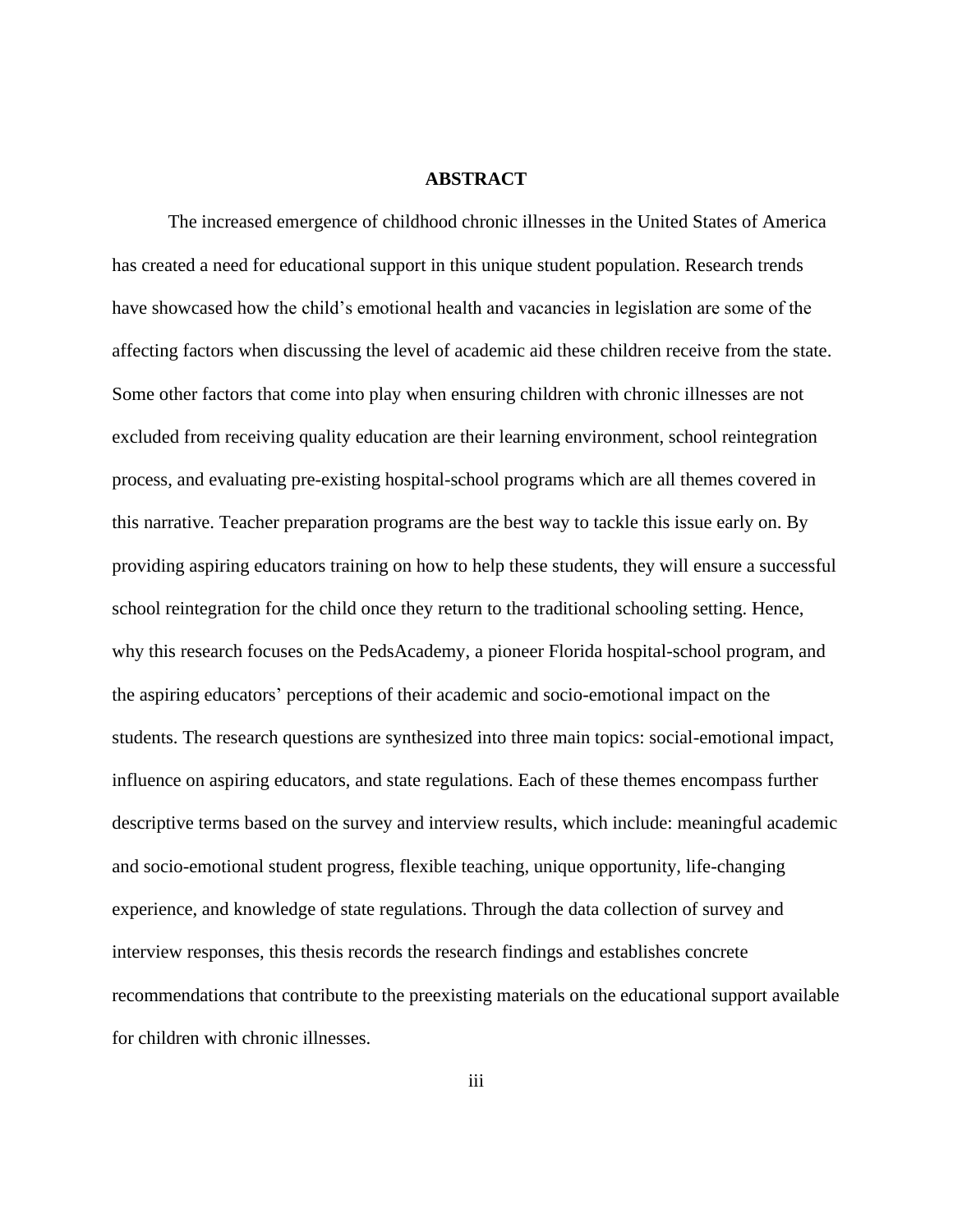#### DEDICATIONS

to

*Families and children with chronic illnesses* You are not alone. You are seen. You are heard. You will always find an ally in me.

# *Mami y papi*

A mis maestros de la vida. Quienes siempre me han apoyado en cada una de mis travesías académicas y personales. Gracias por siempre estar a mi lado y brindarme el apoyo necesario para llegar a las estrellas, se les quiere infinitamente.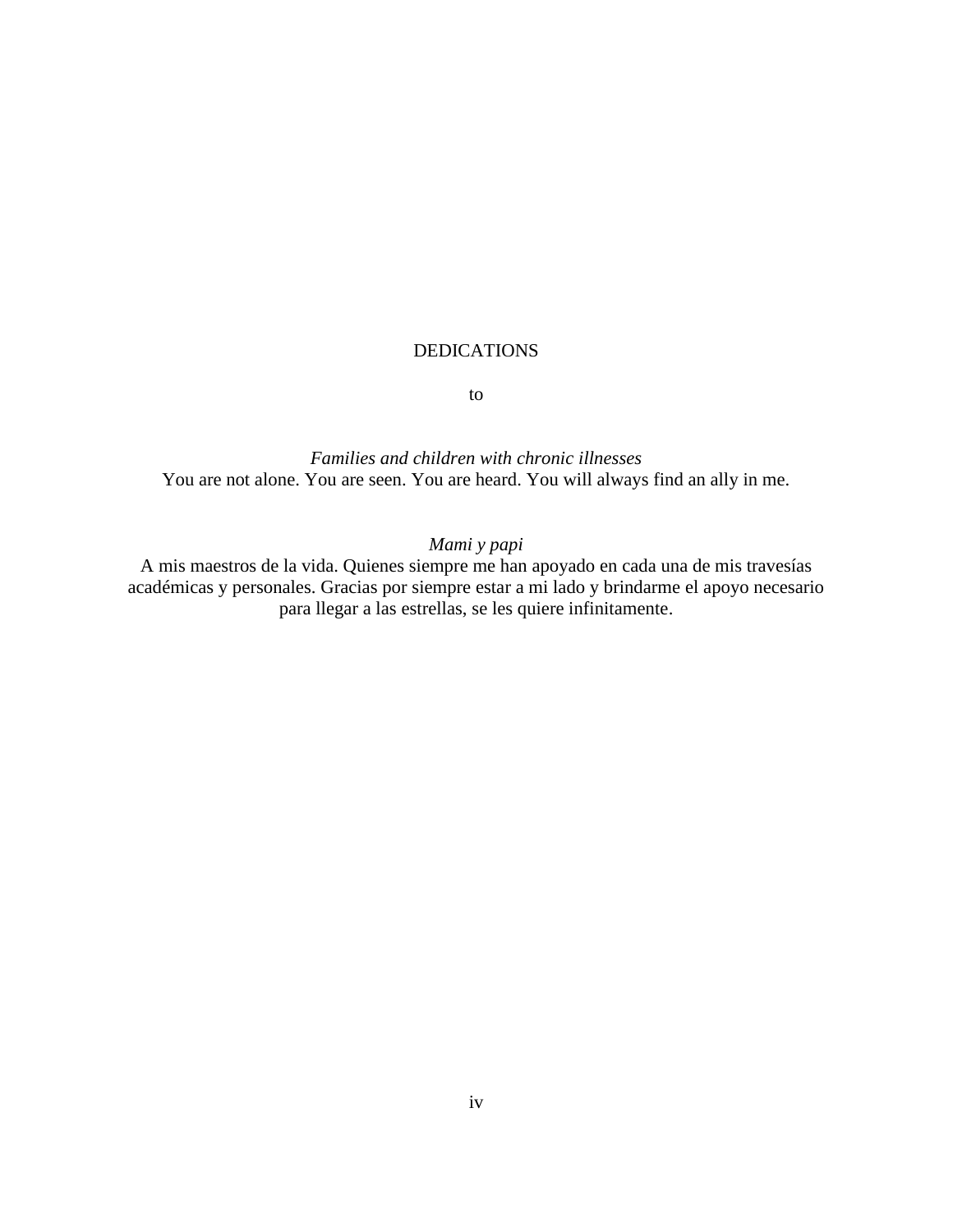#### ACKNOWLEDGMENTS

None of this would have been possible without **Dr. Kelley**, **Dr. Grysko**, **Dr. Bai**, or **Dr. Tucker**. Thank you for your mentorship and guidance throughout this whole process. With your motivation I am able to produce a passion project that I am proud to present as my first research publication. Thank you for believing in me.

To **all educators** and **advocates for education**, we have the privilege and responsibility to provide our students a mindful and holistic academic experience. Here's to extending the boundaries of education and supporting the equitable access to quality education. Thank you for your commitment to becoming life-long learners.

I would also like to thank **Patricia Calderón** who gave me the opportunity to volunteer in my first children's hospital. Fuiste quien me expuso a la noble e importante profesión de servicio hacia niños con condiciones crónicas. Gracias por llevarle la luz y alegría a tantas familias puertorriqueñas. Me ayudaste a encontrar mi pasión y por eso te lo debo todo.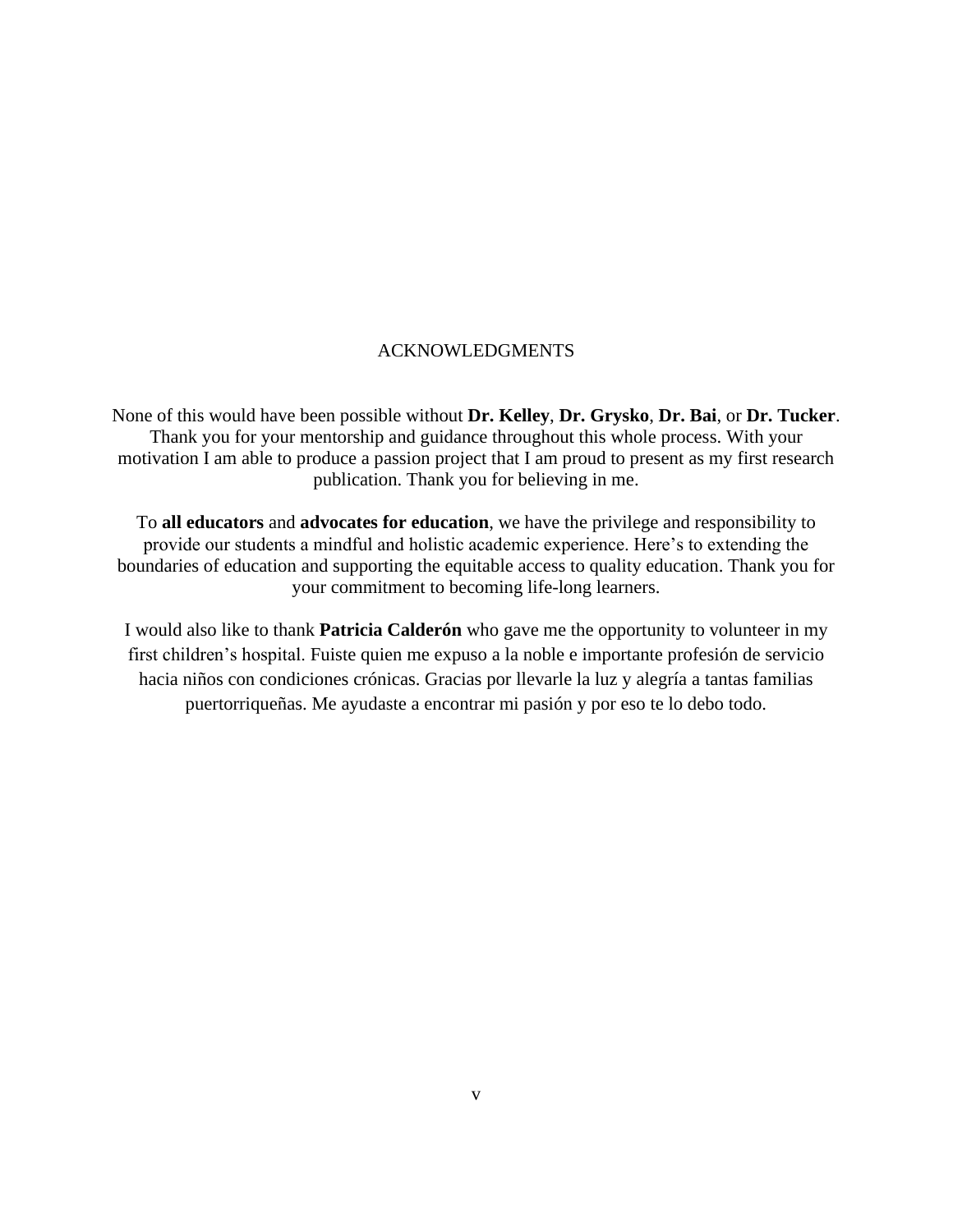## **CONTENTS**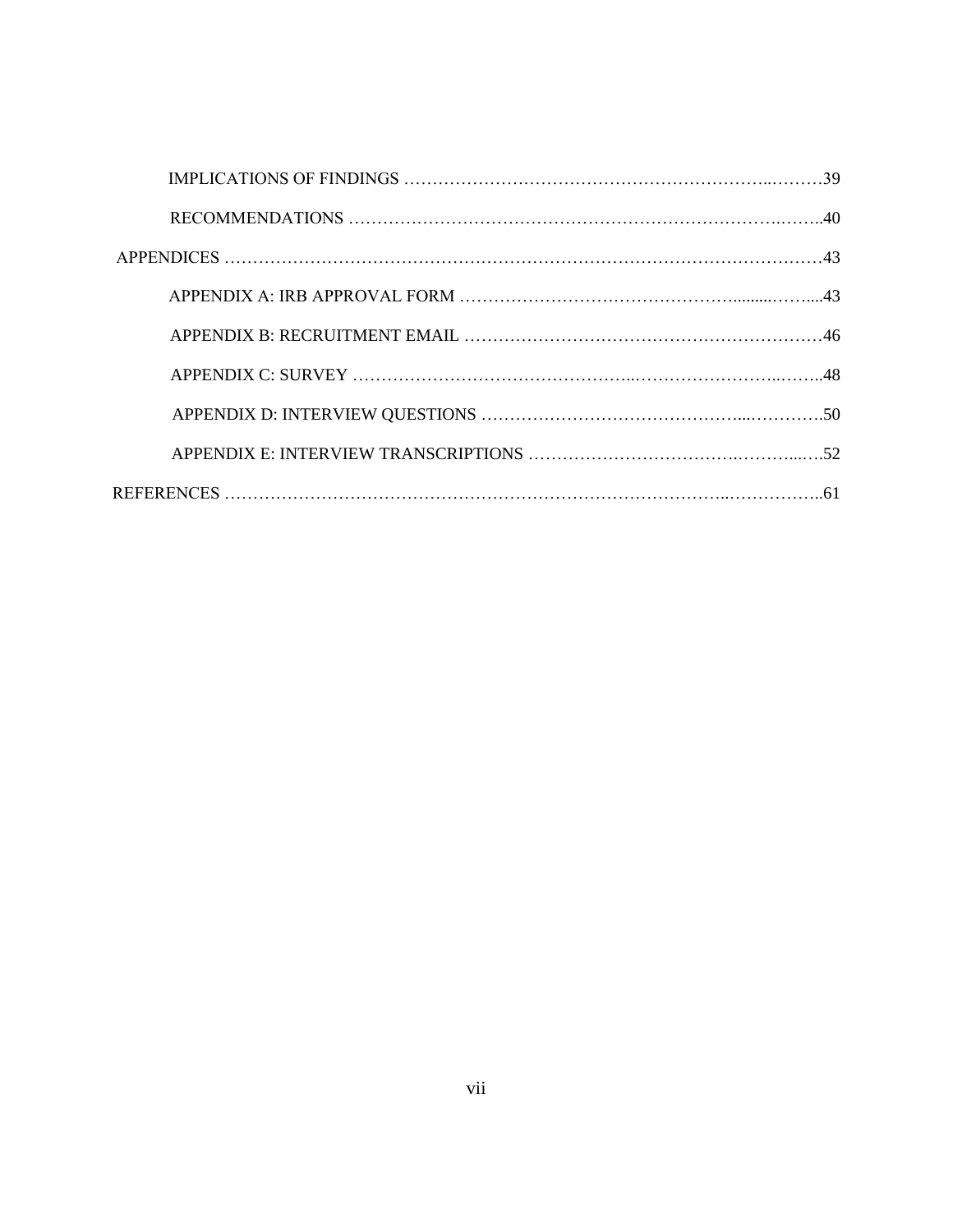# LIST OF TABLES/ FIGURES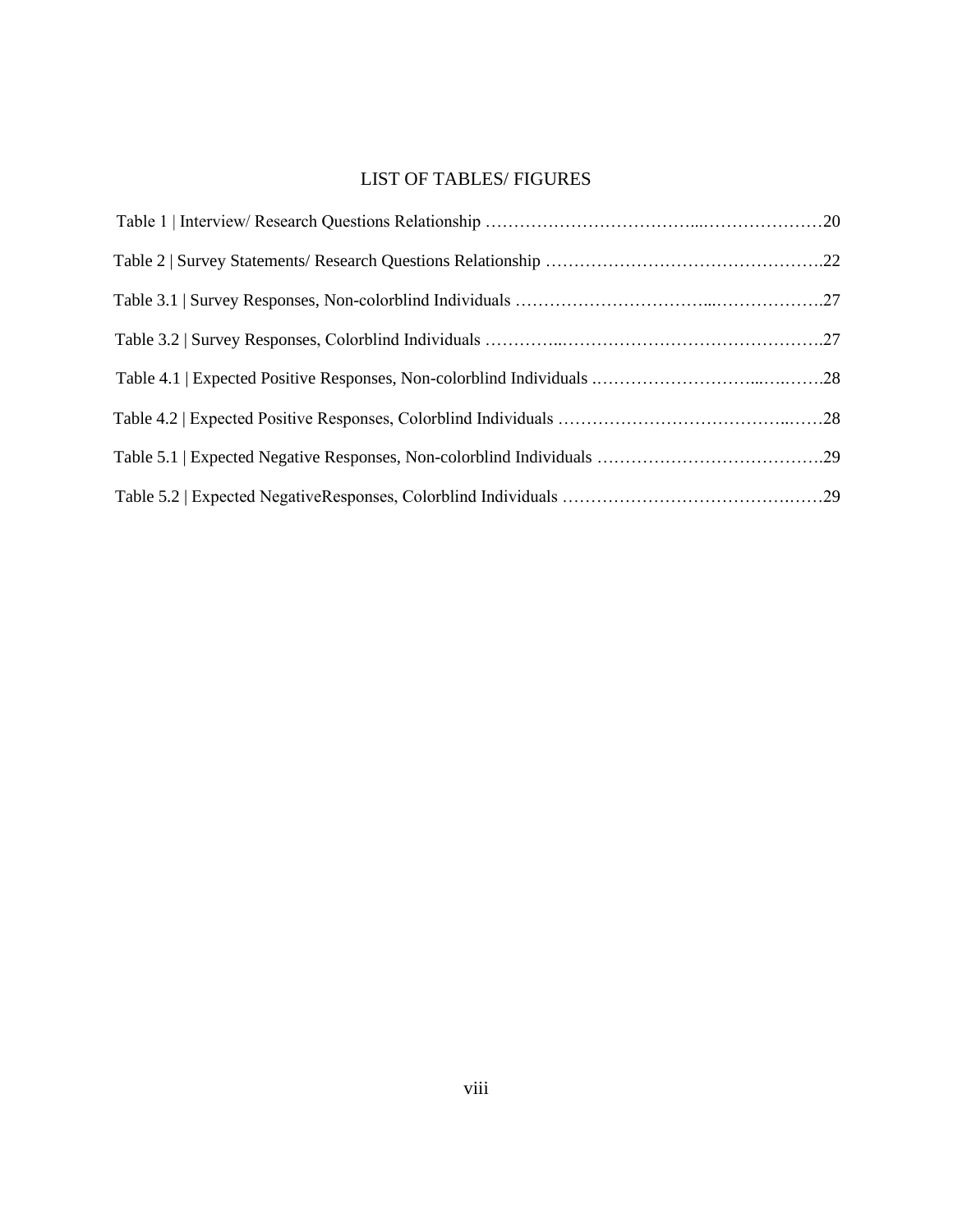# **SECTION 1: INTRODUCTION**

Childhood is a time of many memorable firsts in one's life. First time making a friend, first time going to school, first time exploring a sport or a hobby. Yet, what if all of those rudimentary events cannot occur in the conventional sense we tend to associate them? For millions of children in the United States of America, this is the case. The emergence of chronic illnesses during childhood is increasing (Newacheck & Stoddard, 1994), thus altering these childhood experiences for many. Children with chronic illnesses come to know a hospital room better than a classroom; their peers become the nurses and doctors they see routinely. Failing a test or not making the volleyball team is nowhere near the top of their list of worries. These adverse childhood experiences define a part of their lives forever. Therefore, what can we, as a society, do to ease their hardships?

Providing these children with positive educational experiences allows them the quality education they deserve, as well as preparing them to reintegrate into the schooling setting. Hospitalized children experience educational adversities, putting a damper on their academic performance and socio-emotional skills (Shiu, 2004). Hence, why in-hospital educational programs are the best way to tackle these distressing limitations. However, surprisingly enough, limited research on hospital-school programs exists (Steinke, Elam, Irwin, Sexton, & McGraw, 2016). As an aspiring educator who is privileged enough to be an advocate and ally for children and families in this position, performing a qualitative study on the impact a Central Florida hospital-school initiative has on chronically ill children is a great place to start.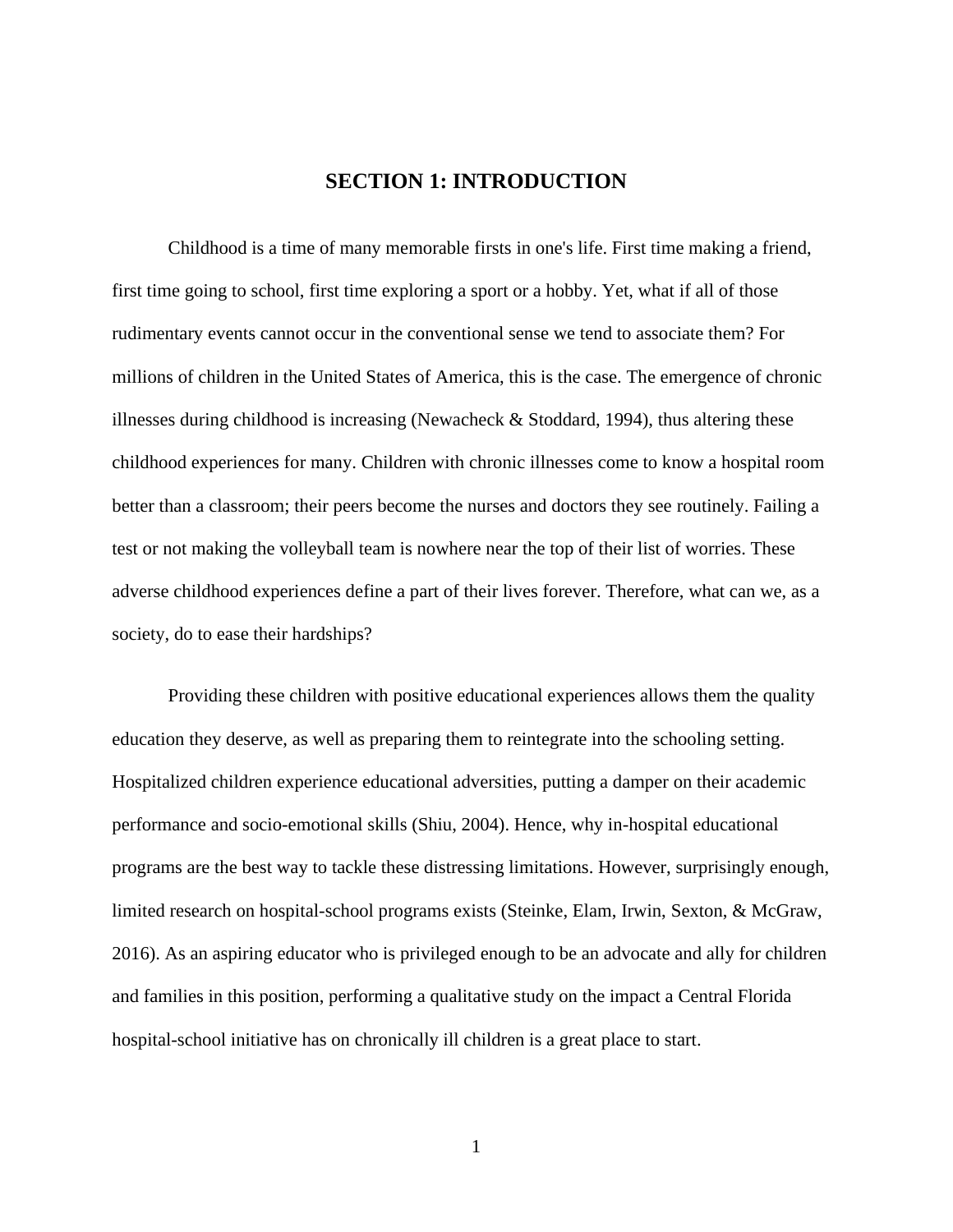By conducting a literature review on others' perceptions of educating children with chronic illnesses and the educational support provided to this population, a deeper understanding of this subject is obtained. As for the methodology aspect, a study surveying past University of Central Florida, PedsAcademy interns is completed (Nemours, n.d.). This program is the first of its kind and it offers aspiring educator interns the experience and knowledge needed to teach hospitalized children successfully. This research is primarily being executed to motivate the origination of similar collaborative programs between local hospitals and universities for these students to benefit and enjoy within the paradigms of academic socio-emotional learning.

#### **Statement of Problem**

In 2014, I had my first experience working with children with chronic illnesses at San Jorge Children's Hospital in Puerto Rico. Working as a volunteer, I made bonds with the patients and their families, changing my life for the better. Coming from a bloodline of passionate and empowering educators, I would view in awe the little study room designated for tutors to teach the children and could not help but think that was the ideal job for a person with interests similar to mine. The years passed, and life took me through many unexpected twists and turns. I began nursing school, yet quickly recognized that this astounding and noble profession was not the one I was destined to follow. Being that my admiration for education has been a constant factor throughout my life, I realized teaching was my calling and decided to pursue it with the hope of one day becoming a teacher for children with chronic illnesses in hospitals. Little did I know that my dream profession was not a reality and that these children often are not required nor given a formal education. I instantly began thinking of ways I could change this. Children with chronic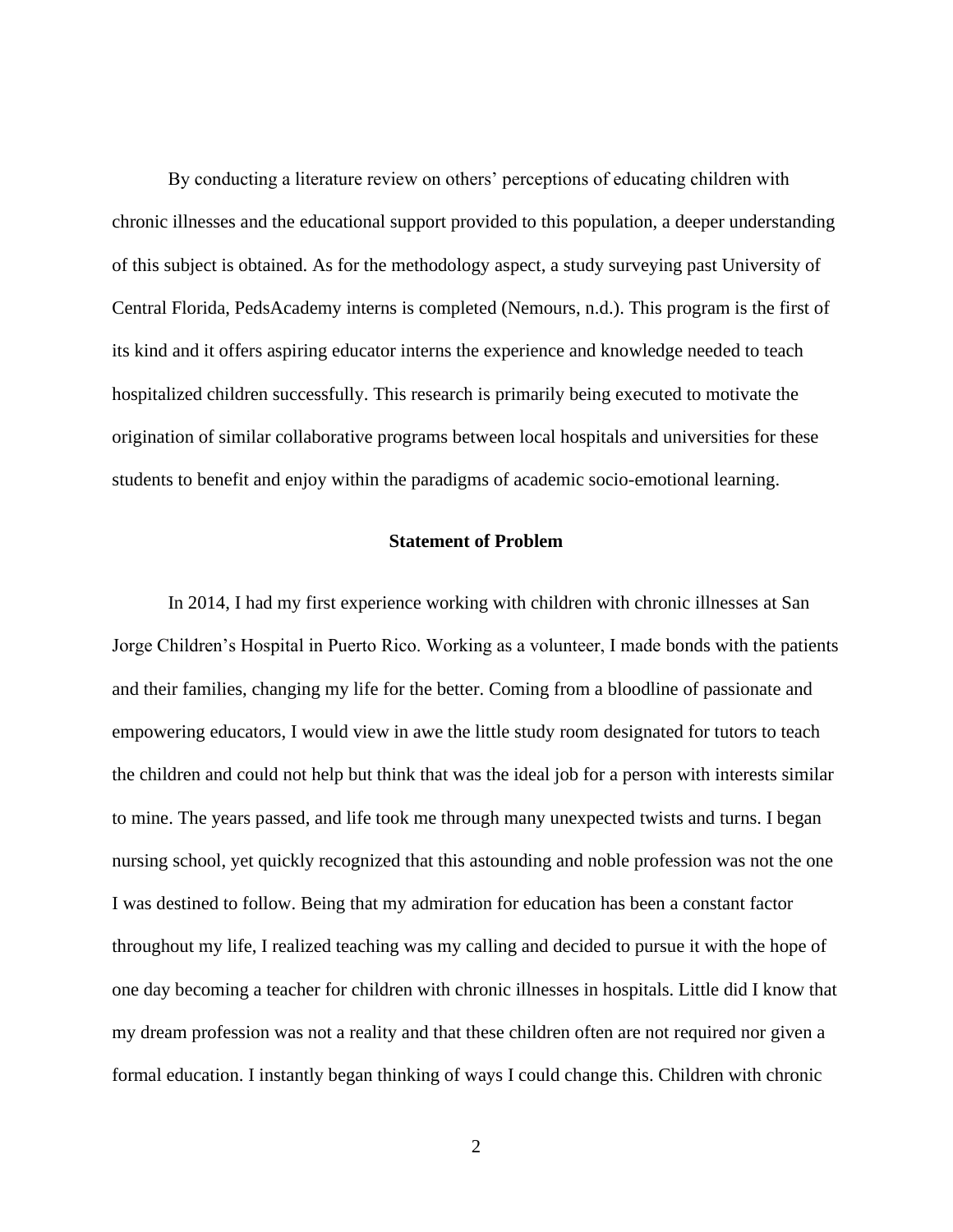illnesses and their families go through enough hardships early in life, educational gaps should be the least of their worries. A positive educational experience provides children a sense of "normalcy" and belonging to their lives, not to mention the sense of community they develop by interacting with children their age (Chin & Tsuei, 2014). That being said, the limited research that exists on hospital- school programming for children with chronic illnesses is not only worrying at a personal level but an indication of a much more significant gap in the field of education and hospital management (Steinke, Elam, Irwin, Sexton, & McGraw, 2016).

#### **Purpose of the Study**

This study's primary purpose is to explore the PedsAcademy hospital-school model in Florida and its impact on aspiring educators teaching chronically ill children. To adequately examine hospital's educational support, this study reviews pre-existing projects through a literature review on international initiatives that provide children with chronic illnesses educational support. However, the majority of the legal contents collected in the analysis of educational support for children with chronic illnesses are those found under Florida legislation, given that Florida is the state the study is being conducted.

Moreover, this study has the supplemental purpose of examining how prospective teachers perceive the PedsAcademy internship's influence on their teacher preparation and hospitalized patients' educational growth and emotional well-being. This study uses qualitative data and descriptive statistics collected through a process of surveying and interviewing past interns from the University of Central Florida's PedsAcademy program based on their student teaching experiences. The analysis of the collected data helps identify whether the PedsAcademy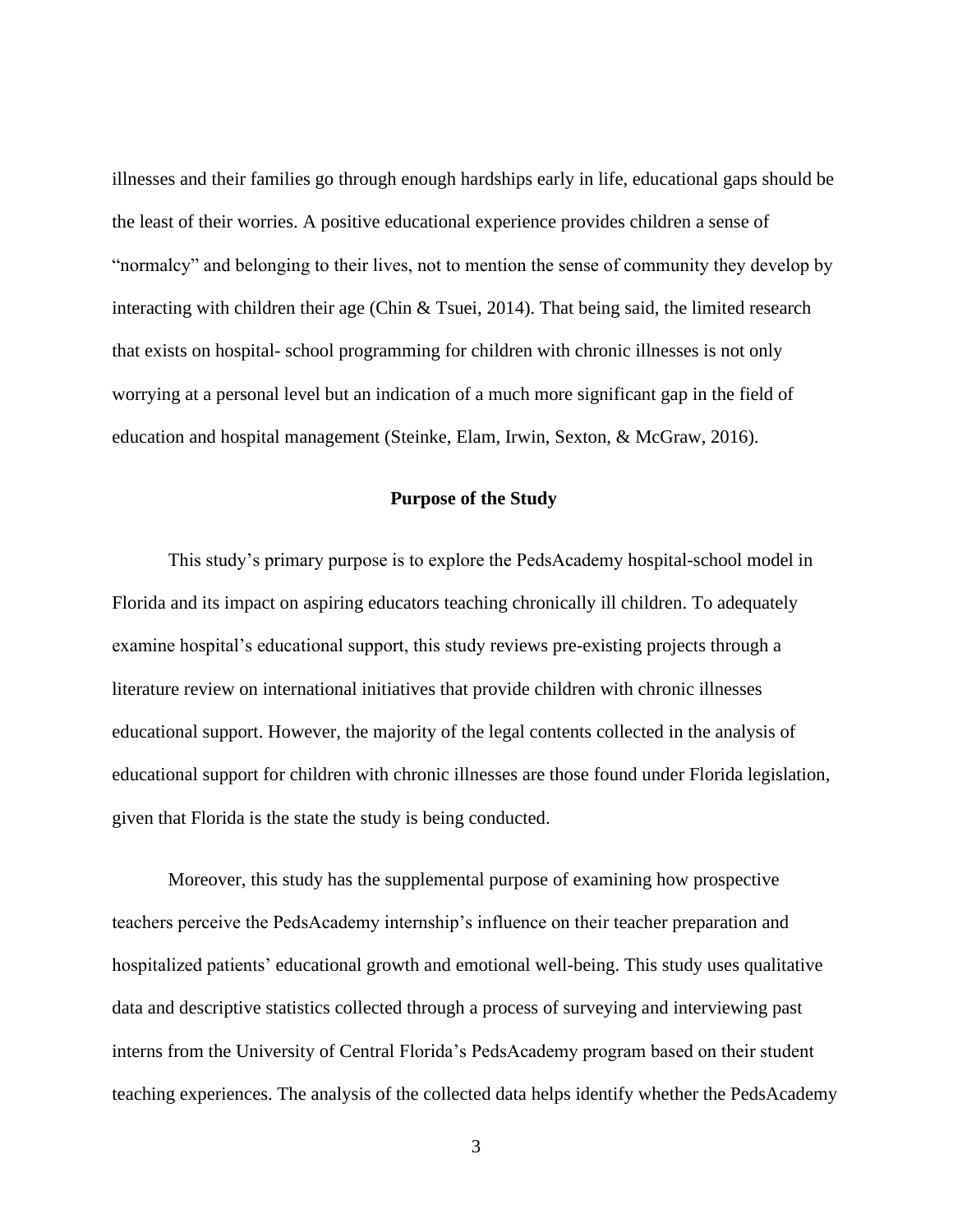has positively impacted the interns' teacher preparation and students' academic and socioemotional needs. The research also answers the following research questions:

- What are aspiring educators' perceptions of their emotional and academic impact on children with chronic illnesses?
- How does the PedsAcademy internship influence aspiring educators' teacher preparation, in regards to teaching children with chronic illnesses?
- What are pre-service teachers' knowledge of state regulations regarding home and hospital-bound instruction?

#### **Significance of the Study**

The importance of this study is to bring awareness of the consequences children with chronic illnesses face when they lack academic instruction told from aspiring educators' points of view based on their student teaching internship experience. This study also calls attention to the significance of teacher preparation programs including instructional practices for children with chronic illnesses. Moreover, this study contributes to the existing literature on educating children with chronic illnesses. By making the research findings and recommendations available to those in the hospital management and education fields, they hold the power to curtail this dilemma by turning this narrative into actionable items within the near future. Given that if nothing is changed, these children will go through additional struggles when reintegrating into the school setting. Thus, by performing this qualitative study, the benefits of academic initiatives in pediatric hospitals are highlighted, contributing to the possible establishment of more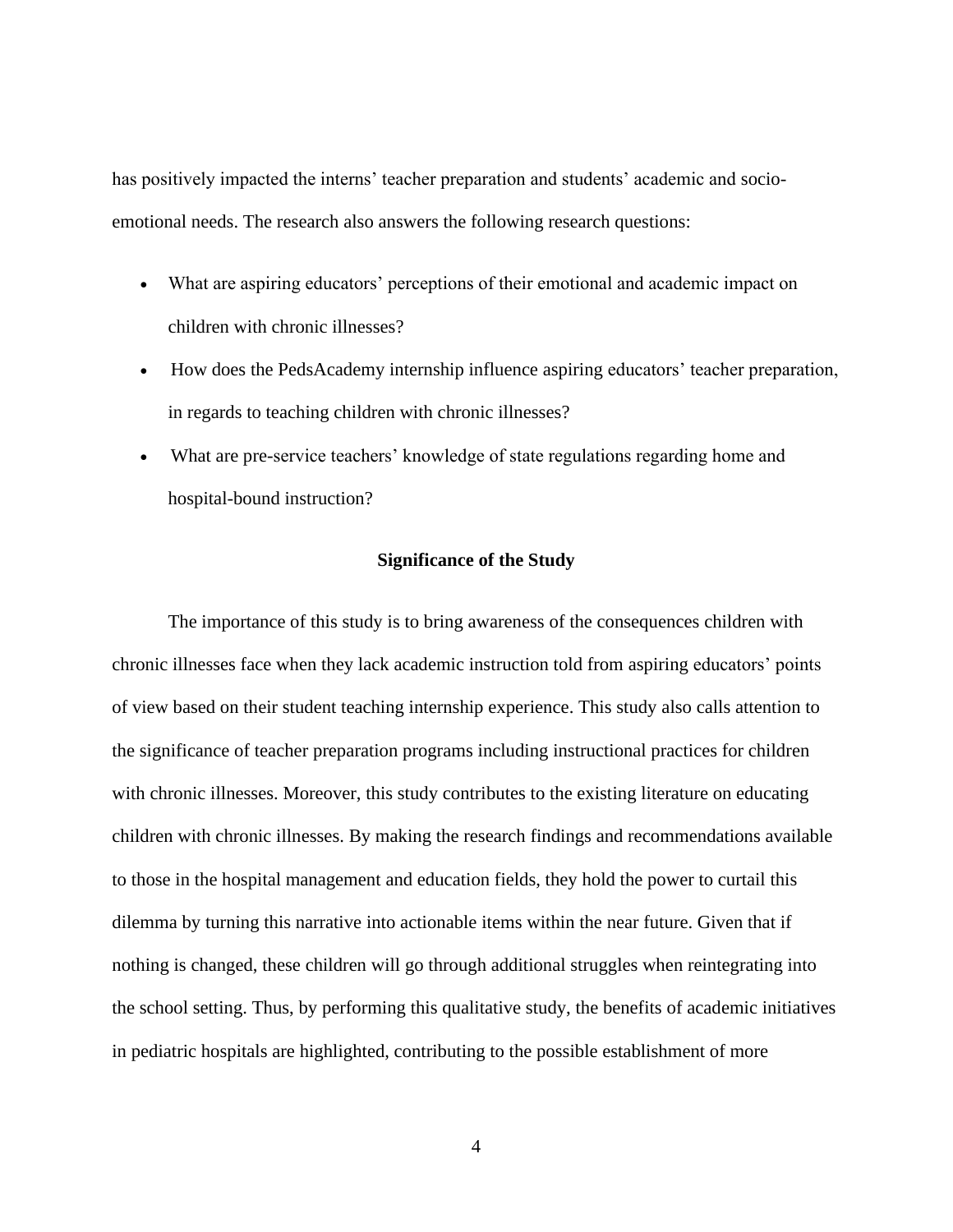educational programs to serve hospitalized children and children with chronic illnesses across the United States of America.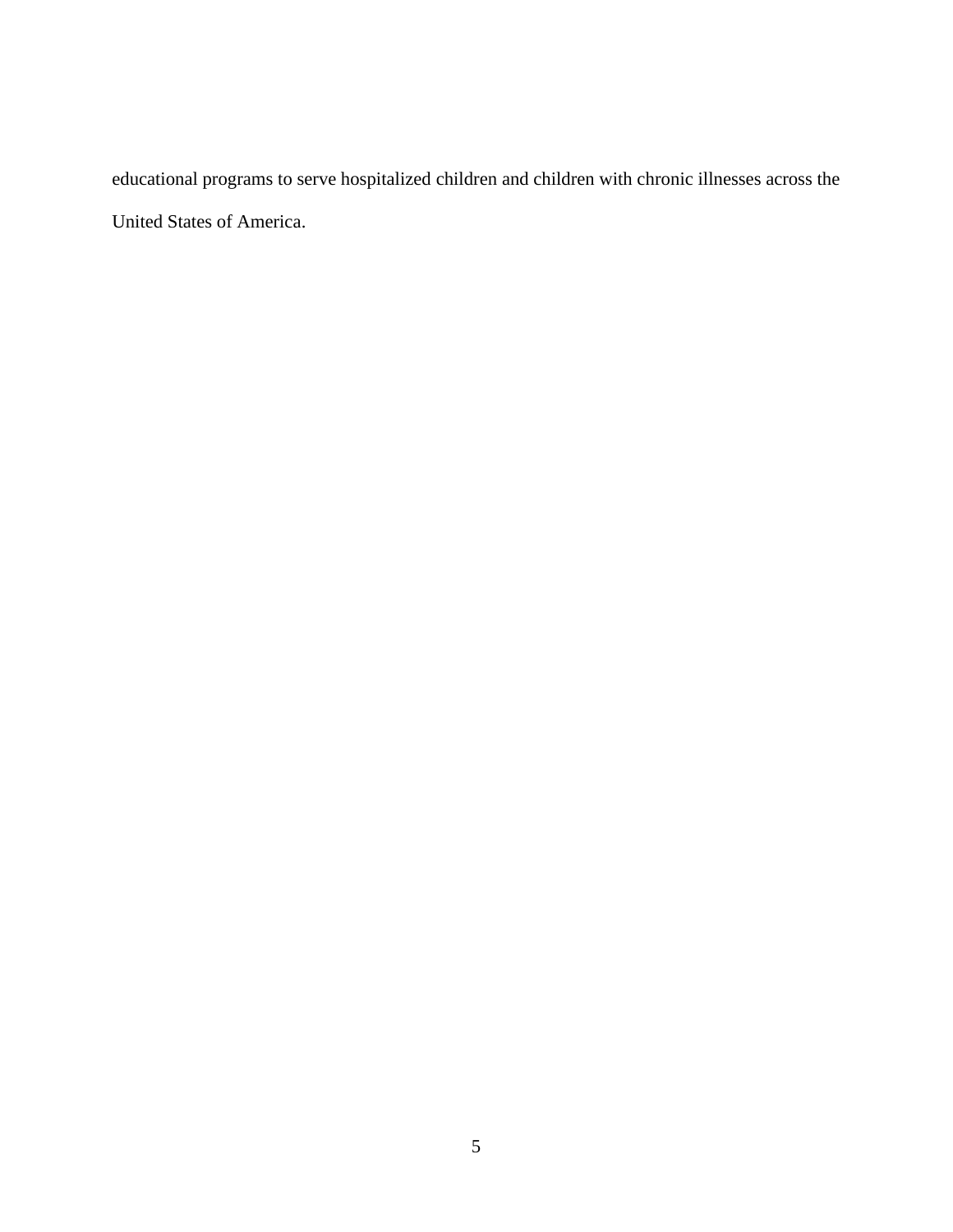#### **SECTION 2: LITERATURE REVIEW**

Exploring existing educational resources on teaching children with chronic illnesses provides an insight as to what exists and what needs to be refined or developed to better serve this student population. Researchers have studied the impact of projects that educate children with chronic illnesses through investigating ways of reintegration, teacher preparation, the child's mental health, and other pertinent subjects. This literature review not only describes previously peer-reviewed articles, but also communicates the importance of educational support for children with chronic illnesses. Six major themes are addressed throughout this section: unconscious barriers, learning environment characteristics, vacancies in legislations, the school reintegration process, factors that affect the educational support children with chronic illnesses receive, and teacher preparation through the PedsAcademy internship.

#### **Hidden Barriers**

When beginning to address how to better serve students in hospital settings, it is essential to note the unseen barriers these children face. These hidden barriers are the psychological factors that affect the student's ability to learn effectively. Although all hospital patients tend to be affected psychologically by their chronic illnesses, adolescents are prone to being the group that needs the most care when we talk about mental health. Adolescents require emotional support to reduce their social isolation and ameliorate their well-being during their hospitalization or treatment (Maor & Mitchem, 2020). It is vital to accentuate the significance of providing additional support for our adolescent patients. Because they already belong to a vulnerable population, battling a chronic illness only perpetuates to the commonly exhibited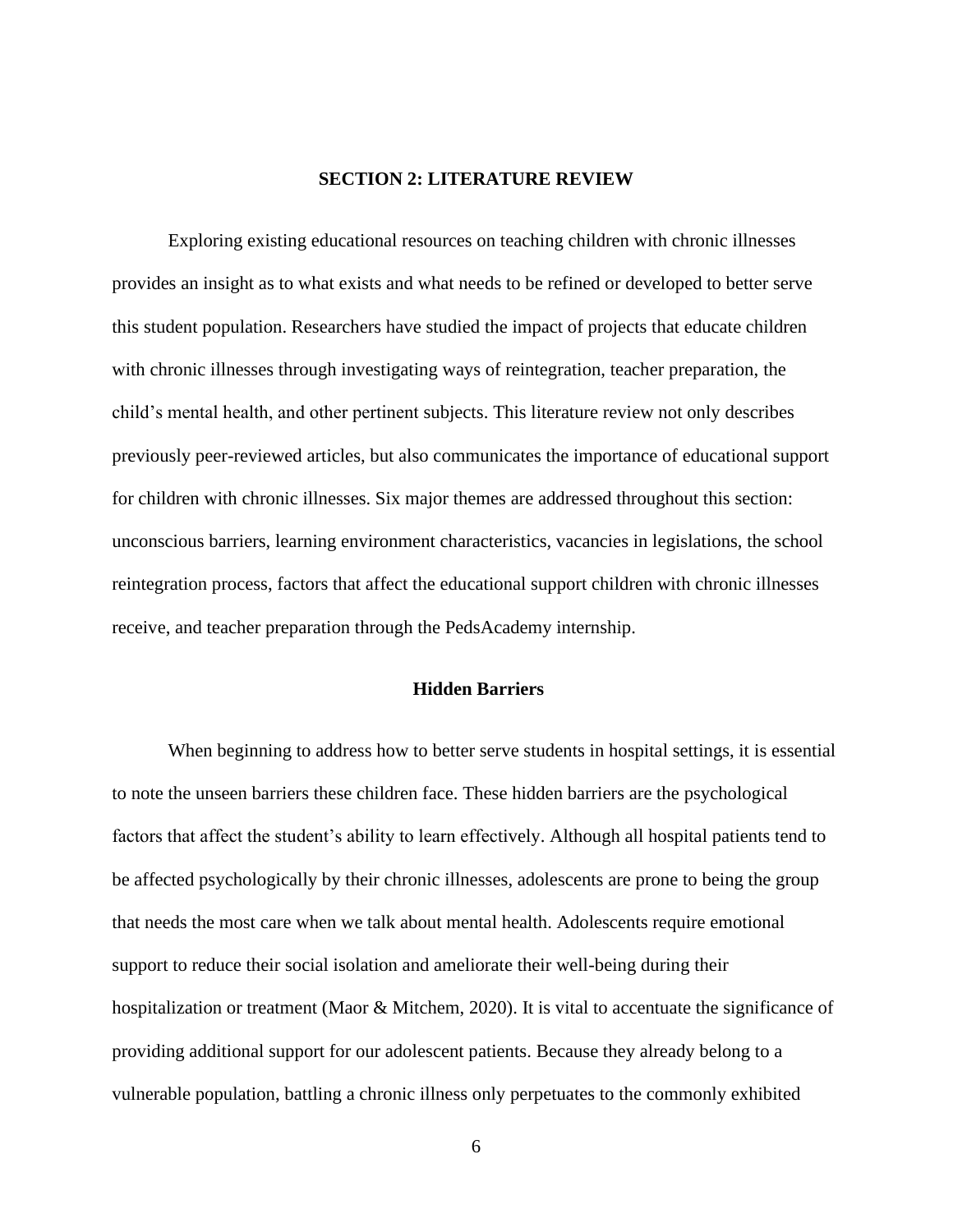teenage low self-esteem, stress, and anxiety (Silva, Silva, Ronca, Gonçalves, Dutra, & Carvalho, 2020). Given that children who undergo repeated hospitalizations are often left emotionally traumatized (Hopkins, Moss, Green, & Strong, 2014), it is salient to provide a positive educational experience that contributes to the improvement of their mental health status.

 Absences due to hospitalizations or medical appointments are disruptive to the child's education. In the United States of America, more than one million school-aged children are hospitalized annually, making this barrier a concern we have previously seen (Elixhauser, 2008). When children are sick, their education takes a backseat while their health and well-being are rightfully prioritized. Yet, it is the educational system's exigency that the child receives the instructional resources required for them to transition and re-integrate into the school setting comfortably. Assisting the child throughout their absence with modified distance learning lessons that are academically challenging and engaging is key in achieving this smooth transition. Medical and pedagogic entities must collaborate to prevent children who are facing this issue from falling behind academically (Eaton, 2012).

Further barriers impeding hospital instruction are the student's lack of motivation and engagement. The child's motivation plays a critical role in their academic progress, hence why educators should focus on modeling and promoting a positive attitude towards education through games and interactive lessons that meet the child's expectations (Chin & Tsuei, 2014). Keeping children motivated is a challenging task; however, when the child has hindrances that limit the activities they can perform, creative solutions have to come into play. Children with chronic illnesses habitually miss school, with 10% of them missing more than 25% of the academic year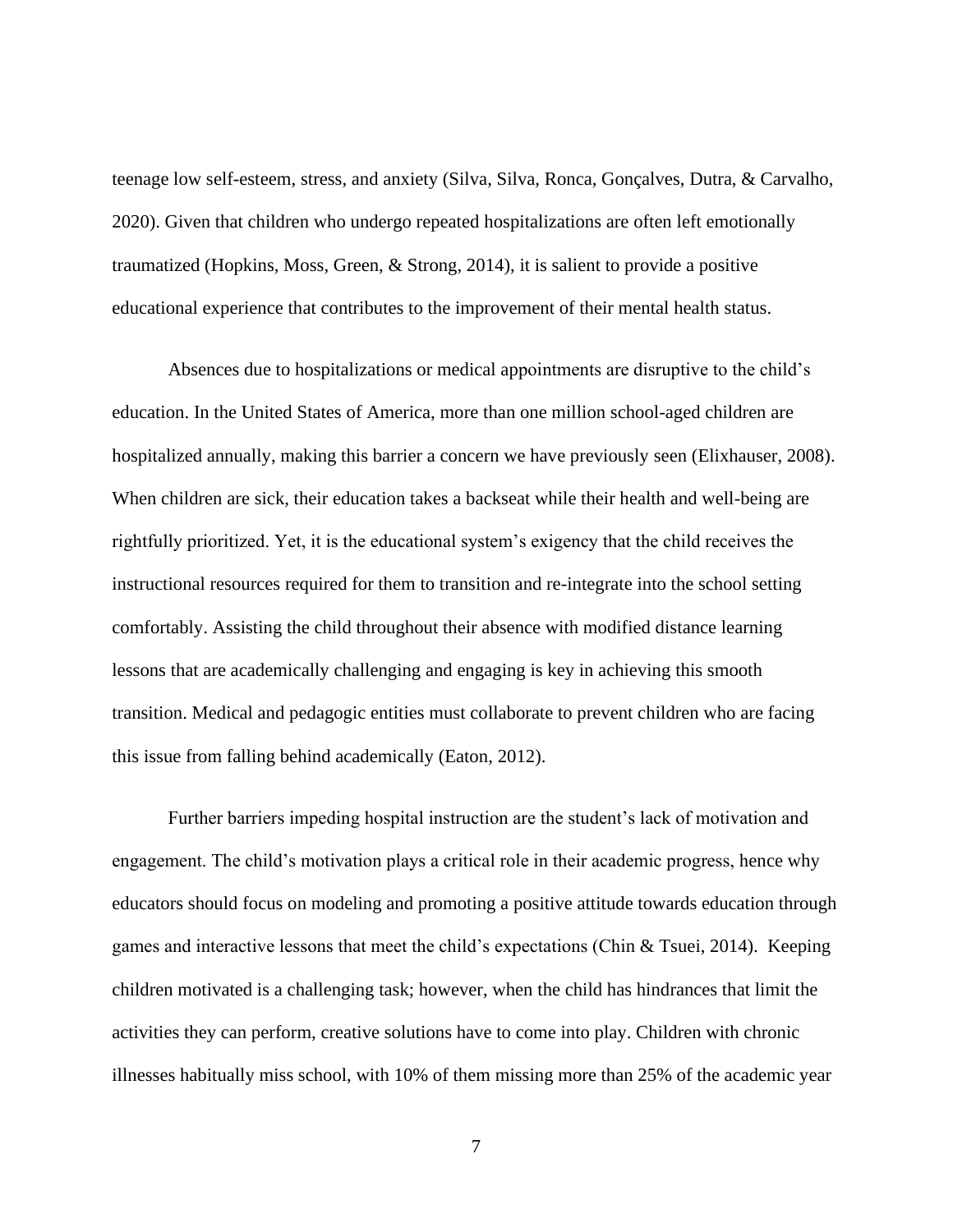(Thies, 1999), putting a damper on their academic performance. Consequently, their academic engagement is below average and should be something educators accommodate for when lesson planning in order to allow these students to thrive within their environment.

#### **Learning Environment**

Educators have been challenged with moving to a remote instruction setting during this COVID-19 era, therefore, distance learning has become a mainstream form of schooling in 2020. However, many educators have commented on the difficulties faced due to inequities within their student population, some of these being lack of access to technology or not having a designated space to focus on their school work. Thus, why the student's learning environment has to be carefully crafted regardless of the conditions.

For children who are hospitalized with chronic illnesses, the decrease in social exposure affects the child's confidence and relatability to others (Boles, Winsor, Mandrell, Gattuso, West, Leigh, & Grissom, 2017). The educational practice of peer activities or group work is no longer achievable under normal circumstances, altering the child's perceptions of a learning environment they are accustomed to and comfortable with. Because maintaining social connections with their peers is an arduous task for children with chronic illnesses, their feelings of loneliness and social isolation increase (Lightfoot, Wright, & Sloper, 1999). Thus, a significant theme in relieving feelings of loneliness and isolation is creating virtual learning communities for patients to socialize among each other. For instance, the Zora system is a multiused online environment for patients to communicate and share their experiences (Bers, 2001). Another solution to this conflict is the utilization of platforms that allow educators to implement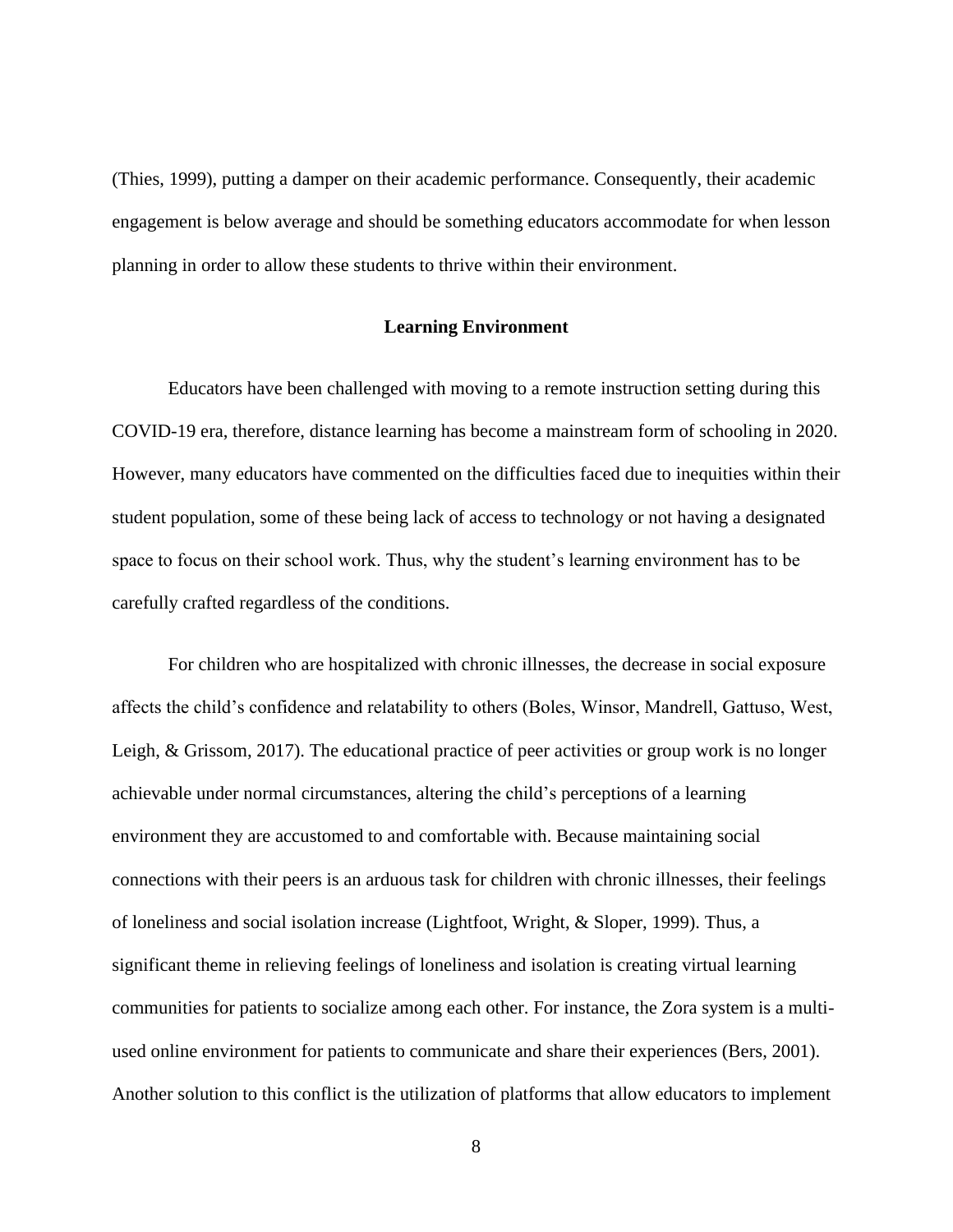technology-mediated lessons to keep the child connected to the school environment digitally. The incorporation of similar digital tools improves the social connections between children with chronic illnesses and their peers in the classroom (Fiore, Joriseen, Van Reeth, Lombaert, Valcke, Vansichem, Veevaete, & Hauttekeete, 2008).

Given that hospitalizations can be disruptive to the child's education regardless of the severity of the situation, providing an engaging lesson is necessary to improve their motivation and spark their interest (Eaton, 2012). Attending school in an environment other than the traditional classroom is confusing and odd for children; hence, why hospital instruction should incorporate academically challenging and socially interactive curriculums (Boles, Winsor, Mandrell, Gattuso, West, Leigh, & Grissom, 2017). Integrating fun lessons that engage the children while keeping in mind any physical limitations they may have allows them to excel academically. Additionally, being flexible to sudden changes in treatment schedules or possible medical emergencies is the best way to prepare when creating a learning environment specific to the child's needs.

#### **Florida Legislations**

Some countries, such as Taiwan, require all children with chronic illnesses to accept weekly bedside instruction while they are absent from school (Chin & Tsuei, 2014). However, the United States of America does not have a similar requirement for all fifty states nor U.S.A. territories. Lack of legislation requiring bedside instruction in state legislations is a significant hurdle when providing accessible education for children with chronic illnesses (Legislative Alliance for Students with Health Conditions, 2017). In a 2015 Legislative Alliance for Students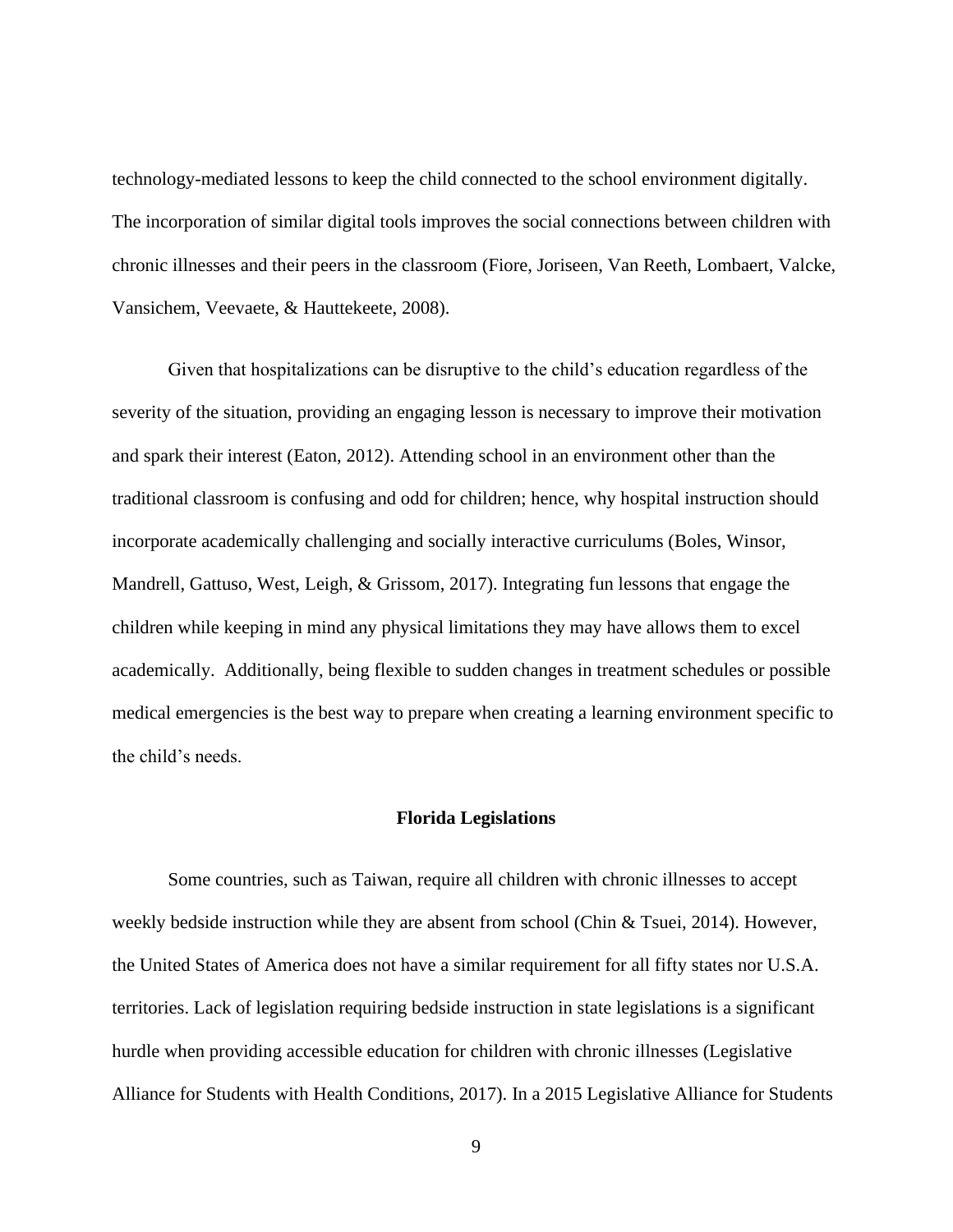with Health Conditions (LASHC) survey, over 60% of the respondents recognized home instruction as the form of youth instruction that needs the most reform (Legislative Alliance for Students with Health Conditions, 2017). Although children may be released from the hospital, when suffering from chronic conditions, they may be unable to attend school, ergo why home instruction is vital for this population.

Since the research study location is the state of Florida, this section evaluates related legislation on hospitalized or homebound students' eligibility for supplemental instruction in this specific state. A student must meet a number of criteria in Florida prior to receiving instructional aid. For instance, a licensed physician must diagnose them as either hospitalized or homebound, meaning that they are confined to stay either at the hospital or at home (Florida Department of Education, 2017). Further requirements include the child being enrolled in a public school and in a non-endangering health state to themselves or others. One of the most overlooked requirements for this legislation is that the child must be absent for fifteen consecutive school days. Putting fifteen subsequent school days into perspective means that the child must be absent from school for three weeks in order to qualify for educational instruction under state rule 6A-6.03020 (Florida Department of Education, 2017).

What is wrong with requiring children with chronic illnesses to be absent for fifteen consecutive school days before qualifying for educational services? The problem with this stipulation is that most children with chronic illnesses are exempt from receiving educational support because they do not meet the fifteen-school day mark due to unique treatment plans. An example of this is pediatric oncology patients who do not meet the criteria in present-day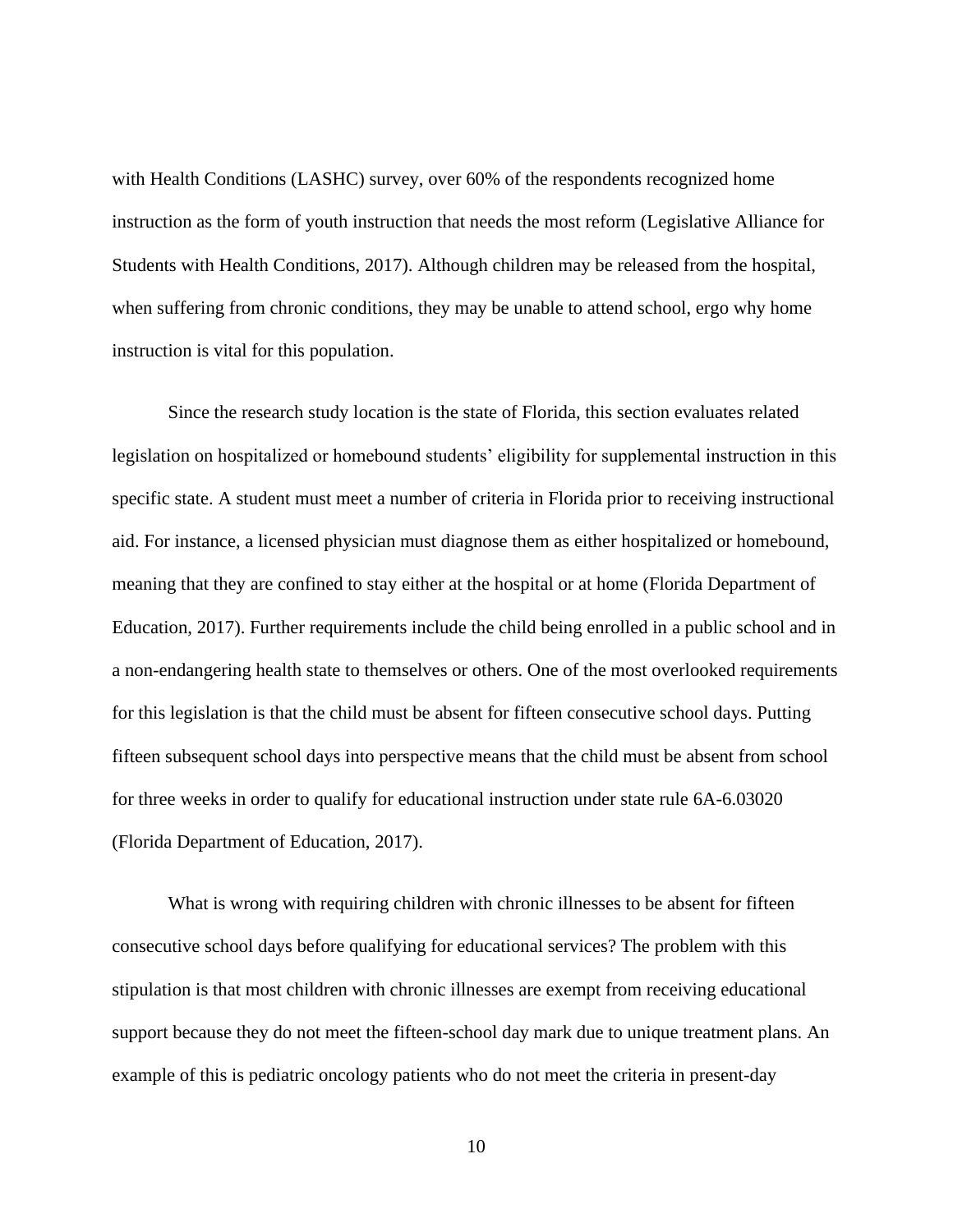educational laws for existing programs (Hay, Nabors, Sullivan, & Zygmund, 2015). Although these children suffer from chronic conditions, their treatments may fluctuate from every two weeks to requiring them to take some at home rest. Hence the reason this requirement results in children being excluded due to poorly constructed legislation that does not reflect the reality for children with chronic illnesses. Some proposed solutions are demanding state-level laws to fill these gaps and make more inclusive legislations. Advocating is a course of action individuals can take to push for the guarantee of educational equity for this student population often forgotten by policymakers.

#### **School Reintegration**

School reintegration is a pivotal point for any child that has undergone hospitalization. School re-entry or reintegration is the period where a child transitions back to the standard schooling environment (Harris, 2009). For children who have been out of the school setting for weeks, months, or even years, ensuring they are well-prepared is vital. Their attitudes and perceptions on education may have shifted during hospitalization; the expectation of social interaction and academic rigor may be a shock at first. Some children may be eager to jump back into the educational setting, while others may be unenthusiastic about returning. Whatever the case may be, schools need to be prepared to support these students and their families throughout their transitions.

Addressing the child's educational beliefs is a proactive measure teachers can take to promote a positive and mindful integration process. Promoting a positive school culture during hospital instruction allows the child to have high expectations when returning to school. Open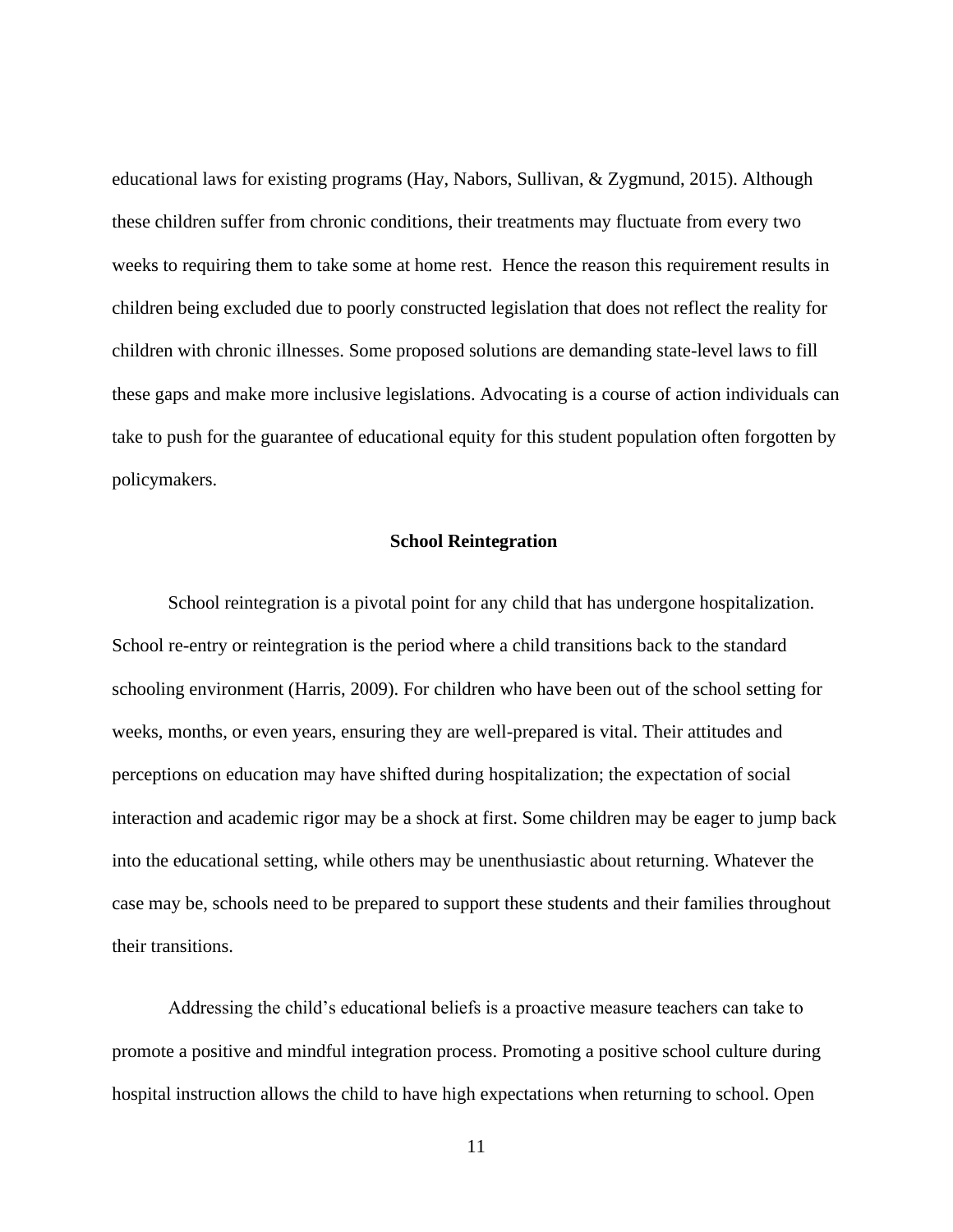conversations with the child as to what is expected during daily school instruction gives them a clear mindset of how to be mentally prepared for the traditional school setting. Positively managing any new challenges that are posed to the child's daily schedule during re-entry is a team effort between the students, educator, and the child's at-home support system. New routines, cognitive demands, relationship building skills, and adjustments to their physical conditions are all difficulties that the child might face during this reintegration stage (Gorin  $\&$ McAuliffe, 2008).

Although the child needs to put in a tremendous effort to reintegrate in an academically competitive manner, teachers must provide the necessary support for the child to succeed. Being aware of the students' needs is critical in ensuring they feel comfortable and able to participate in class activities; hence, why communication with the child's guardians must become a norm. Additional workshops to train and educate teachers and aspiring educators on the exceptional circumstances they might face when reaching remissioned children with chronic illnesses are substantial proactive measures schools can take (Baskin, Saylor, Furey, Finch, & Carek, 1983). This course of action guarantees that teachers are better equipped to plan and anticipate the likelihood any of these particular occurrences arising (Baskin, Saylor, Furey, Finch, & Carek, 1983). Ensuring all parties involved do their part in allowing the student to reintegrate into the standard schooling setting successfully, meaningfully reduces psychiatric relapses while increasing the student's chances for academic and behavioral triumph (Savina, Simon, & Lester, 2014).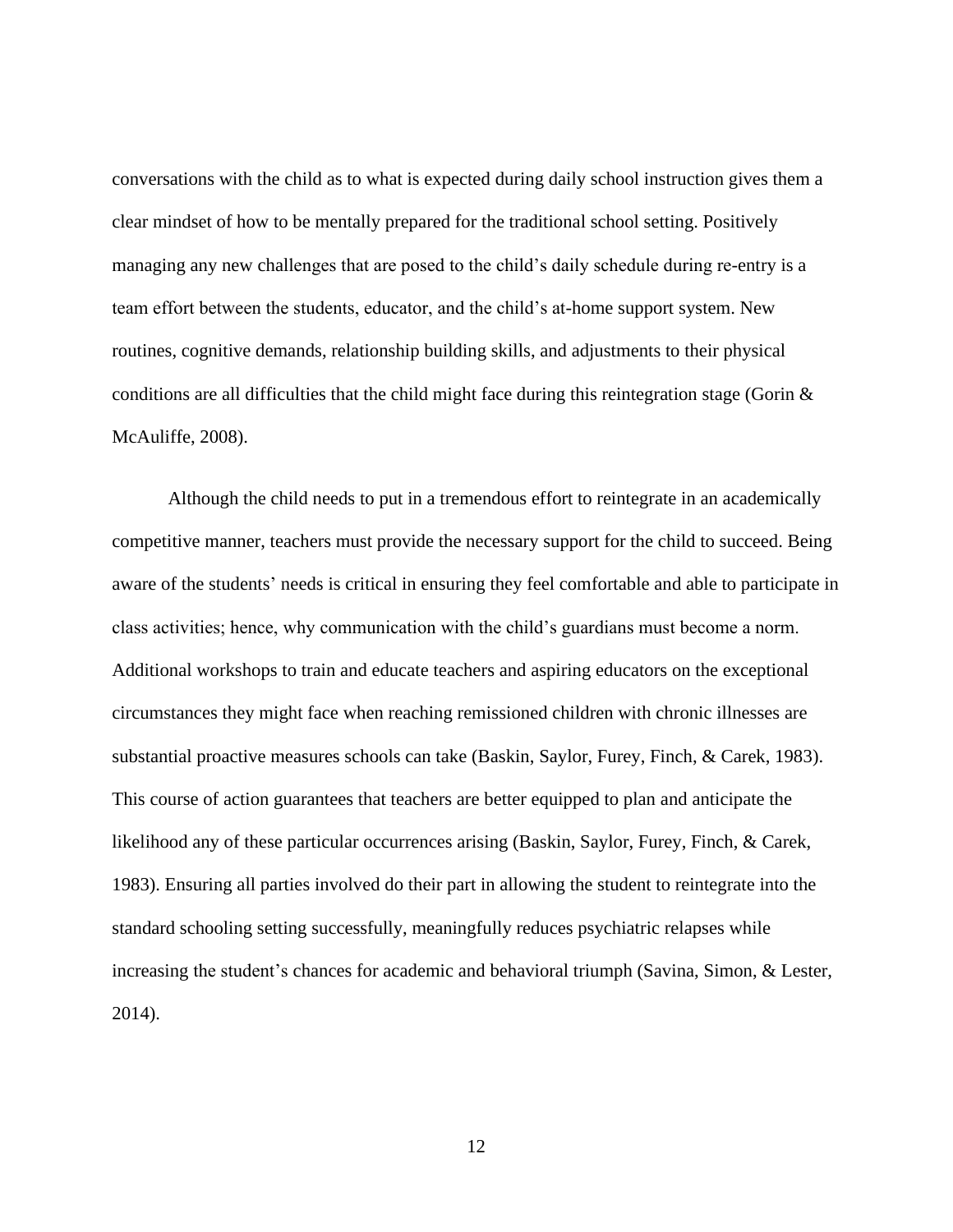#### **Educational Support**

Having addressed some critical elements in the evaluation of hospital-school programming and existing educational support for children with chronic illnesses, focusing on the next steps is vital. Few advancements can be achieved without proper funding, which tends to be the influencing factor surrounding many educational inequities. In order for the hospitalschool program to have the necessary supplies, staff, storage, and a designated space for instruction and stationary tasks, they need to be adequately funded (Steinke, Elam, Irwin, Sexton, & McGraw, 2016). Those are elements necessary to begin developing successful academic programming in hospital settings. Having enough staff members to support all chronically ill school-aged patients is one of the greatest funding difficulties (Steinke, Elam, Irwin, Sexton, & McGraw, 2016). Guaranteeing that these educators receive fair treatment as professionals is important in preventing teacher "burnout", given that the current reality for hospital-school teachers is serving 2,706 students among two teachers in the U.S.A. during one school year (Steinke, Elam, Irwin, Sexton, & McGraw, 2016).

Creating an innovative program where technology is used for the child's benefit is highly encouraged in the educational field. Studies have proven how the use of digital-based learning (DGBL) is an effective and practical strategy to service hospitalized children (Chin & Tsuei, 2014). DGLB may facilitate a fun, engaging, and academically challenging curriculum for the student. Although schooling is a difficult task during treatment, giving the child positive reinforcement about their academic performance is indispensable (Boles, Winsor, Mandrell, Gattuso, West, Leigh, & Grissom, 2017).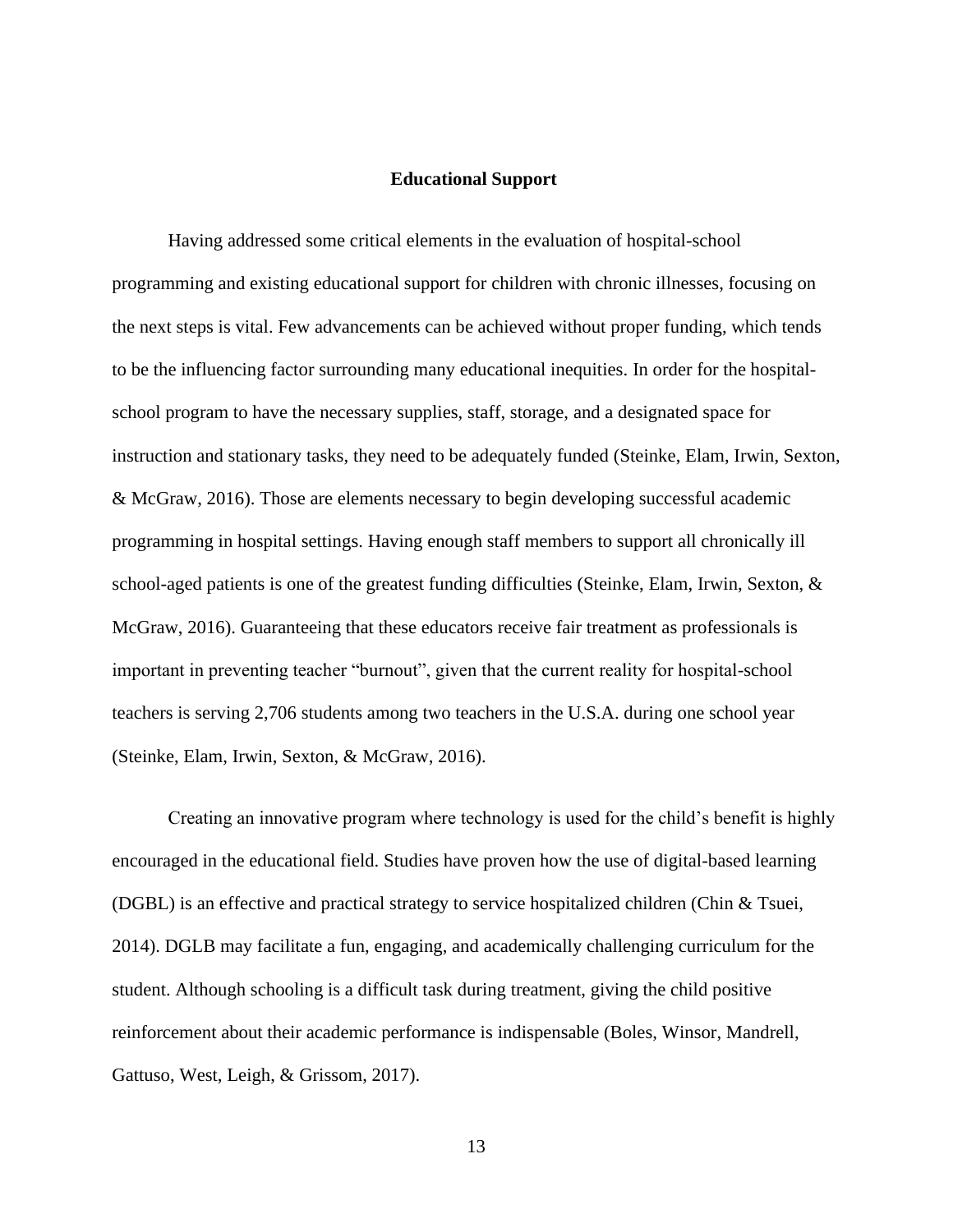Reflecting on who is providing the educational support for children with chronic illnesses is a key aspect to consider when addressing the topic of hospital instruction. Teacher preparation programs are encouraged to incorporate training on assisting children with chronic illnesses in the classroom setting. Information in these suggested teacher trainings is pertinent, not just for hospital teachers but for classroom teachers to be prepared when the child reintegrates into the regular classroom setting (Legislative Alliance for Students with Health Conditions, 2017). Soliciting experienced and certified educators is a norm among employers seeking hospital teachers (Steinke, Elam, Irwin, Sexton, & McGraw, 2016). Experienced education professionals collaborate with hospital care providers involving the patient's medical and psychosocial care rounds when deemed appropriate to create a dynamic environment with a strong academic influence on the child (Steinke, Elam, Irwin, Sexton, & McGraw, 2016).

Existing curriculums that poorly meet the needs of children with chronic illnesses call for modification. Experts parallel the curriculum development for children with chronic illnesses to that of English Language Learners (ELLs) since they require similar evidence-based practices such as scaffolding, promotion of literacy, and instructional accommodations (Legislative Alliance for Students with Health Conditions, 2017).

Besides curriculum development, a sorrowful yet unique challenge faced in this field of hospital education is when students pass away. Qualitative findings reported this is the most frequent challenge hospital educators meet. Hence, why these professionals must receive the proper support to ensure the prioritization of their self-care when coping with these events (Steinke, Elam, Irwin, Sexton, & McGraw, 2016).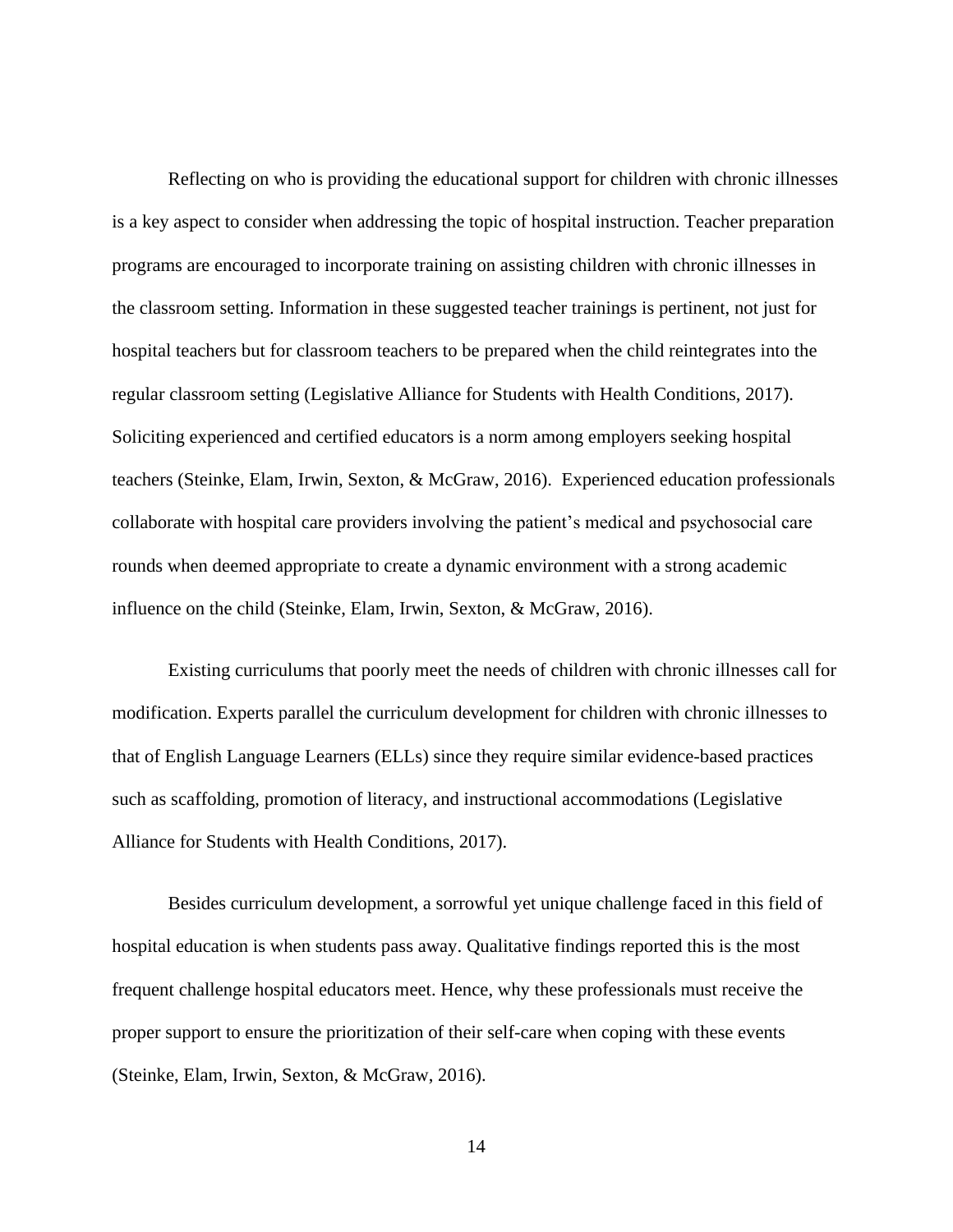#### **PedsAcademy**

In preparation for the research study focusing on aspiring educators' perceptions during their student-teaching experiences, an investigation of the program they participate in is completed. The target population is interns from the PedsAcademy program in Central Florida. The PedsAcademy is a relatively new school- program partnership between Nemours Children's Hospital and the University of Central Florida (UCF). All school-aged children in the hospital are automatically eligible to participate in this program, whether they are patients or patients' siblings ("School Program", n.d.). This internship experience is considered a pioneer program given that it is the first of its kind in the world. Its unique factors include the affiliation to a teacher preparation program, research-based interactive STEM opportunities, and engaging curriculums catered to the patients' particular needs ("School Program", n.d.).

A 2018 study reported teachers having little exposure supporting children with chronic illnesses, suggesting the development of curriculums surrounding this topic be implemented in teacher preparation programs (Irwin, Elam, Merianos, Nabors, & Murphy, 2018). Although many educators are benevolent when faced with a chronically ill student, their responses tend to be sending out last-minute plans and worksheets, which unintentionally create educational gaps and inequity (Irwin & Elam, 2011). Furthermore, why undergraduate and graduate educational programs should give its candidates the necessary skills and information to better serve the needs of this student population (Irwin, Elam, Merianos, Nabors, & Murphy, 2018). Having prepared professionals that can anticipate the students' needs is a positive measure to guarantee children with chronic illnesses' educational growth by enhancing their academic performance (Thies,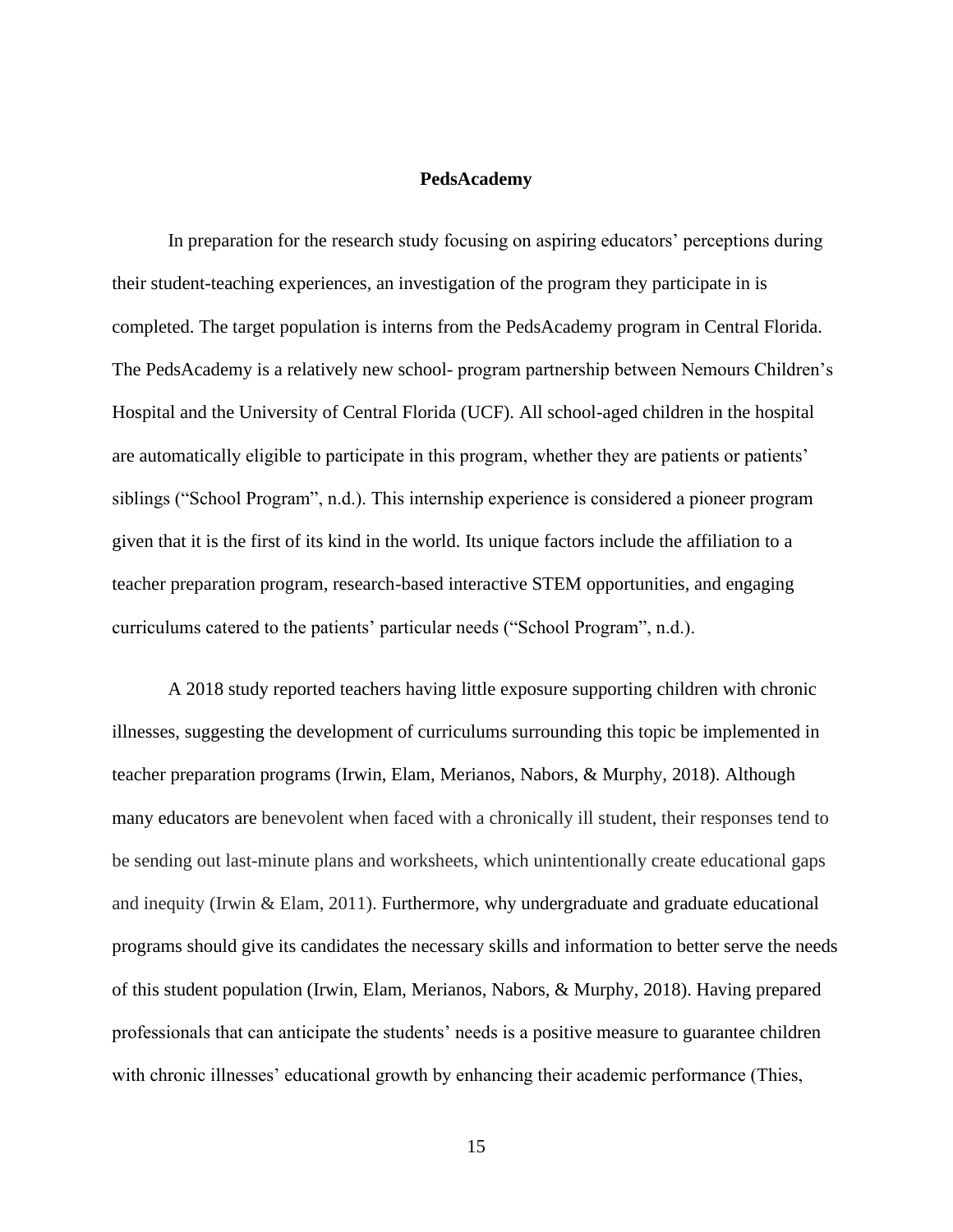1999). Recommendations for feasible solutions to address this issue encompass the establishment of proactive systems that include early intervention, which is a betterment from the outdated approaches currently being utilized (Irwin and Elam, 2011).

Educators highlight the value of teacher preparation programs including training on educating children with chronic illnesses, being a holistically prepared educator boosted teacher confidence and abilities to meet their students' needs (Irwin, Elam, Merianos, Nabors, & Murphy, 2018). Therefore, researchers could agree that the partnership between a children's hospital and local university is a step in the right direction. The student-teacher interns of the PedsAcademy serve as tools that help achieve the program's goal of providing the patients a meaningful and rich educational experience (Smith & Williams, 2018). Instruction usually takes place at the patient's bedside for up to three hours per day, with about 60 patients a day receiving instruction from the PedsAcademy interns under the supervision of an experienced faculty member (Smith & Williams, 2018). The program allows pre-service teachers to not only complete their graduation requirements of having completed an internship; furthermore, it allows them the unique opportunity to gain experience and knowledge on educating children with chronic illnesses.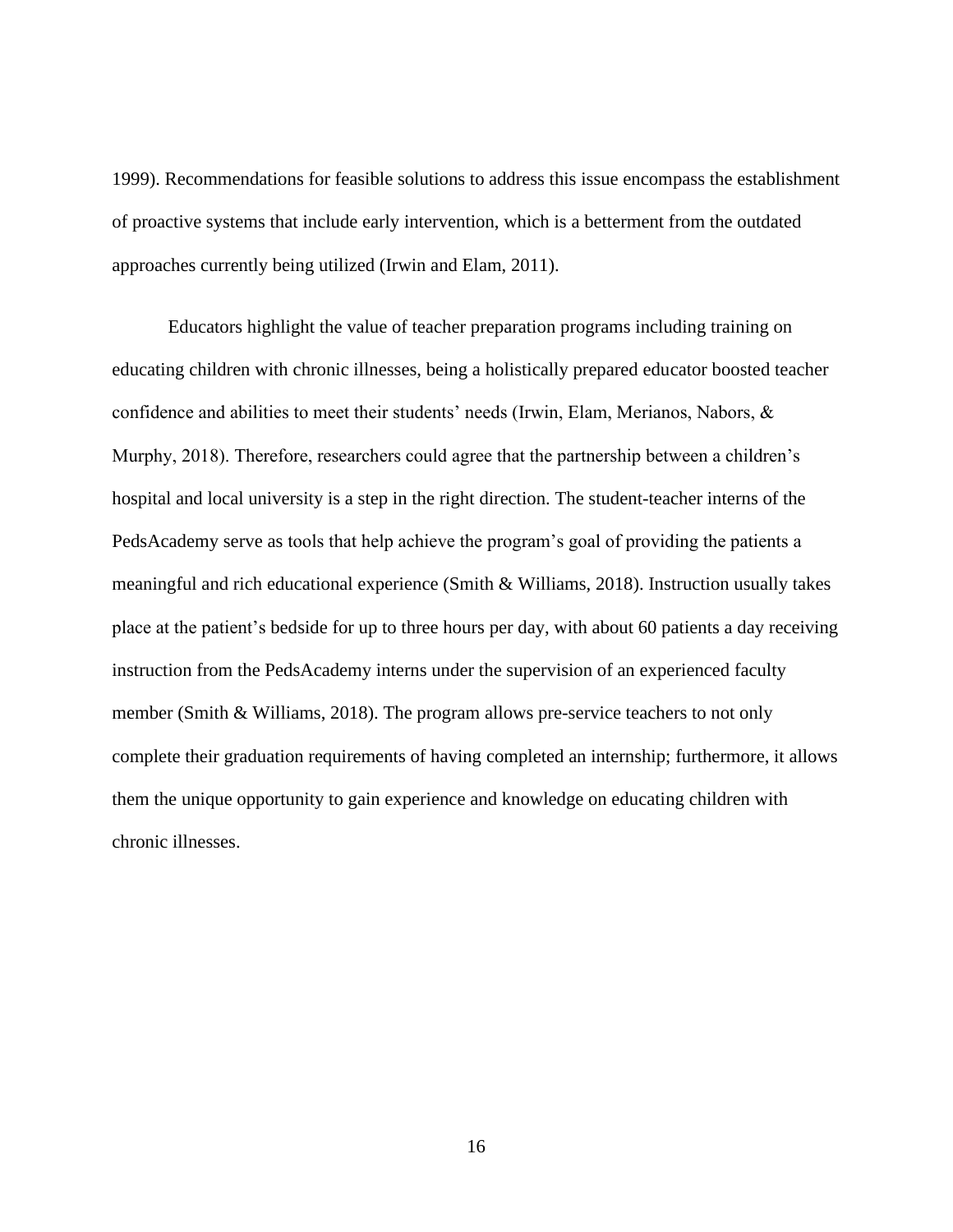# **SECTION 3: METHODOLOGY**

This section outlines the study that is being conducted as part of the Honors in the Major Thesis. The objective of this study is to identify, through qualitative and descriptive data collection, aspiring educators' perceptions of the impact the PedsAcademy internship has had on their teacher preparation and children with chronic illness' academic and socio-emotional progress. Research participants are interviewed and/or surveyed with a series of statements and questions regarding their experiences and overall thoughts on hospital-school programs. Consequently, to ensure the validity of the research findings, results are collected through the data triangulation method. Contents included in the methodology section encompass a description of the study design, instrumentation, hypothesis, study limitations, and data collection.

#### **Study Design**

For this thesis, an exploratory research method is conducted to generate an in-depth understanding of the PedsAcademy interns' experiences with their hospitalized students, to contribute to the existing literature on hospital-school programming. To achieve this, the researcher is the main instrument in content distribution and data collection. Thus, why the researcher must be a knowledgeable yet unbiased party that simply guides the discussion and clarifies participants' general research doubts. Disclosing the purpose of the research is a vital step in obtaining the participants' consent. The researcher also maintains the participants' privacy throughout the research process, as all personal data collected appears anonymously on the published thesis.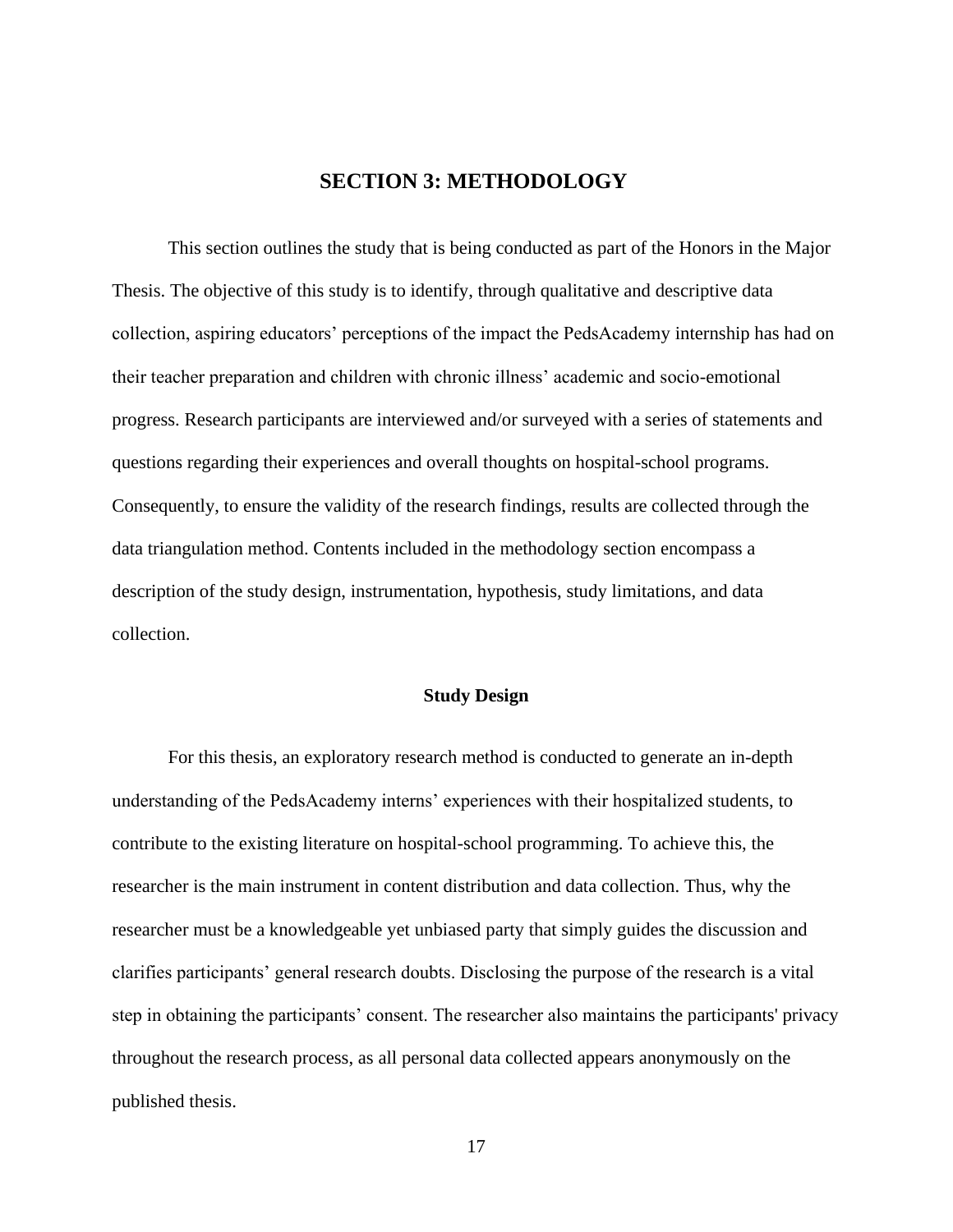The research setting is online, due to the restrictions performing a study during the COVID-19 era has brought. The online survey platform utilized to gather and analyze the data is Qualtrics, 10 statements measured from strongly agree to strongly disagree are displayed. For the virtual one-on-one interviews, five qualitative questions are presented. The whole survey and interview procedures take an approximate of 15 minutes to complete. Prior to participating, an email is sent to the participants briefly explaining the research and their involvement in the study. Disclosure as to how their answers are used is included in the recruitment email found in Appendix B.

 A target population of past PedsAcademy interns is sought after as participants for this study, their participation is subject to the completion of the survey which is completely voluntary. Moreover, all volunteer participants answered the survey, however, only a fragment of them were purposefully selected for the added interview process. Participants were over the age of 18 and previous PedsAcademy interns.

#### **Instrumentation**

 The questions in the interview and the statements of the survey included qualitative methods and descriptive statistics. Since the interview process has fewer participants, five mostly open-ended questions are utilized during a one-on-one session. The interview questions are found in Appendix D. However, for the survey portion of the study, more participants are involved and ten qualitative statements are presented. Each survey statement provided the participants with five options to choose from as their answer: strongly agree, agree, neither agree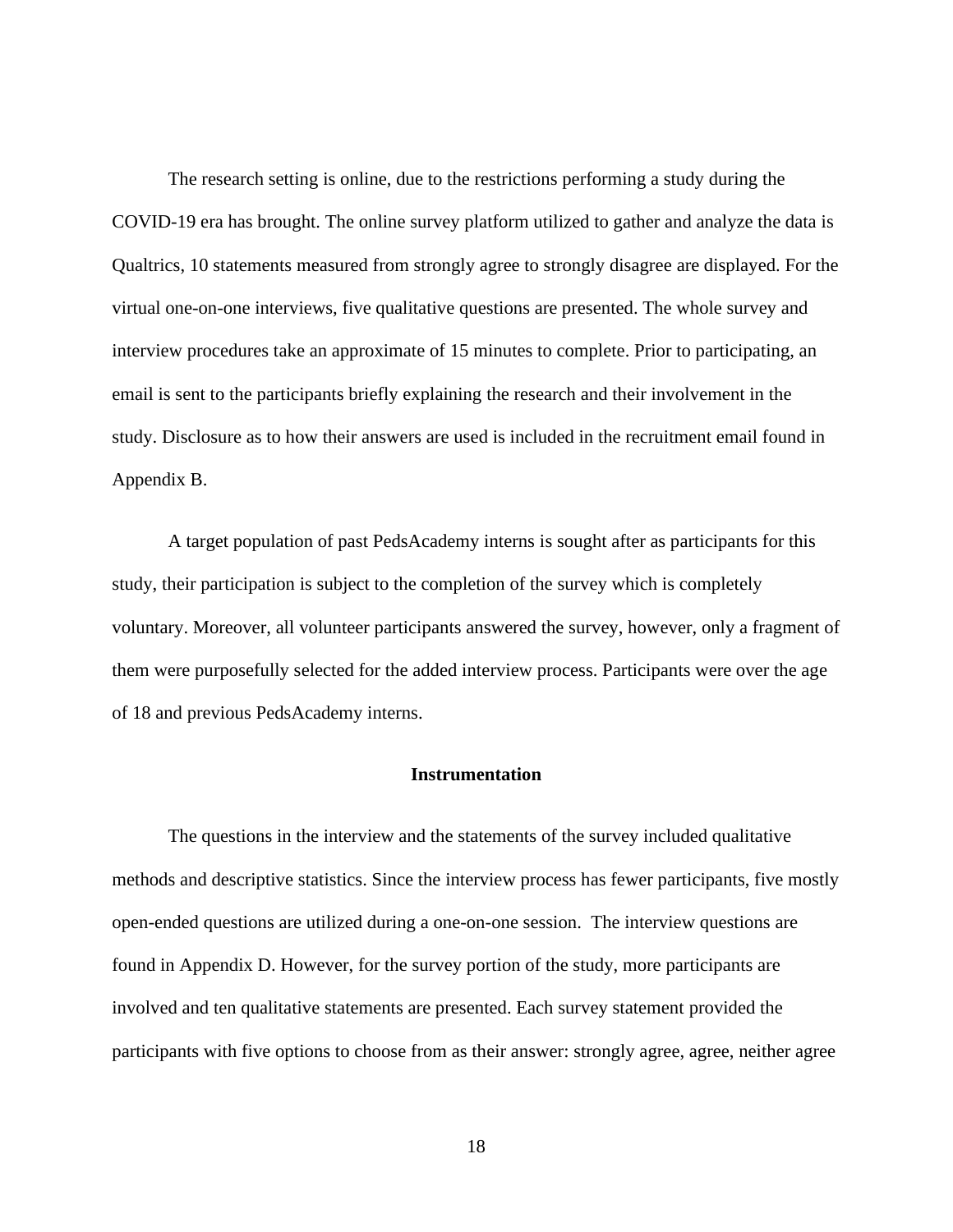nor disagree, disagree, or strongly disagree. An official survey sample is found in Appendix C along with additional research study materials.

Interview questions:

- 1. Describe the PedsAcademy internship's influence on your teacher preparation journey.
- 2. What made you decide to intern in the PedsAcademy program?
- 3. How would you describe your time during the PedsAcademy program?
- 4. What is your knowledge of state regulations regarding home and hospital-bound instruction?
- 5. Describe how you perceive the impact of the PedsAcademy had on the patients' academic performance and socio-emotional wellbeing.

Survey statements:

- 1. The PedsAcademy program prepared me to become a better educator.
- 2. I believe all teacher preparation programs should include a course or training on educating children with chronic illnesses.
- 3. The internship experience better prepared me as an educator and I feel comfortable teaching children with chronic illnesses in the future.
- 4. I am knowledgeable about Florida legislation regarding hospital and homebound instruction.
- 5. The interactions I had with the patients seem to have bettered their overall socioemotional wellbeing.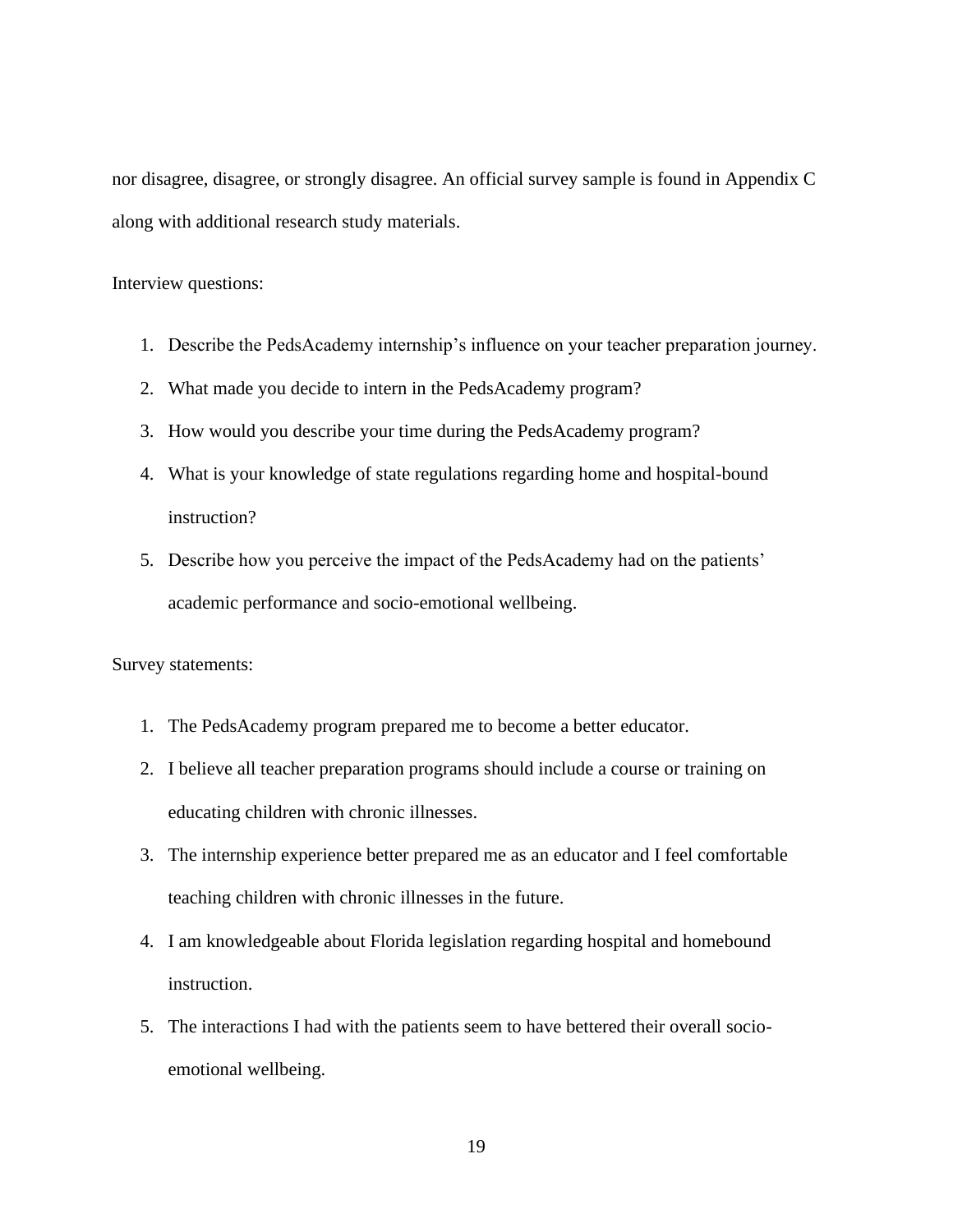- 6. As a result of the PedsAcademy internship, I am knowledgeable about educating children with chronic illnesses.
- 7. The knowledge I have on educating children with chronic illnesses was obtained through my UCF teacher preparation courses.
- 8. I know about hospital-school programs other than the PedsAcademy.
- 9. The instruction and educational activities I provided in the PedsAcademy contributed to the overall quality of the patients' stay at the hospital.
- 10. I would endorse the emergence of other hospital-school programs such as the PedsAcademy.

Each of the questions and statements are carefully designed to undertake the inquiries mentioned in the introduction's statement of purpose section. Tables 1 and 2 below showcase what question or statement purposefully targets each research question the study aims to answer to ensure all interrogations are adequately addressed.

| <b>INTERVIEW PORTION OF STUDY</b>    |                                                                                                                       |                                                                                                                                          |                                                                                                            |                             |  |
|--------------------------------------|-----------------------------------------------------------------------------------------------------------------------|------------------------------------------------------------------------------------------------------------------------------------------|------------------------------------------------------------------------------------------------------------|-----------------------------|--|
| <b>Interview</b><br><b>Questions</b> | <b>Research Questions</b>                                                                                             |                                                                                                                                          |                                                                                                            |                             |  |
|                                      | What are<br>aspiring<br>educators'<br>perceptions on<br>their emotional<br>and academic<br>impact on<br>children with | How does the<br>PedsAcademy<br>internship influence<br>aspiring educators'<br>teacher preparation,<br>in regards to<br>teaching children | What are pre-<br>service teachers'<br>knowledge of<br>state regulations<br>regarding home<br>and hospital- | General<br>Research<br>Data |  |

|  | Table 1   Interview/Research Questions Relationship |  |  |
|--|-----------------------------------------------------|--|--|
|--|-----------------------------------------------------|--|--|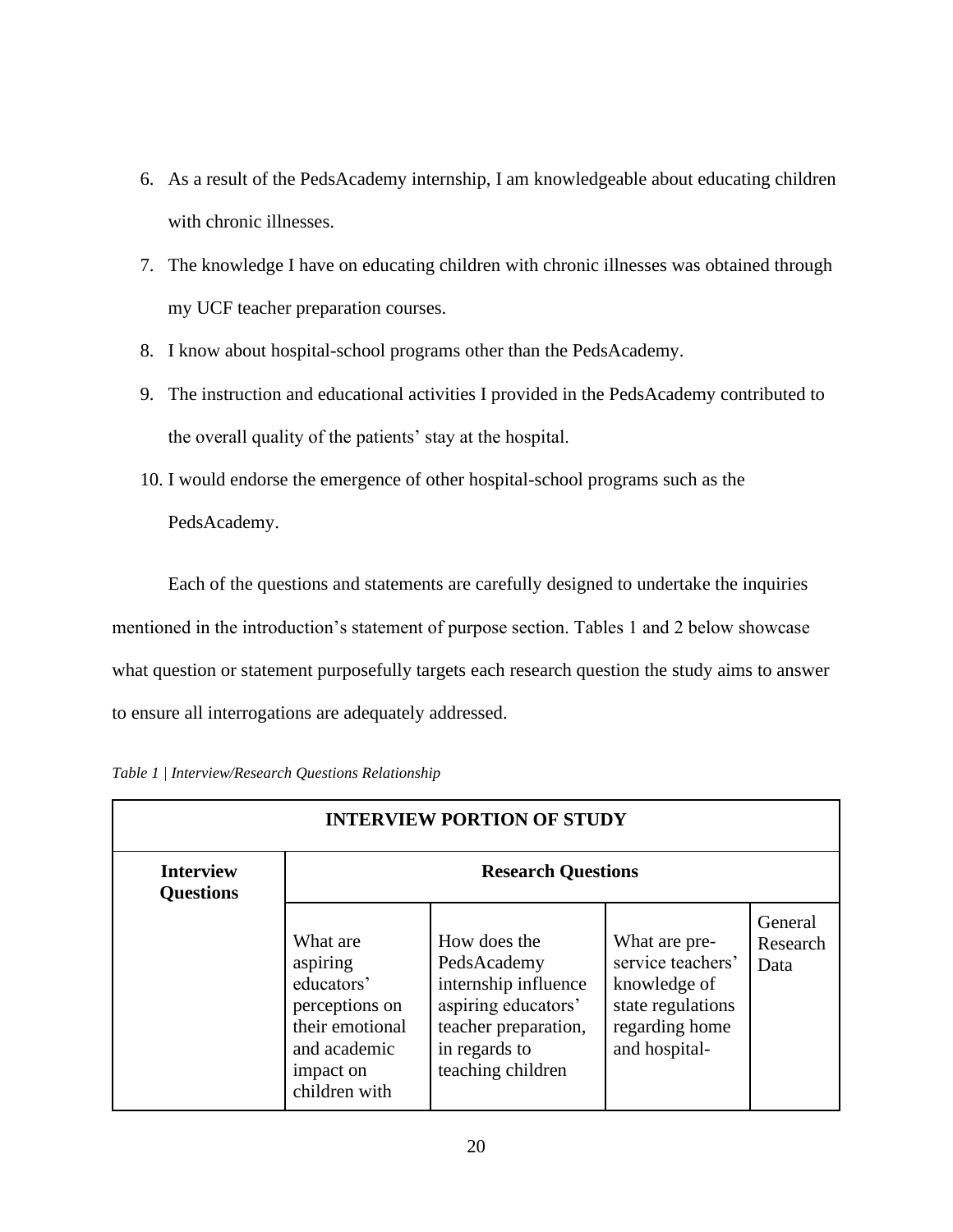|                                                                                                                                                       | chronic<br>illnesses? | with chronic<br>illnesses? | bound<br>instruction? |              |
|-------------------------------------------------------------------------------------------------------------------------------------------------------|-----------------------|----------------------------|-----------------------|--------------|
| Describe the<br>PedsAcademy<br>internship's<br>influence on your<br>teacher preparation<br>journey.                                                   |                       | $\mathbf X$                |                       |              |
| What made you<br>decide to intern in<br>the PedsAcademy<br>program?                                                                                   |                       |                            |                       | $\mathbf{X}$ |
| How would you<br>describe your time<br>during the<br>PedsAcademy<br>program?                                                                          | $\mathbf{X}$          |                            |                       |              |
| What is your<br>knowledge on state<br>regulations<br>regarding home and<br>hospital-bound<br>instruction?                                             |                       |                            | $\mathbf X$           |              |
| Describe how you<br>perceive the impact<br>of the PedsAcademy<br>had on the patients'<br>academic<br>performance and<br>socio-emotional<br>wellbeing. |                       | X                          |                       |              |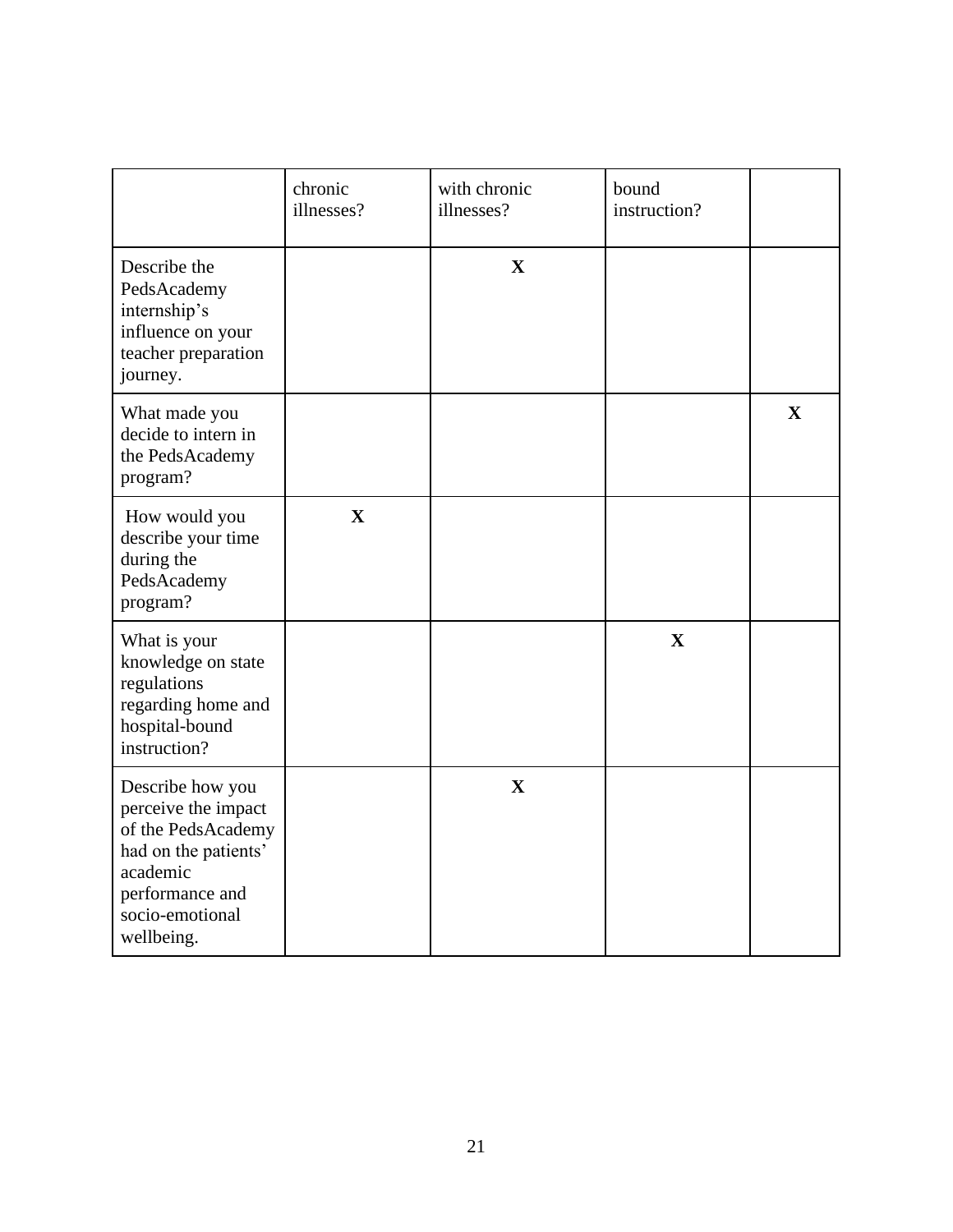| <b>SURVEYING PORTION OF STUDY</b>                                                                                                                               |                                                                                                                                                |                                                                                                                                                                        |                                                                                                                                     |                             |
|-----------------------------------------------------------------------------------------------------------------------------------------------------------------|------------------------------------------------------------------------------------------------------------------------------------------------|------------------------------------------------------------------------------------------------------------------------------------------------------------------------|-------------------------------------------------------------------------------------------------------------------------------------|-----------------------------|
| <b>Survey Statements</b>                                                                                                                                        | <b>Research Questions</b>                                                                                                                      |                                                                                                                                                                        |                                                                                                                                     |                             |
|                                                                                                                                                                 | What are<br>aspiring<br>educators'<br>perceptions on<br>their emotional<br>and academic<br>impact on<br>children with<br>chronic<br>illnesses? | How does the<br>PedsAcademy<br>internship influence<br>aspiring educators'<br>teacher preparation,<br>in regards to<br>teaching children<br>with chronic<br>illnesses? | What are pre-<br>service teachers'<br>knowledge of<br>state regulations<br>regarding home<br>and hospital-<br>bound<br>instruction? | General<br>Research<br>Data |
| The PedsAcademy<br>program prepared me<br>to become a better<br>educator.                                                                                       |                                                                                                                                                |                                                                                                                                                                        |                                                                                                                                     | X                           |
| I believe all teacher<br>preparation programs<br>should include a<br>course or training on<br>educating children<br>with chronic<br>illnesses.                  |                                                                                                                                                |                                                                                                                                                                        |                                                                                                                                     | $\mathbf X$                 |
| The internship<br>experience better<br>prepared me as an<br>educator and I feel<br>comfortable teaching<br>children with chronic<br>illnesses in the<br>future. |                                                                                                                                                | $\mathbf X$                                                                                                                                                            |                                                                                                                                     |                             |
| I am knowledgeable<br>about Florida                                                                                                                             |                                                                                                                                                |                                                                                                                                                                        | $\mathbf X$                                                                                                                         |                             |

### *Table 2 | Survey Statements/ Research Questions Relationship*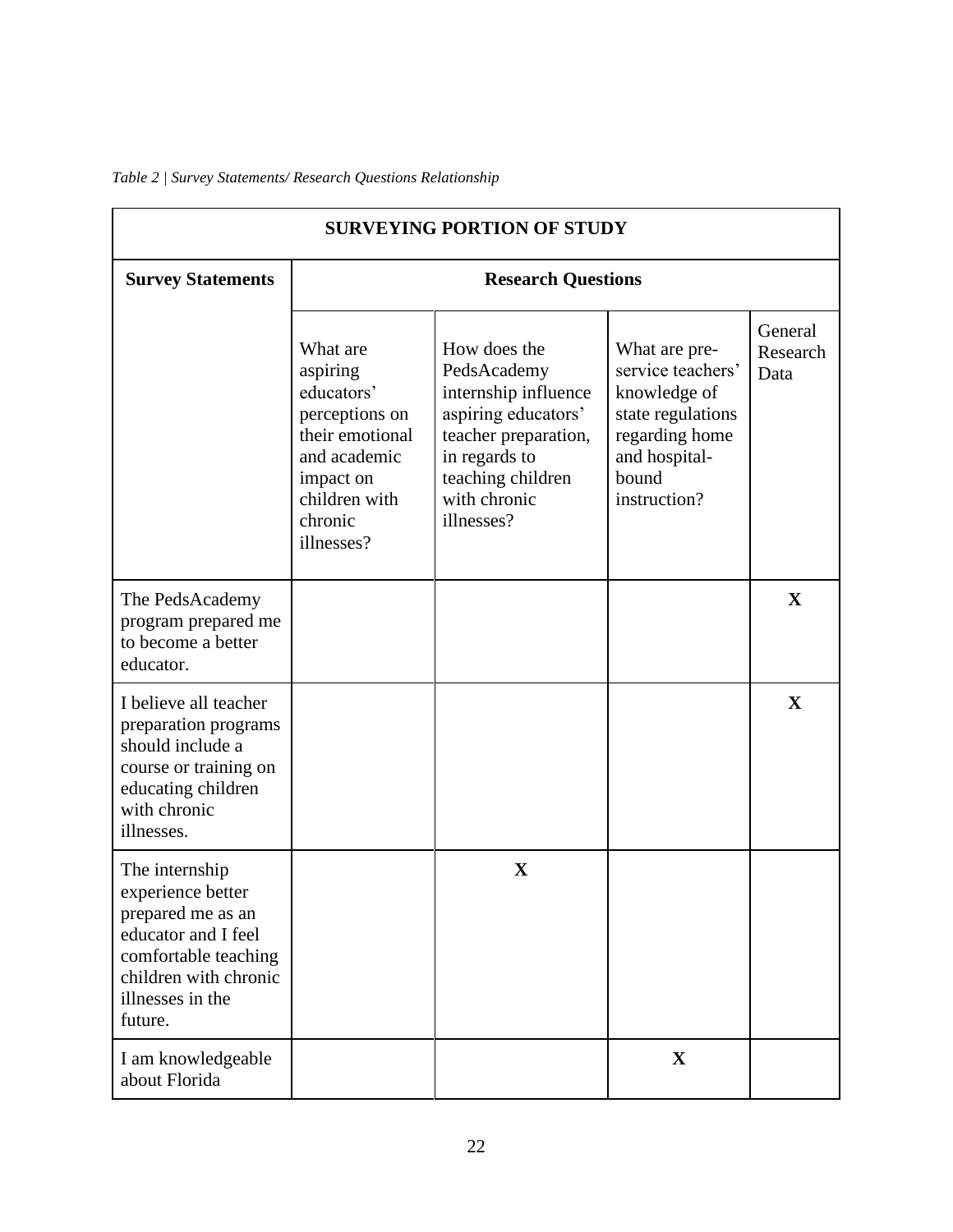| legislation regarding<br>hospital and<br>homebound<br>instruction.                                                                                  |             |             |             |             |
|-----------------------------------------------------------------------------------------------------------------------------------------------------|-------------|-------------|-------------|-------------|
| The interactions I had<br>with the patients<br>seems to have<br>bettered their overall<br>socio-emotional<br>wellbeing.                             | $\mathbf X$ |             |             |             |
| I was experienced or<br>knowledgeable about<br>educating children<br>with chronic<br>conditions.                                                    |             |             | $\mathbf X$ |             |
| The knowledge I<br>have on educating<br>children with chronic<br>illnesses was<br>obtained through my<br><b>UCF</b> teacher<br>preparation courses. | $\mathbf X$ |             |             |             |
| I know about<br>hospital-school<br>programs other than<br>the PedsAcademy.                                                                          |             |             |             | $\mathbf X$ |
| The instruction and<br>educational activities<br>I provided<br>contributed to the<br>overall quality of the<br>patients' stay at the<br>hospital.   |             | $\mathbf X$ |             |             |
| I would endorse the<br>emergence of other<br>hospital-school<br>programs such as the<br>PedsAcademy.                                                |             |             |             | $\mathbf X$ |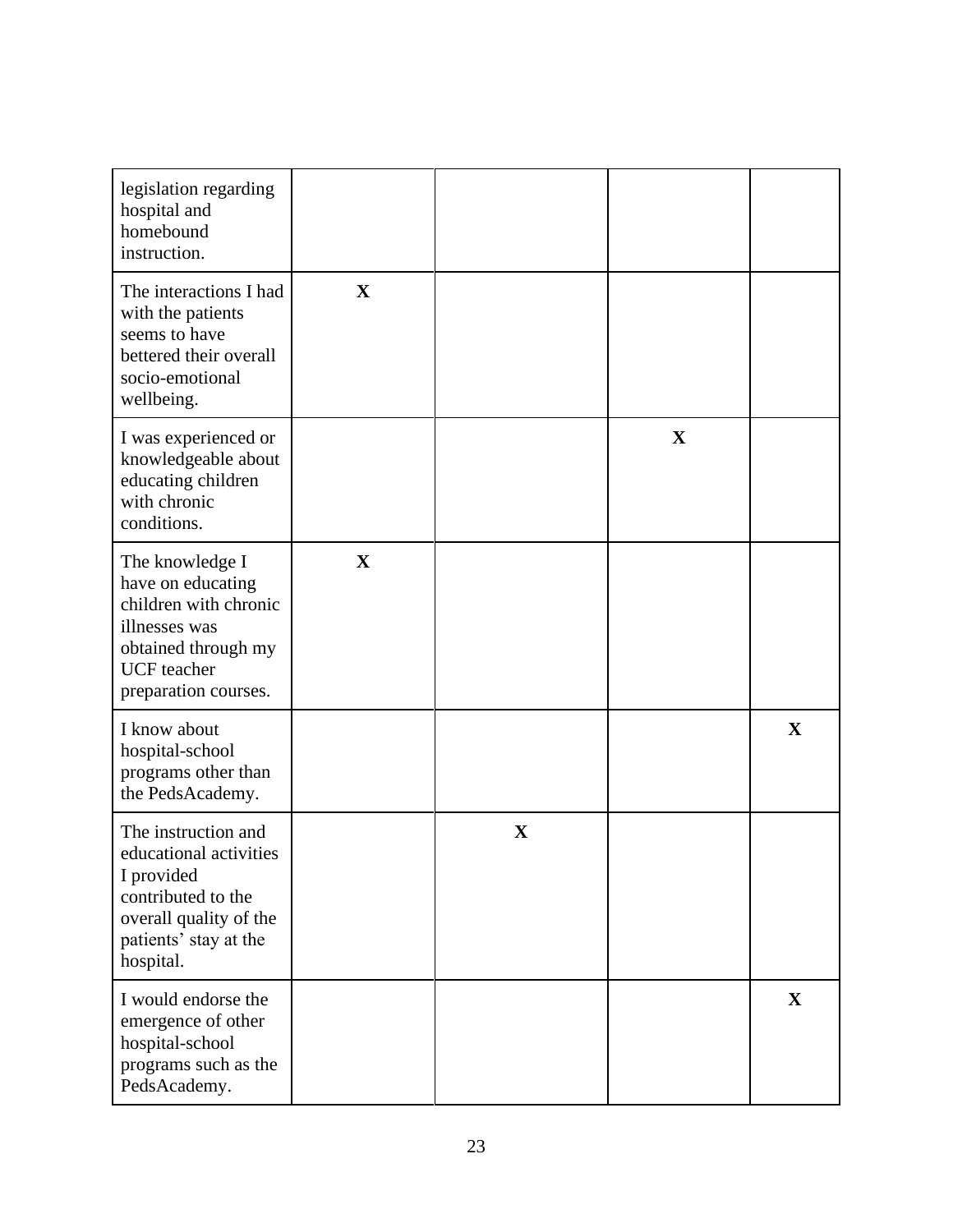#### **Study Limitations**

 This research is limited in scope and solely focused on PedsAcademy interns' perceptions of their knowledge on hospital-school programming and their educational impact on children with chronic illnesses. By asking aspiring educators to describe the program's impact on the patients; the limitation of them lacking teaching experience exists, thus affecting the identification of certain student behaviors that a more experienced educator may better detect. Additionally, the PedsAcademy internship is a somewhat new program that lacks a large population of past interns to choose from to take part in this study. Although the researcher acknowledges there are more factors than academic performance in educating children with chronic illnesses, this is the primary theme explored given that the target audience are those in the education field who can advocate for this student population from within the system. Furthermore, the study focused on Florida policy rather than national, limiting the legislation explored.

 On account of COVID-19, an exceptional limitation is completing and participating in a study during a pandemic. A research accommodation due to the pandemic is moving all interactions virtually which may be beneficial for some but an impediment for others. However, the researcher is transparent and unbiased at all times to guarantee an ethical research is conducted. In order to ensure this, the researcher went through an Institutional Review Board (IRB) training to complete the required forms and certification (Appendix A).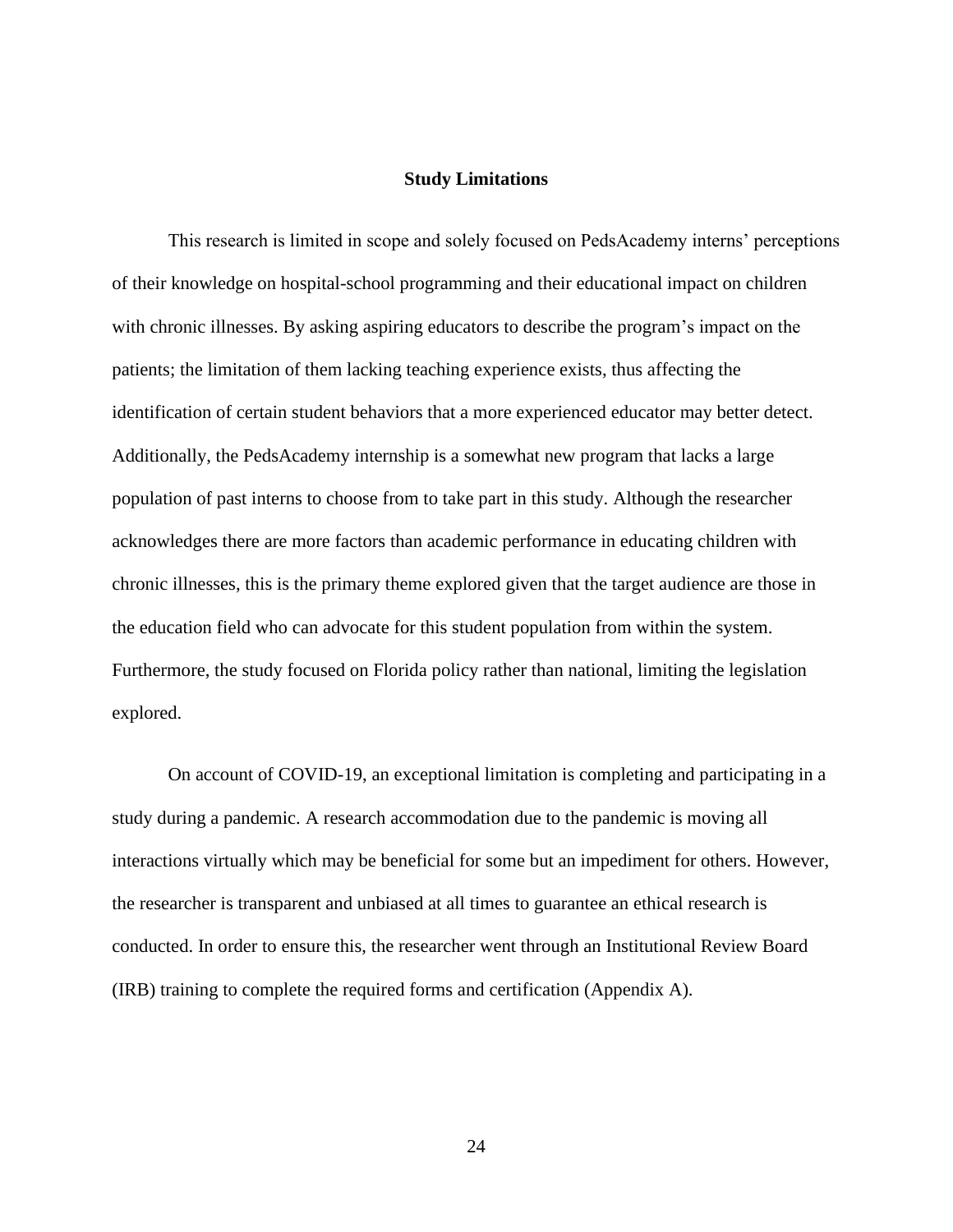#### **Data Collection**

The data collection is divided into two main methods: interviews and surveys. Mainly qualitative data is collected during 10 to 15-minute-long one-on-one interviews, as many of the questions being posed are open-ended, relative, and yield no right or wrong responses. The data analysis strategy for the interviews are interpretations and evaluations of the participants' responses in relation to the research questions. The interview protocol included manual coding of data and secured participant anonymity when exposing the information collected. The surveys are distributed to the participants to complete electronically, the survey takes about 5 minutes to respond. The statements included in the survey are all qualitative, yet the survey analysis uses quantitative statistics to better showcase the data collected. The main purpose of the interviews and surveys are to identify patterns and connections among participants' answers. The online survey platform that is utilized is the Qualtrics platform. Participants can access the survey on their phones, tablets or computers using the provided link. Data is viewed through the Qualtrics website, but the researcher also interprets data collected individually.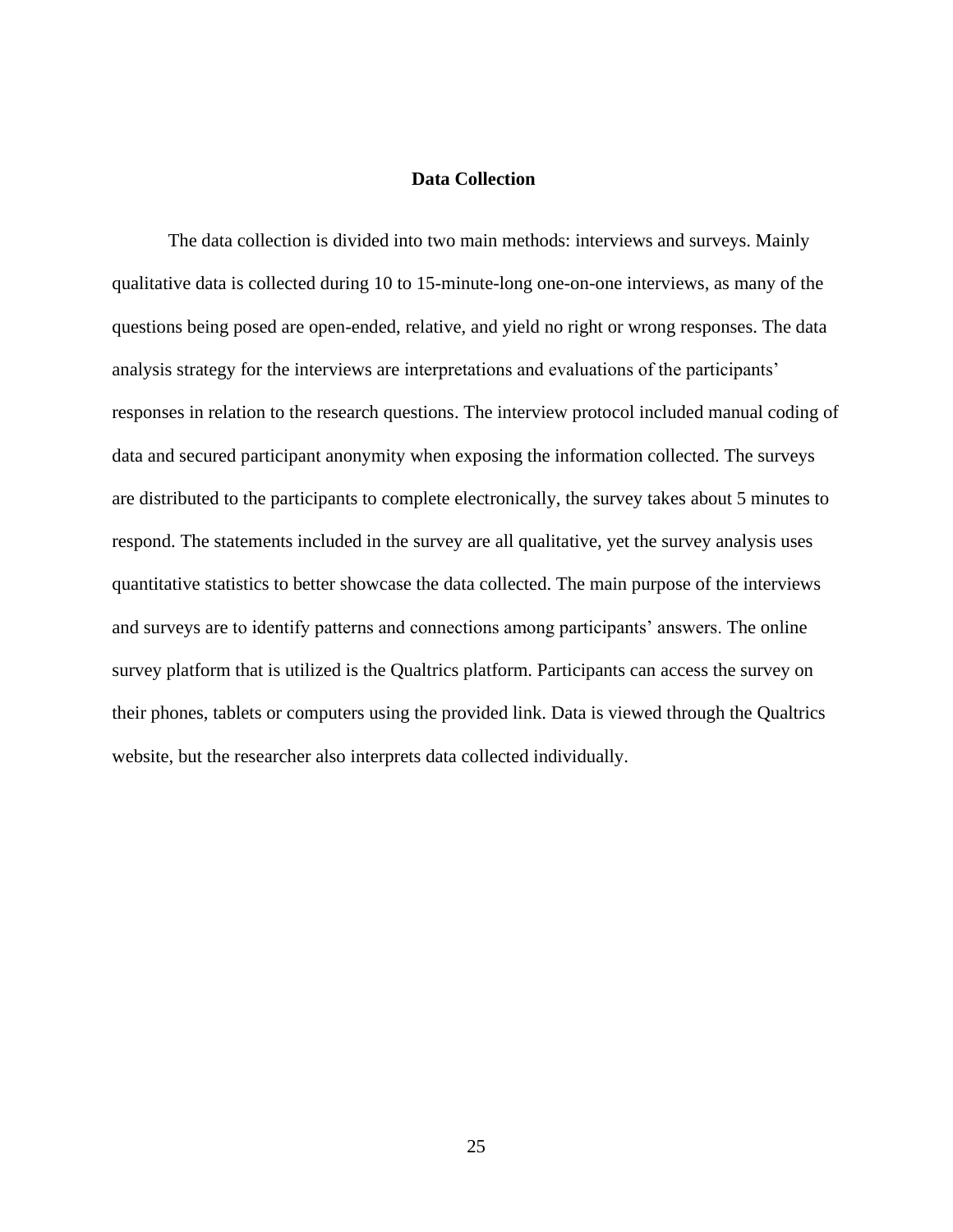# **SECTION 4: RESULTS**

In this section the research results are analyzed and shared under the following categories: data analysis and interpretation of findings. The survey has 11 participants who answered 10 statements and selected the option of agreeance they feel is the most appropriate based on their experiences during the PedsAcademy internship. The survey took less than 5 minutes to answer and the options available for the participants to choose from when completing the survey were: strongly agree, agree, neither agree nor disagree, disagree, strongly disagree. From the survey participants, there are three individuals who followed up on their expressed interest in being interviewed. The interviews were conducted in less than 15 minutes and held with COVID-19 social distancing protocols in mind, via virtual meeting arrangements. The research study data has been collected and visually presented into three categories: general survey responses, expected positive responses, and expected negative responses. There are duplicates for each graph, one version for color-blind individuals and the other for non-colorblind individuals. This decision is made in order to make the data as accessible as possible for this narrative's audience and their diverse needs.

#### **Data Analysis**

#### **Quantitative study results: Descriptive statistics**

The survey instrument allows the researcher to collect descriptive statistics that illuminates the level of agreeance the participants have in regards to the statements being posed. A total of 11 participants took the survey, yet the participants' amount is represented as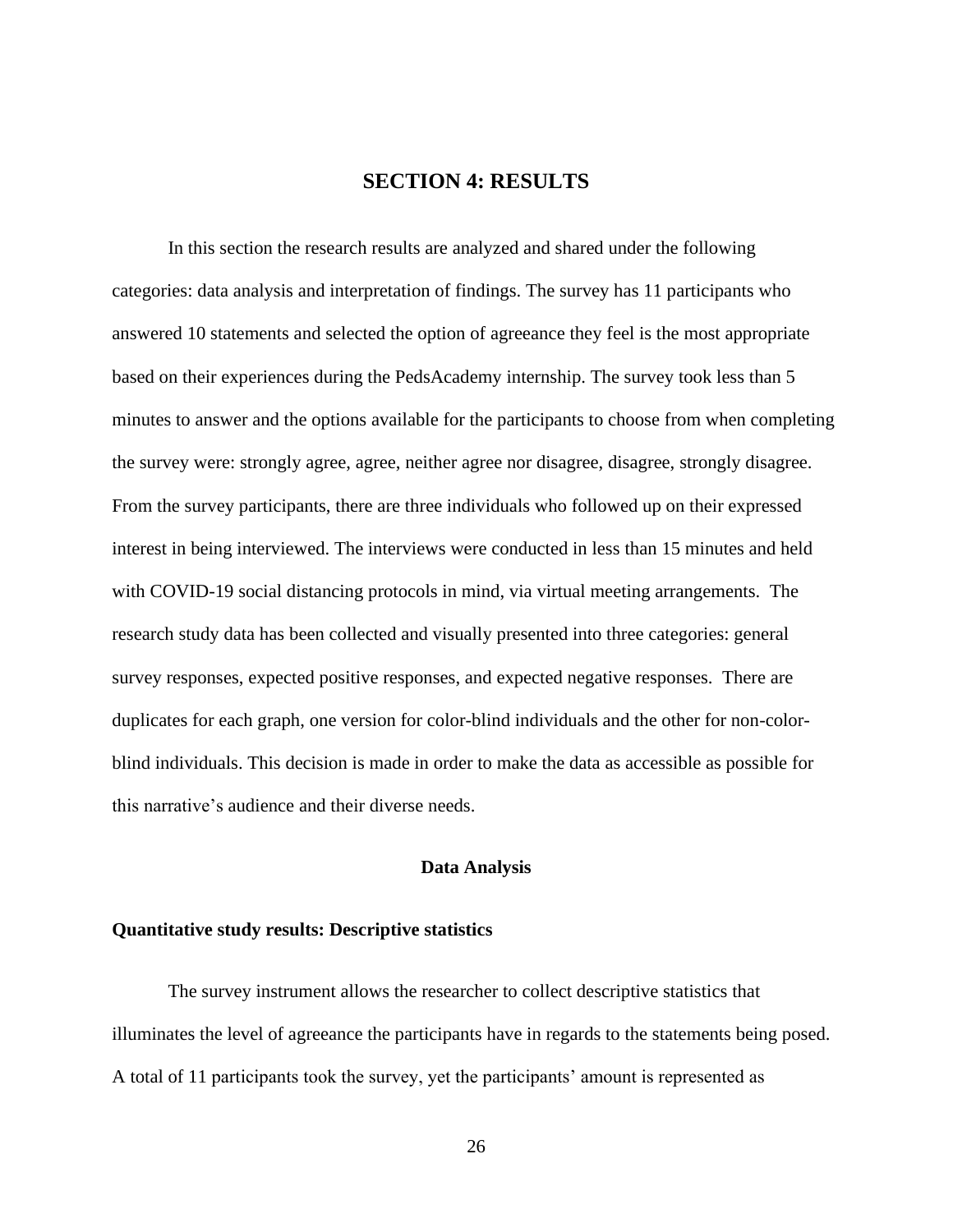percentages in Tables 3.1- 5.2 to better interpret the recorded results. From the data that is collected in the survey, a clearer picture in regards to the need of hospital-school programs is painted. Tables 3.1-5.2 below better visually represent the survey results as they pertain to each specific statement. Tables 3.1-3.2 showcase the general survey results for all survey statements, Tables 4.1-5.2 present the expected positive and negative results breakdown for certain statements.



*Table 3.1 | Survey Responses, Non-colorblind Individuals*

*Table 3.2 | Survey Responses, Colorblind Individuals*

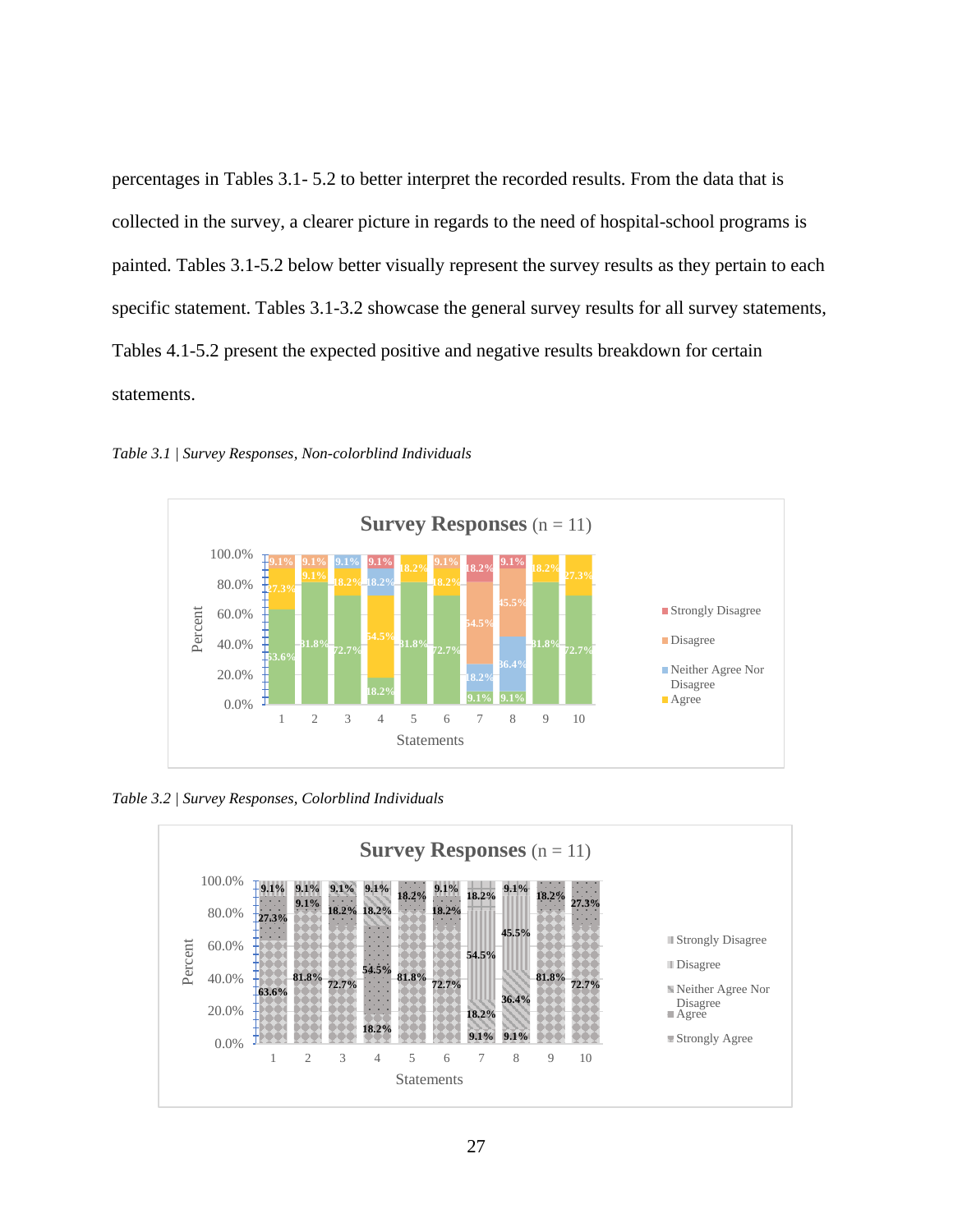

*Table 4.1 | Expected Positive Responses, Non-colorblind Individuals*

*Table 4.2 | Expected Positive Responses, Colorblind Individuals*

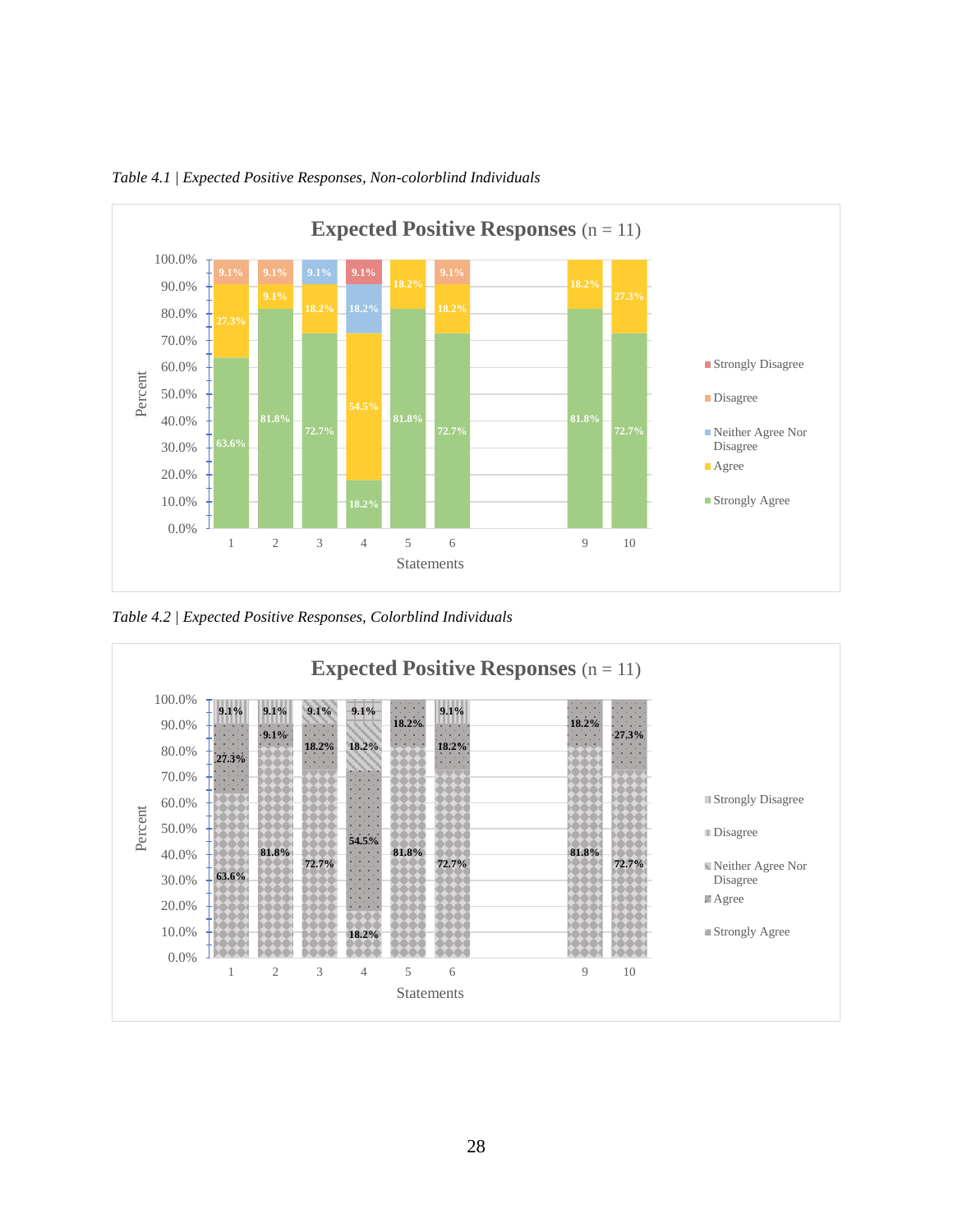

*Table 5.1 | Expected Negative Responses, Non-colorblind Individuals*

*Table 5.2 | Expected NegativeResponses, Colorblind Individuals*

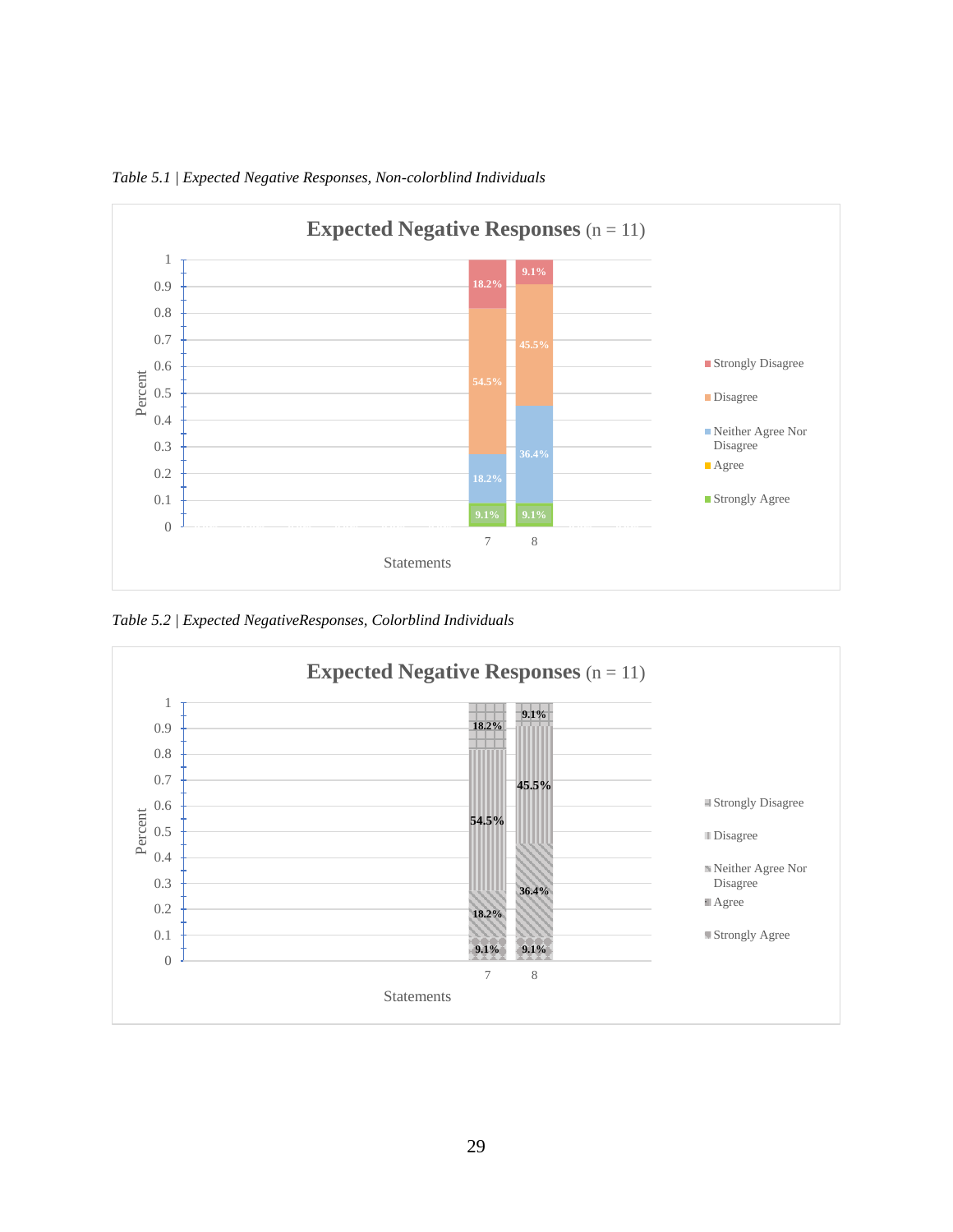### **Qualitative study results: Interview themes**

As for the interviewing stage, proper protocol was taken to ensure each participant's comfort and confidentiality. Permission to record the interviews was granted prior to interviewing each of the participants. Once the interview transcriptions are completed, common results are grouped into categories. All three participants shared similar themes in the qualitative study interviews. For the five questions posed, the following themes are identified: flexible teaching, unique opportunity, life-changing experience, knowledge on state regulations, and meaningful academic and socio-emotional student progress.

### **Interpretation of Findings**

Following the methodology, in this portion the research findings are presented as they relate to specific research questions. The research questions are synthesized into three overarching topics: social-emotional impact, influence on aspiring educators, and state regulations. Within each of the research question themes, further descriptive terms are included based on the survey and interview results. These subcategories found in their appropriately classified research groups include: meaningful academic and socio-emotional student progress, flexible teaching, unique opportunity, life-changing experience, and knowledge of state regulations.

Although these themes are emphasized base on their relevance to the research study portion, many of these are recurring topics throughout the thesis. Moreover, common interview themes are grouped into categories that are consequently supported by survey results. Both

30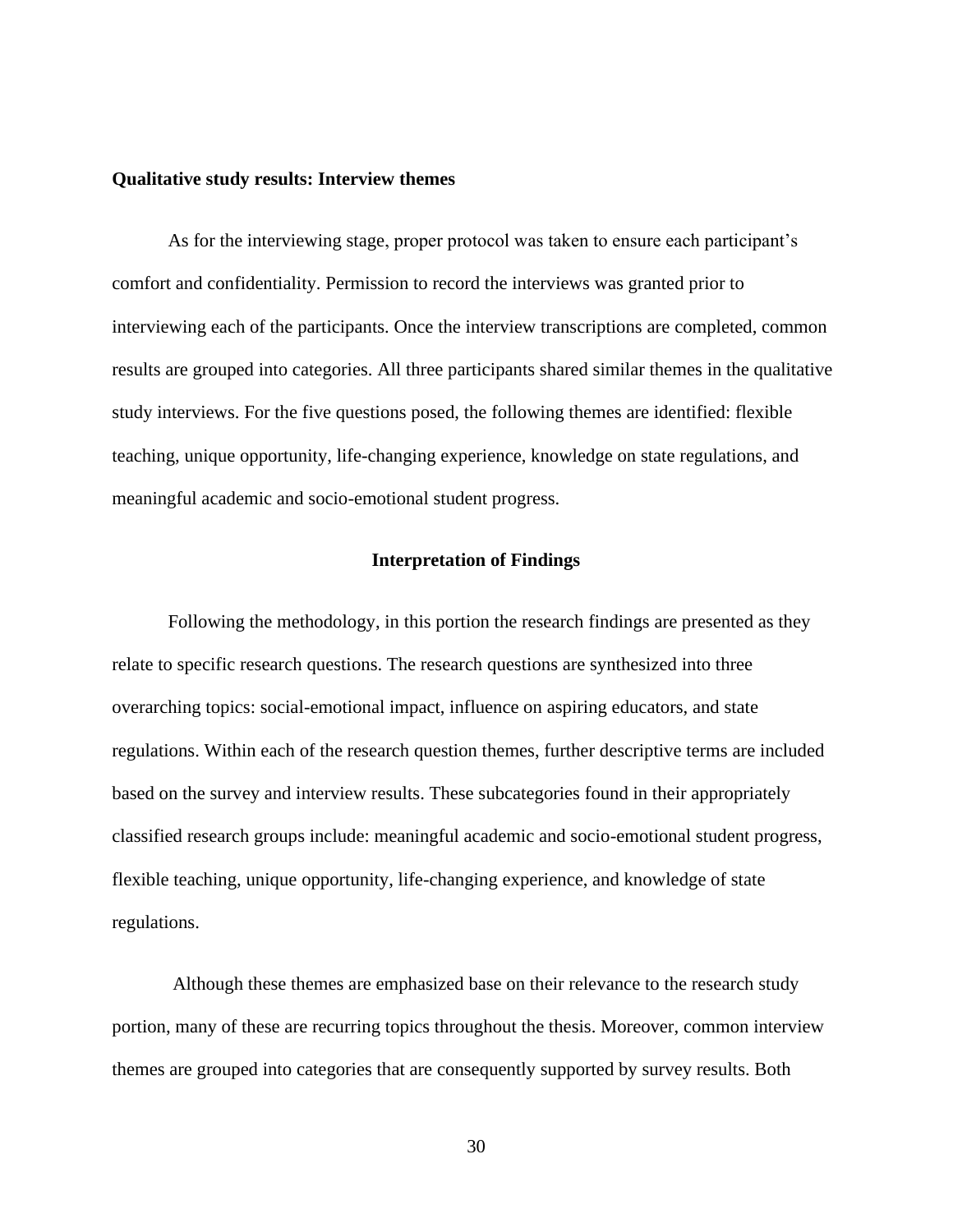quantitative and qualitative findings are categorized according to their appropriate research topic.

A general consensus regarding the PedsAcademy's positive impact on the interns and students is determined based on the survey responses. When asked if the PedsAcademy program prepared them to become better educators, 63.7% of the participants strongly agree and 27.3% agree that the program did better prepare them as future educators. Similar answers are obtained in two of the other survey statements, where the same scores of 72.7% of the participants strongly agree and 18.2% agree with the statements being posed. In these survey statements the interns were asked if the PedsAcademy internship made them more comfortable teaching children with chronic illnesses in the future and if they are knowledgeable about educating children with chronic illnesses. All but one participant agreed to these statements. Consequently, when participants were asked if before the PedsAcademy experience their teacher preparation program prepared them to work with children with chronic illnesses 54.5% of the participants disagree and 18.2% strongly disagree with this statement. This is an expected answer that supports the need for teacher preparation programs and instructional curriculum to address educating children with chronic illnesses.

#### **Research Question 1: Social-Emotional Impact**

### **Meaningful Academic and Socio-Emotional Student Progress**

From the survey, 81.8% of the participants strongly agree and 18.2% agree that the interactions they had with the patients seemed to have bettered the children with chronic illness'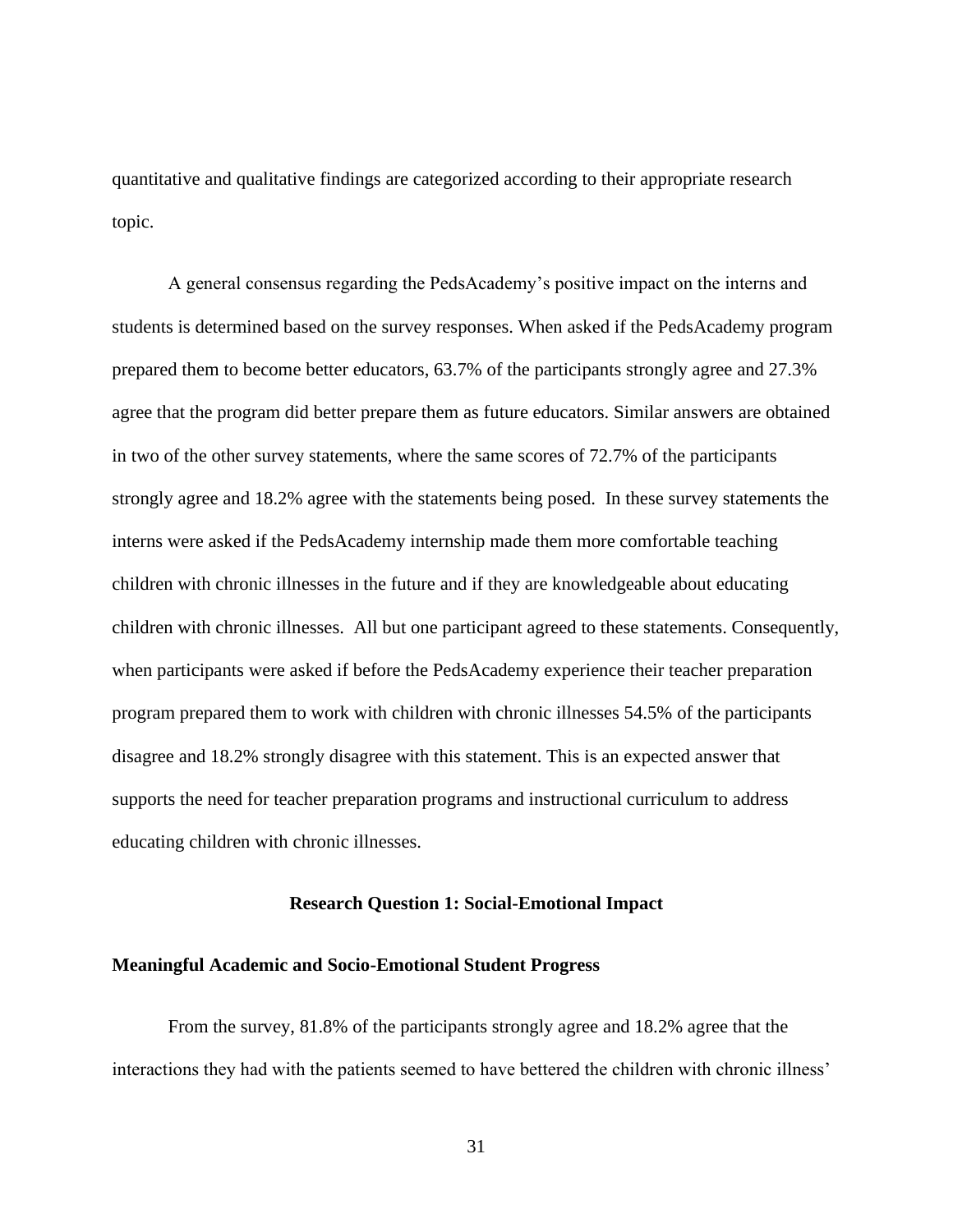overall socio-emotional well-being. Data that backs up this finding is that 81.8% of the survey participants strongly agree and 18.2% agree that the instruction and educational activities they provided during the PedsAcademy internship contributed to the overall quality of the patients' stay at the hospital. All which is critical data in showing how the PedsAcademy is not solely beneficial for aspiring educators' teacher preparation, but it seems to have improved the children with chronic illness' academic and socio-emotional progress, this is also a common theme from the interview responses. A moment that stood out during one of the interviews was when a participant shared the following comment; "... sometimes we wouldn't even walk in [to the hospital room], we would walk past it and they would be watching us interns or they would be hopeful that we would come in to see them" (Appendix E). That statement showcases the quality of the emotional bonds made by the PedsAcademy interns with children with chronic illnesses that go beyond their academic progress and branch into the incredibly valuable student-teacher relationships that are the foundation for any educational setting. In addition, it is worth noting how emotional this experience is for the aspiring educators who are just now being exposed to the student population of children with chronic illnesses. One of the interviewees said it best, "It was at times very emotional, it definitely pulled at your heartstrings just as much if not more than being in a regular school. Like the situations I've come across in regular public schools have been emotional as well, but seeing the patients in the hospital, it really brings things into perspective" (Appendix E).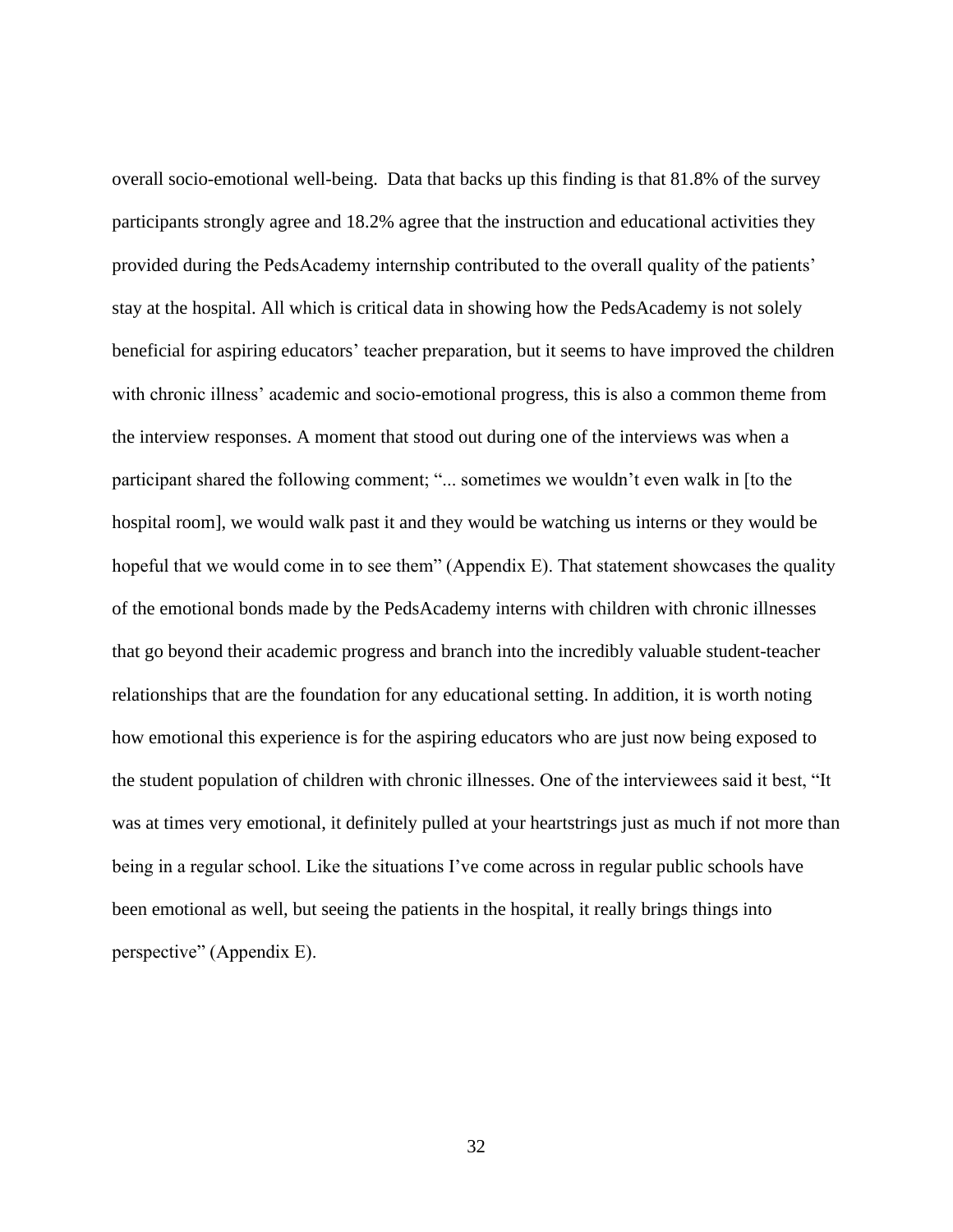### **Research Question 2: Influence on Aspiring Educators**

# **Flexible Teaching**

From the survey, 81.8% of the participants strongly agree that all teacher preparation programs should include a course or training on educating children with chronic illnesses. This data validates how the educational field should pay more attention to instructional preparation courses on educating this student population, given that it is not only beneficial for the students but also for the aspiring educators entering the profession. An important piece of information obtained from the interviews that support this data is from the first interview question where interns mentioned how the PedsAcademy program taught them how to be flexible, team players, and how to provide students with on-the-spot accommodations. For instance, an interviewee commented, "The biggest thing, probably, is all of those on spot accommodations I made for my kids at Peds has helped me be constantly on my toes in my job. When I was able to make those on spot accommodations since I've had so much practice from Peds that it just made it so much easier." (Appendix E). This data indicates how the PedsAcademy program's impact has transcended the practicum experience into the profession itself.

### **Unique Opportunity**

During the interviewing process when asked about the reasons they chose to intern at the PedsAcademy, all three participants mentioned how it was a unique experience. One participant said, "I was very curious and I wanted to see how an educational program would help students who are going through a chronic illness. I was very excited just to see how that would all fall into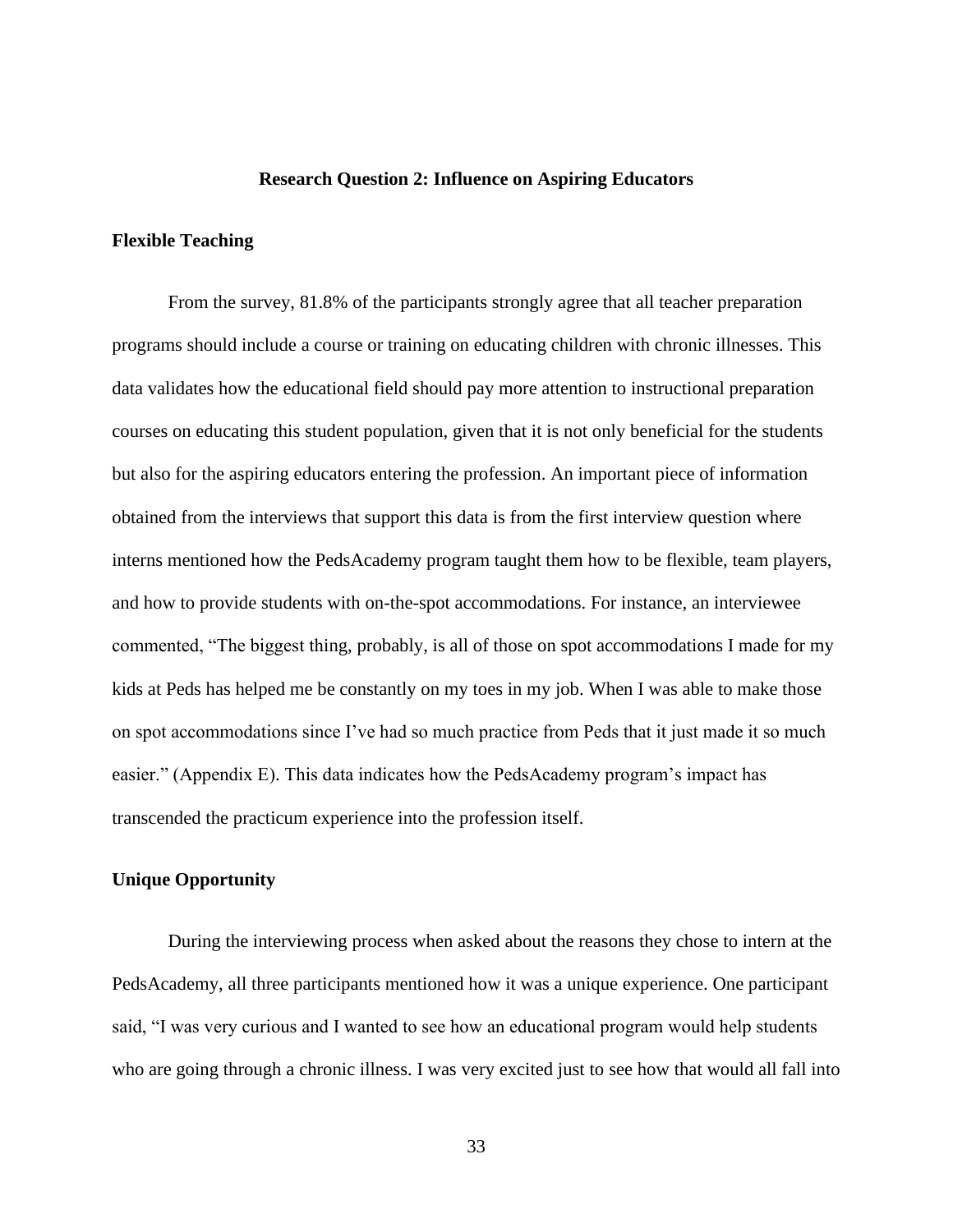place in a hospital setting" (Appendix E). The survey data validated that the PedsAcademy internship truly was a special experience. When the participants were asked if they knew about hospital-school programs other than the PedsAcademy, 45.5% of the participants disagree, 9.1% strongly disagree, and 36.4% neither agree nor disagree with the statement. These survey responses verified how hospital school-programs are a rarity within the educational field and the opportunity to participate in similar programs do not often happen, yet are valued when they arise.

### **Life-changing Experience**

When asked to describe the PedsAcademy internship, interviewees shared how this experience is an incredible life-changing one. An interviewee said, "Life transformative would probably be the word that I would use. PedsAcademy makes you so much more empathetic and gives you so much more of a broad world-view. It opened my eyes to a lot of things I've never seen and that exposure made me a better educator" (Appendix E). Another interviewee shared, "It pushed you, it made you creative, it made you flexible, it was a phenomenal experience" (Appendix E). Another of the interns interviewed commented on the impact the PedsAcademy professors had on them and the outstanding mentorship they received throughout the experience. The intern added, "I would also say that in my time there I was mentored beyond what I could ask for. The professors that are involved in that program are very one-on-one with their students as well because they have school and cohorts" (Appendix E). Through the opportunities provided during the PedsAcademy internship, interns are able to obtain exposure to the field of hospitalschool instruction and respond to the needs of this student population. The mentorship provided

34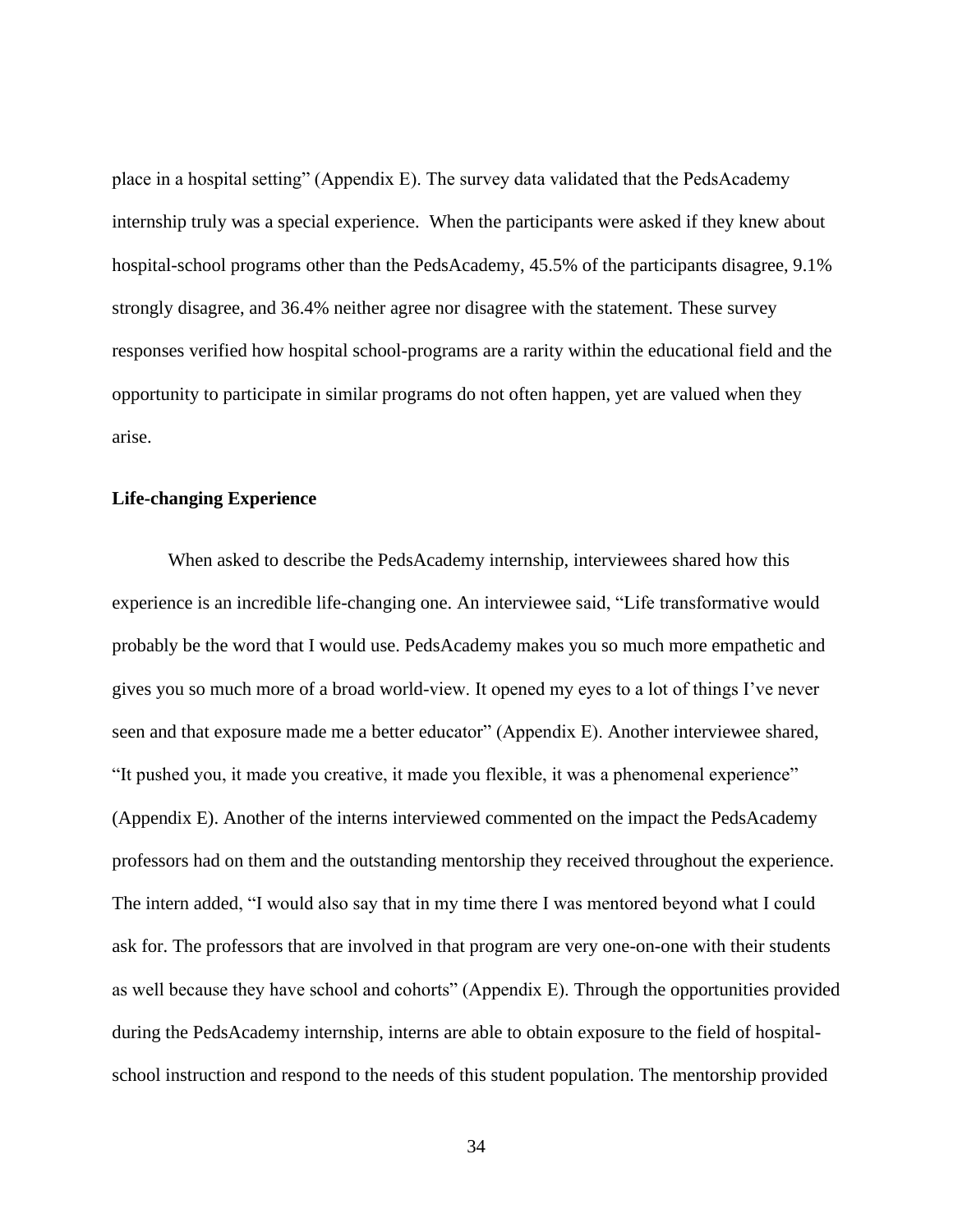through this experience is one of kind as well, one of the participants noted, "I would say that I received over the top mentoring plus an eye-opening experience plus empathy all in one sort of balloon" (Appendix E). Subsequently, through this life-changing experience, in the last survey statement regarding the interns' endorsement of the emergence of other hospital-school programs such as the PedsAcademy, 72.7% of the participants strongly agree and 27.3% agree with the statement supporting the qualitative data collected from the interviews.

### **Research Question 3: State Regulations**

### **Knowledge of State Regulations**

 Survey answers for the statement referencing the participants' knowledge about Florida legislation regarding hospital and homebound instruction are as follows: 54.5% agree, 18.2% strongly agree, 18.2% neither agree nor disagree, and 9.1% strongly disagree. This data may cause some confusion when interpreting it at first, however, it is important to note that this statement is posed in present tense for past PedsAcademy interns. Therefore, the information gathered is consistent with that collected from the interviews where participants all agreed to have had little to no background knowledge regarding Florida legislation on hospital and homebound instruction prior to the PedsAcademy program. However, after the PedsAcademy internship, the interviewees all shared that they learned about this topic due to their exposure of the subject during the program. An interviewee brought attention to the current inefficiency of homebound instruction when they commented the following, "What I've learned is that it is kind of a poor system and that PedsAcademy and that model of putting it in the hospital, some hospitals have already done it not to the level that we have. But some do, putting multiple

35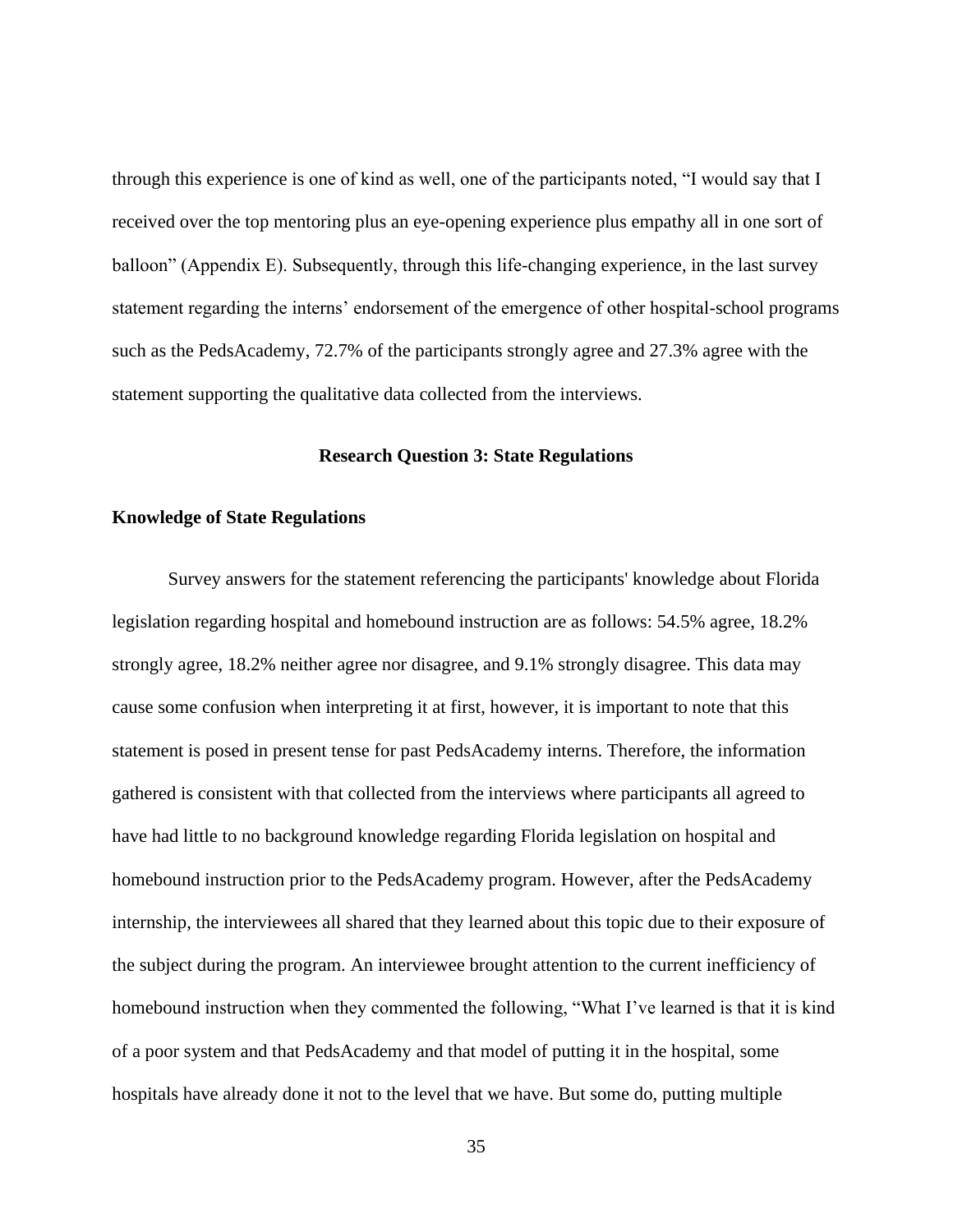teachers in the hospital helps that educational continuum. I would say that it's made me more appreciative of PedsAcademy and I've also gotten kind of an idea of how poorly organized the hospital and homebound instruction can really be." (Appendix E). This response demonstrates the relationship between the quantitative data collection holding true in comparison to the qualitative data gathered during the interviews.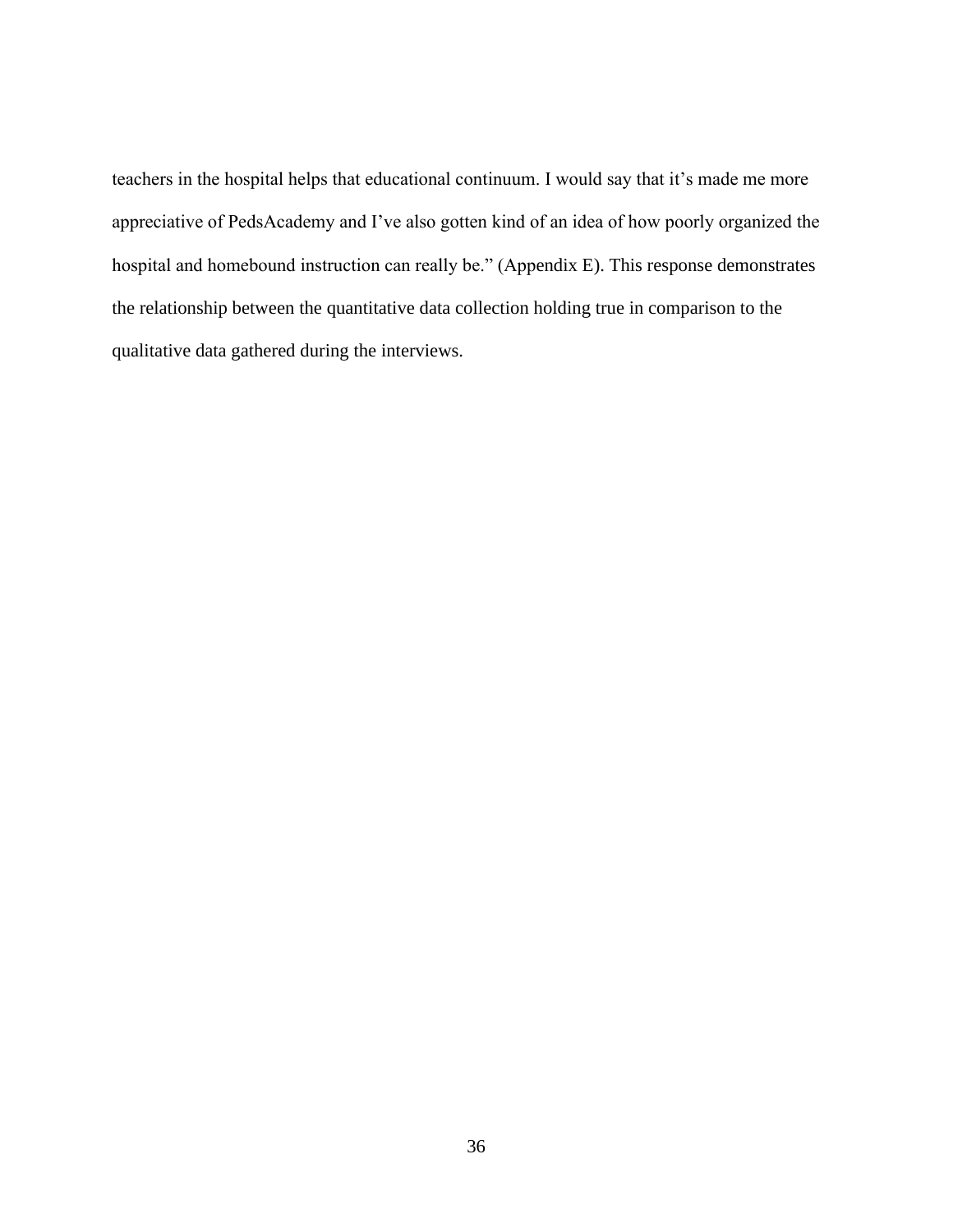### **SECTION 5: CONCLUSION**

An examination of the conclusions drawn from this research study through the analysis of past PedsAcademy interns' perceptions of educating children with chronic illnesses is described in this section. This portion outlines a brief summary of the research findings collected in the previous section. Furthermore, research findings are referenced as they pertain to the original research questions included in section one. Consequently, an analysis of the study limitations, finding implications, and recommendations moving forward are included for those seeking to perform their own variations of this study and for those looking to take concrete actions from these findings.

### **Research Summary**

After the thorough examination of each survey and interview response, the magnitude of the PedsAcademy internship's impact on the students and interns is quite evident. Overall, many expected results are obtained from this study that highlight the need for more hospital-school programs to emerge in the United States of America, particularly in the state Florida since it is the location for the research study. Results that showcase the social-emotional impact of the interns on the children with chronic illnesses were consistent with 100% of the participants being in some level of agreeance that the patients bettered their overall social-emotional well-being because of their interactions with the interns. As for the PedsAcademy internship's influence on aspiring educators, 81.8% of the participants strongly agree that all teacher preparation programs should include instructional guidance on educating children with chronic illnesses. This data lets us know that aspiring educators value the importance of providing children with chronic illnesses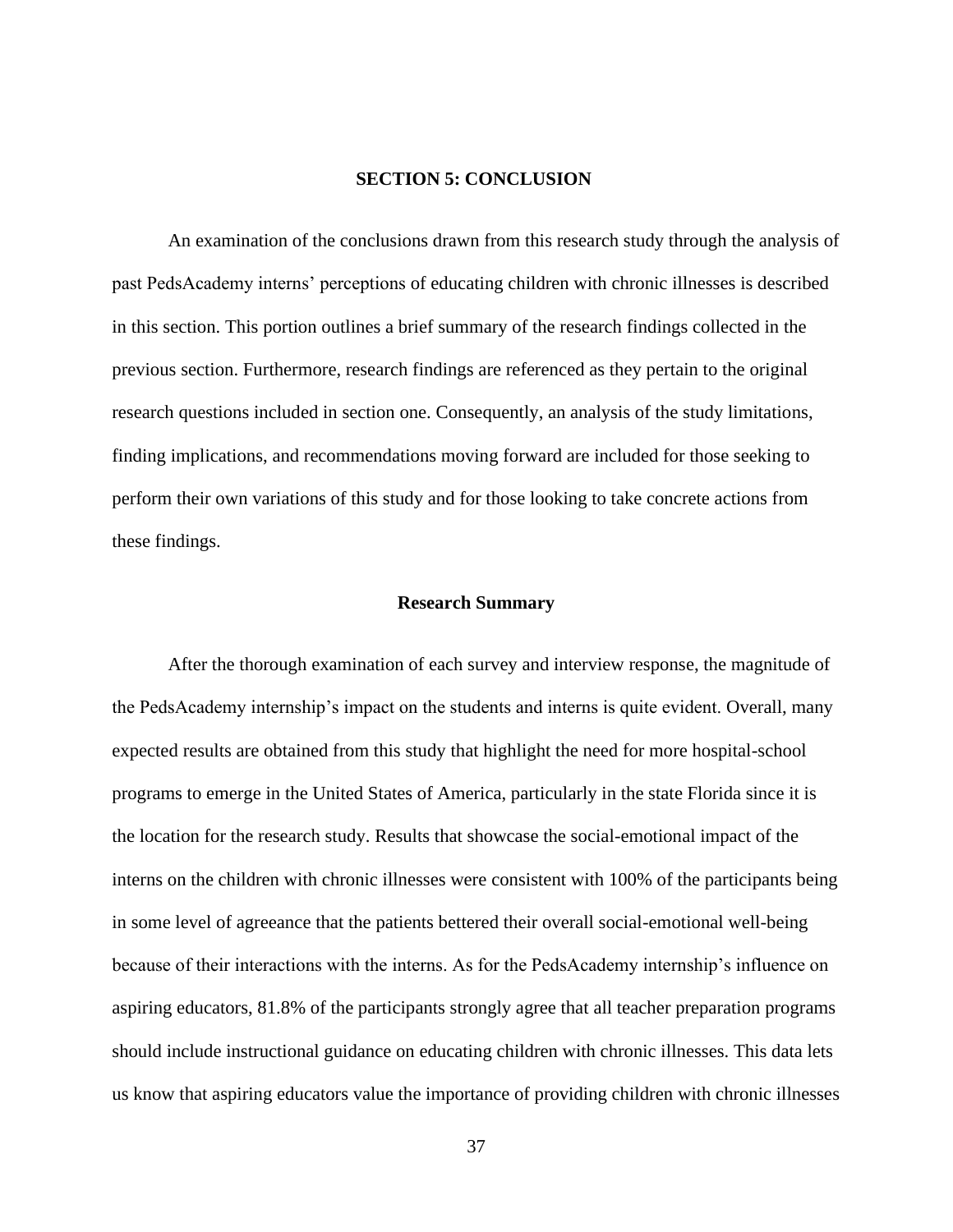a quality education and they simply seek the guidance needed for them to better service this student population. Lastly, this issue lies in the hands of policy makers that have the responsibility to respond to the public's claim of providing children with chronic illnesses equitable education from the legislative standpoint. Having mentioned that, 72.7% of the participants responded to some level of agreeance of them being knowledgeable about Florida legislation regarding hospital and homebound instruction. However, this question is formulated present tense and may cause some confusion when interpreting it. Therefore, connecting the survey responses to those of the interviews, all interviewees shared that they became knowledgeable on these legal topics due to their exposure during the PedsAcademy internship.

### **Study Limitations**

Despite the efforts taken to make this research a feasible and representative one, there is a restricted population that chose to participate making this research limited in scope. The lack of participation could be attributed to many factors; however, it is speculated that the lack of inperson communication may have been the main reason. Given that this research is held in the middle of a pandemic the lack of human interaction proved to be a challenge during the promotion and recruitment phases. Since the researcher was unable to promote the research study in person due to COVID-19, it was difficult to get interns interested in supporting research from a person they have never even interacted with. However, it is important to reiterate that this is an exclusive and relatively new program; therefore, the selection of interns is also quite small in comparison to other internship experiences. It is also worth noting how the findings obtained from this study are not generalizable to a larger population. In addition, this thesis sought out to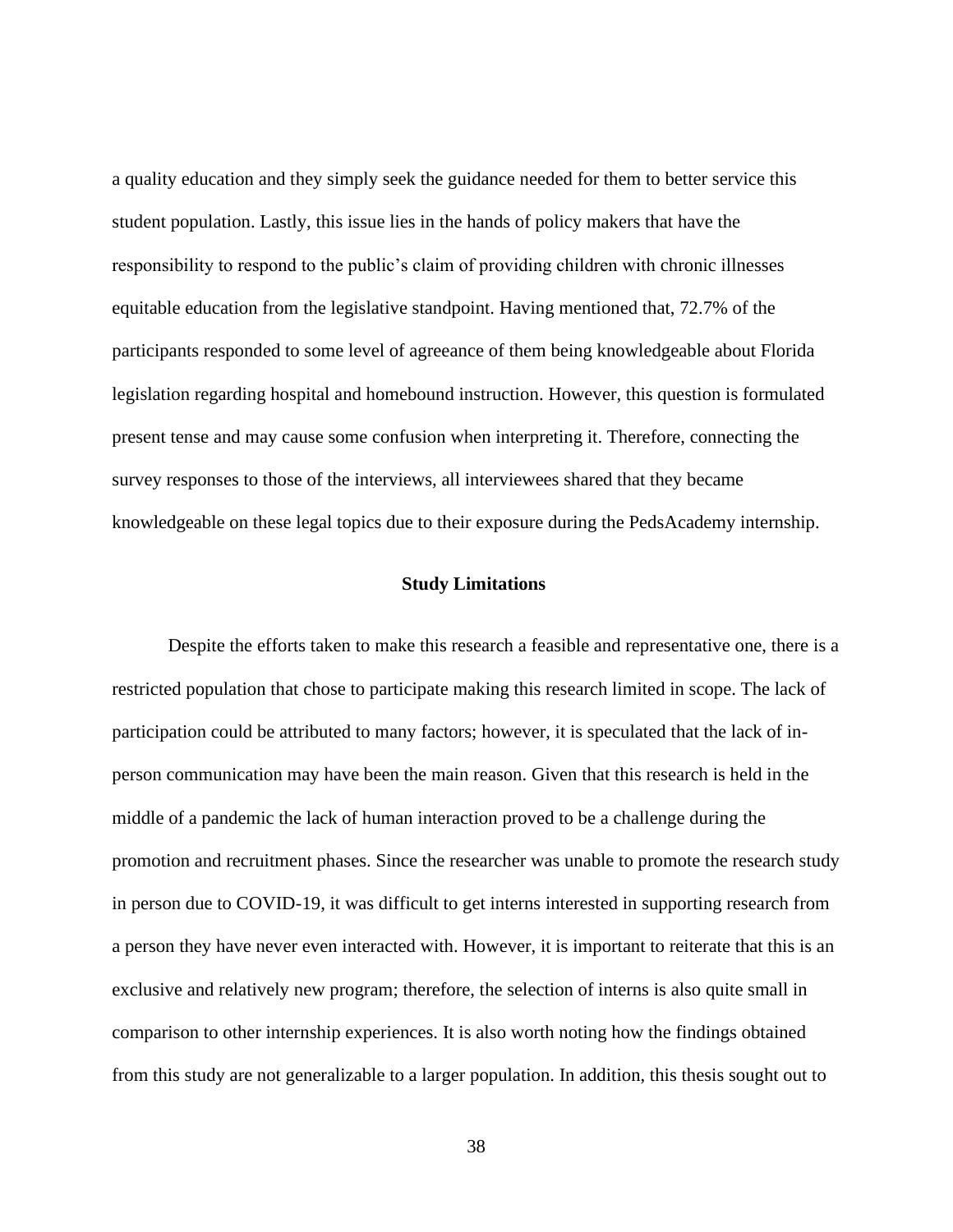explore solely the PedsAcademy program's impact on aspiring educators and hospital patients. Therefore, the study is not just limited in scope but in the type of participants as well. Although the literature review included the analysis of other hospital-school initiatives, the research portion is restricted to Florida. Moreover, participants' demographics are omitted from the study. This information may have provided a better sense of the participants' background which could have been a deciding factor in how they perceived their internship experience. Additionally, since the study focuses on aspiring educators, they lack the experience veteran teachers have, thus altering their perceptions of the interactions had with the children. Another limitation that might have been significant in regards to re-creating this study is the way certain interview questions were formulated. Although the first three interview questions are open-ended, the last two are more specific and could have been restated to follow the model of the questions prior, specifically the fourth question in regards to knowledge on state-regulations. The way these questions were crafted may have led the direction of the answer provided by the participants, therefore it is something to keep in mind as a modifiable factor for future research purposes.

# **Implication of Findings**

The research study confirmed the preface of this thesis as it refers to the need for hospital-school programs for children with chronic illnesses. Although the implications of these findings are robust, some main ideas are selected for this discussion. An evident need for hospital-school programs is the topic found to have the most importance. The emergence of other initiatives similar to that of the PedsAcademy is vital for aspiring educators' professional growth and providing the children with chronic illnesses the emotional and academic support they

39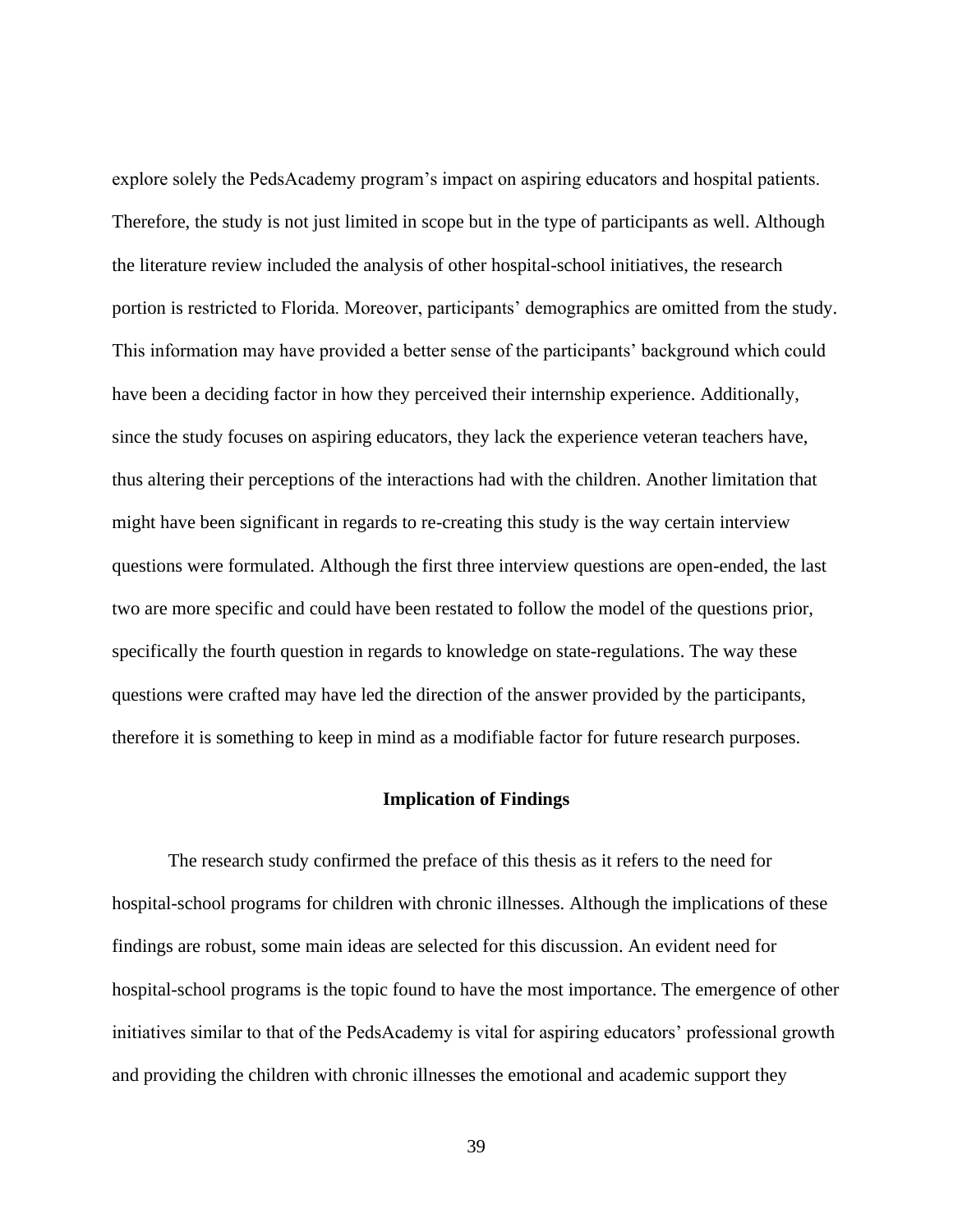deserve. PedsAcademy interns shared how their internship experience better prepared them for the profession by making them more prepared to educate children with chronic illnesses and helped them be more informed on hospital and home-bound instruction legislations. Creating initiatives that integrate teacher preparation curriculum into children's hospitals educational programs is a feasible way to obtain the impact desired for both parties involved. Having higher education institutions form these collaborative efforts with local children's hospitals will foster community while tending to this often-neglected student population.

Viewing it solely to evaluate the aspiring educators' preparation, the PedsAcademy internship's impact is not only emotionally fulfilling for the interns but it pushed them beyond their comfort zone. The aspiring educators all commented during the interviews on the internship being vital in allowing them to becoming flexible educators who learned how to make on-thespot accommodations for the students. Consequently, it is also critical to make the distinction that it is an emotional experience given that you are working with chronically ill children. As an educator, you will encounter an emotional experience with a student at some point of your career, yet being in a hospital setting these instances might be heightened.

# **Recommendations**

From this research, a list of primary recommendations has been compiled for those looking to convert the research findings into actionable items and those seeking to replicate this study. The first research recommendation for those seeking to replicate this study is in regards to the formulation of research study inquiries. Ensuring the interview questions and survey statements are carefully crafted will be essential in interpreting the findings. For specific

40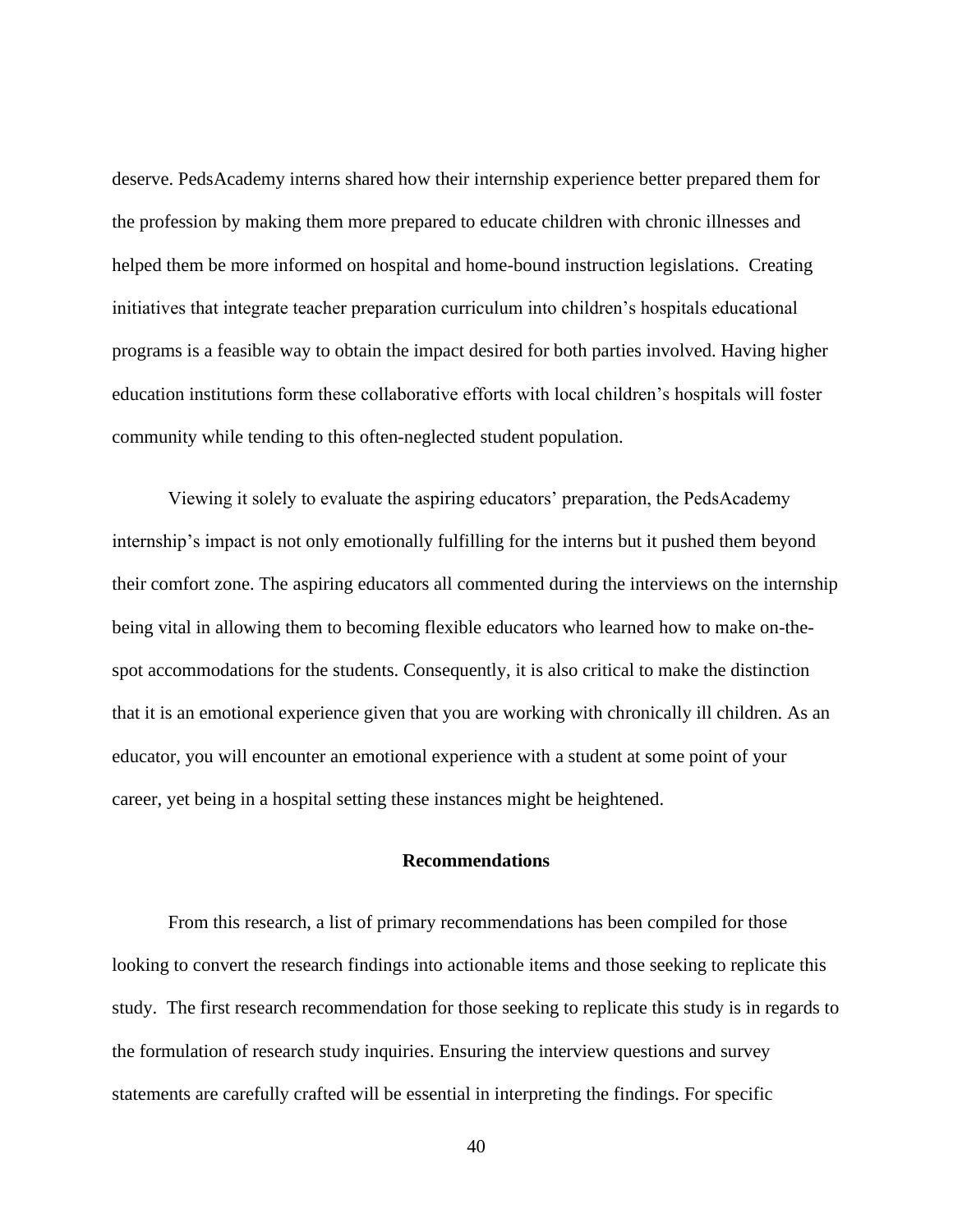interview questions, creating them in an open-ended format allows participants to share their answers however they interpret the question without leading them unintentionally towards an expected answer which was a limitation mentioned for the current study.

The second recommendation is a state regulation reform. The regulations in place in the state of Florida do not serve the intended purpose of providing children with chronic illnesses an equitable access to quality education. Modifying the current 15 school day absence benchmark to 10 days of missed school will be a feasible and effective place to start. By addressing this legislative change, more students who are chronically ill will qualify for state-funded homebound instruction.

Following this reform is the recommendation to strengthen the hospital teaching profession by making it more inviting and accessible to educators. By fortifying this profession with dignifying job opportunities and holistic professional development training, educators will be better prepared when serving children with chronic illnesses. The future is being developed today and hospital-school programs will hopefully become mainstream in the next few years. Getting ahead of the curve and seeking to strengthen this profession by supporting aspiring educators who want to get into this field as well as the veteran teachers already in it is a step in the right direction.

The implementation of college courses for aspiring educators on teaching children with chronic illnesses and programs similar to PedsAcademy nationally is the final recommendation. Providing the necessary preparation for future teachers is a critical step in ensuring hospitalschool programs are successful at its core with the educators that will be employed to serve this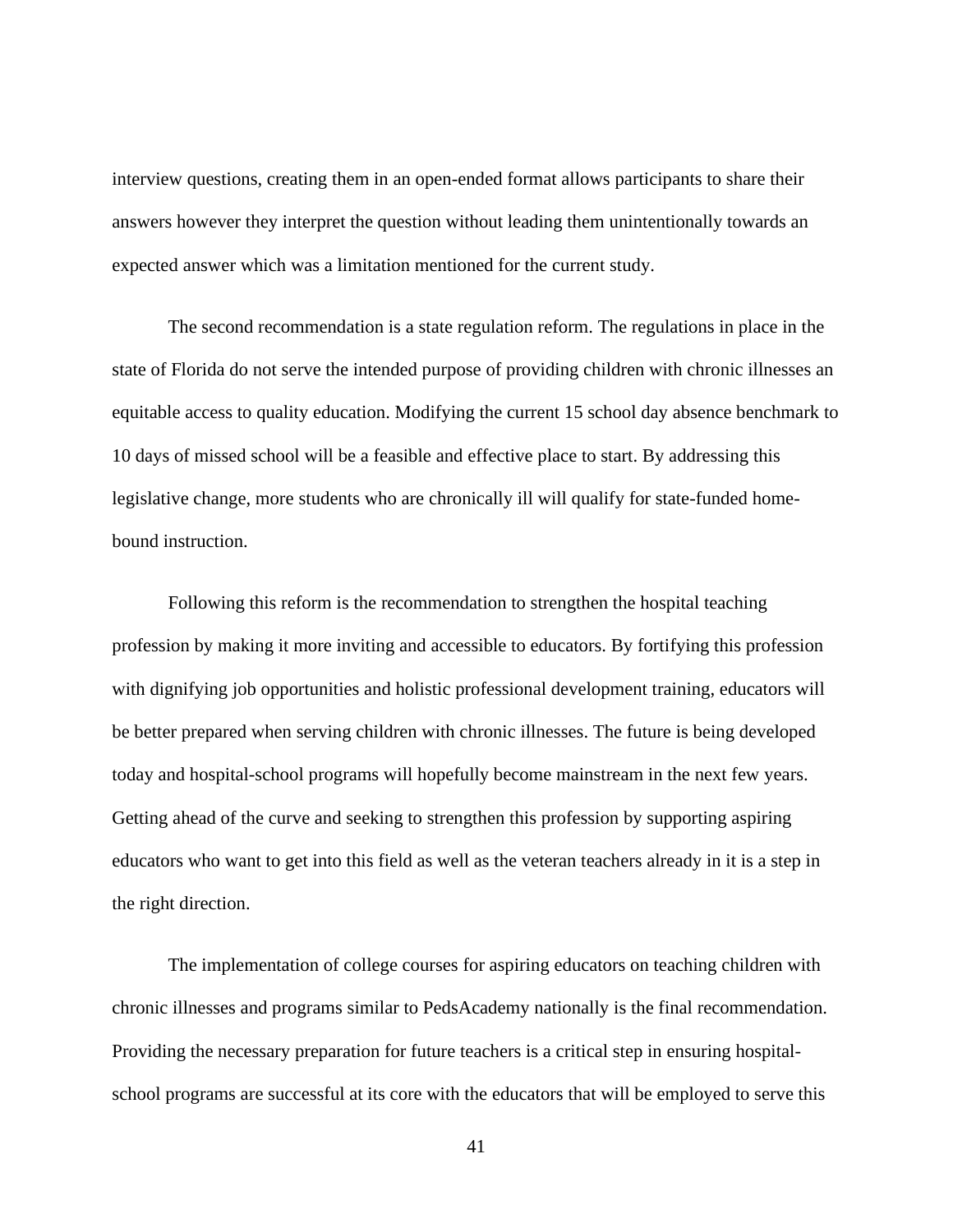unique student population. The best way to achieve this is by offering internships similar to that of the PedsAcademy to aspiring educators in their teacher preparation programs. Advocating for the emergence of initiatives such as the PedsAcademy will not only introduce student teachers to this field of teaching children with chronic illnesses, but it will also teach them to become flexible, empathetic, and well-rounded professionals regardless of the educational sector they choose to pursue a career in.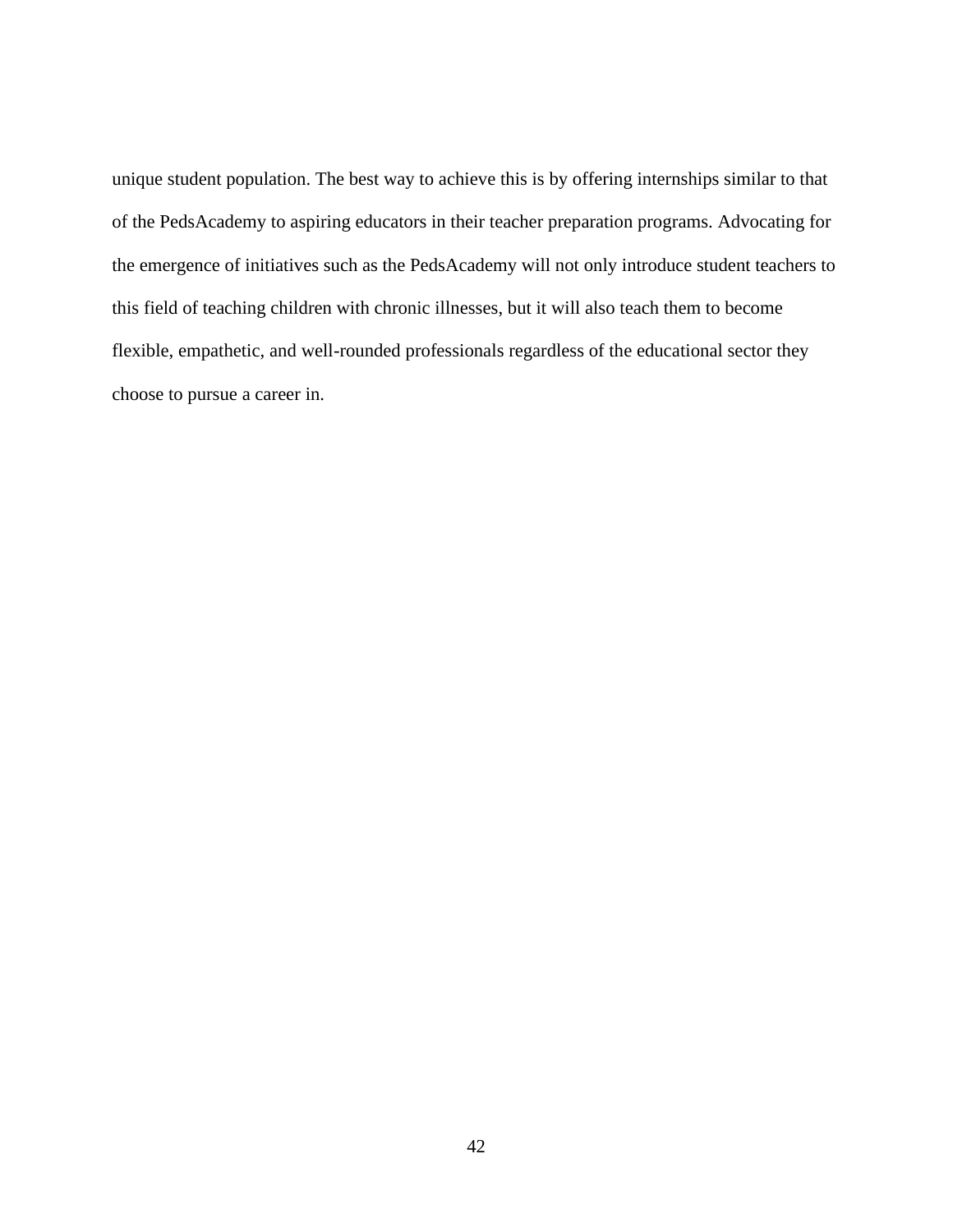**APPENDIX A: IRB APPROVAL FORM**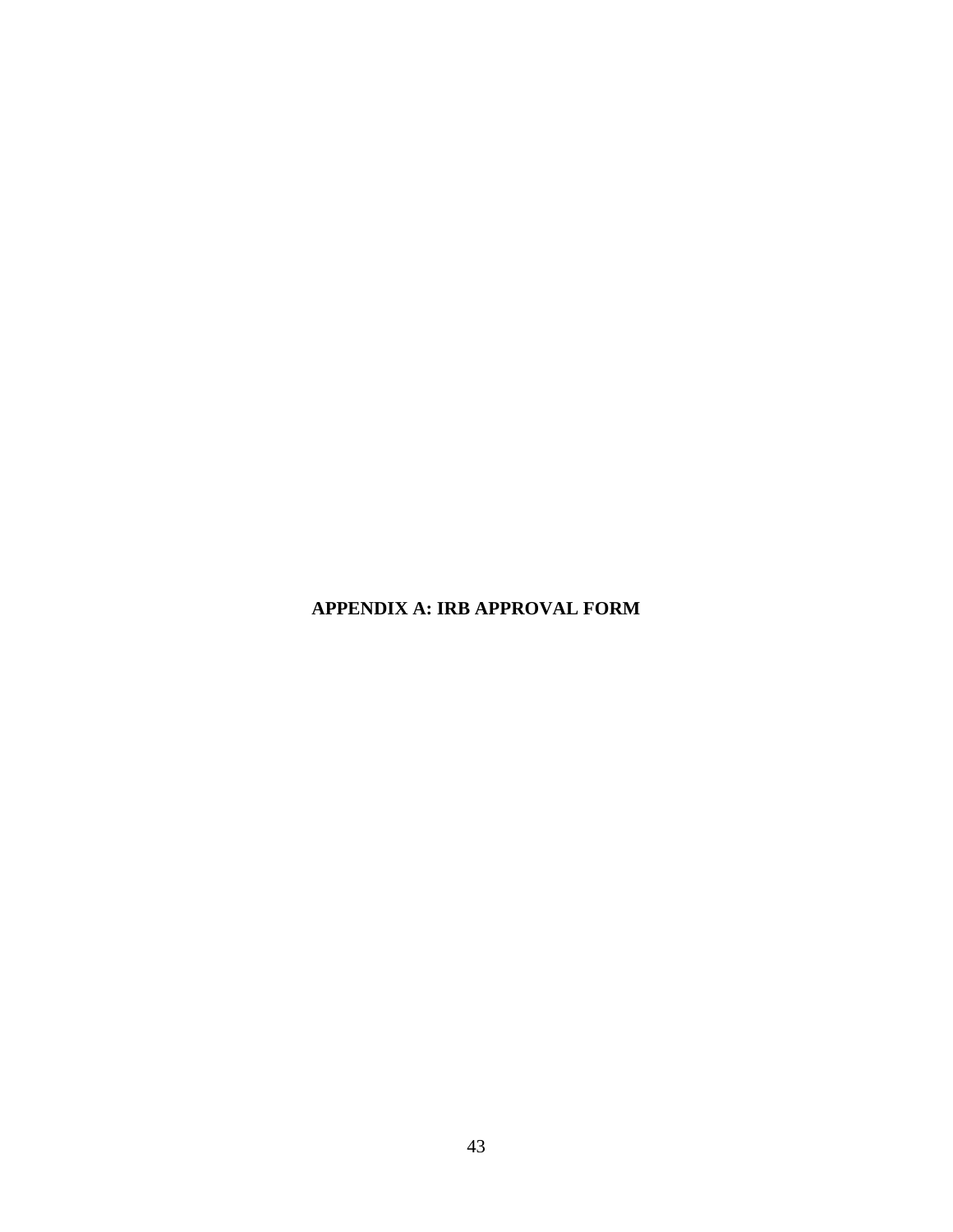

#### **Institutional Review Board**

FWA00000351 IRB00001138, IRB00012110 Office of Research 12201 Research Parkway Orlando, FL 32826-3246

UNIVERSITY OF CENTRAL FLORIDA

#### EXEMPTION DETERMINATION

September 15, 2020

Dear Michelle Kelley:

On 9/15/2020, the IRB determined the following submission to be human subjects research that is exempt from regulation:

| Type of Review:     | Initial Study, Category 2                             |
|---------------------|-------------------------------------------------------|
| Title:              | An exploration of the PedsAcademy internship's        |
|                     | influence on aspiring educators' preparation to teach |
|                     | children with chronic illnesses                       |
| Investigator:       | Michelle Kelley                                       |
| IRBID:              | STUDY00002195                                         |
| Funding:            | None                                                  |
| Grant ID:           | None                                                  |
| Documents Reviewed: | • HRP-254-FORM Explanation of Research                |
|                     | Sanabria.pdf, Category: Consent Form;                 |
|                     | . HRP-255-FORM 2 - Sanabria.docx, Category: IRB       |
|                     | Protocol;                                             |
|                     | · PedsAcademy Intern Interview Questions.docx,        |
|                     | Category: Interview / Focus Questions;                |
|                     | • PedsAcademy Intern Survey.docx, Category: Survey    |
|                     | / Questionnaire;                                      |
|                     | • Recruitment E-mail Sanabria 2.docx, Category:       |
|                     | <b>Recruitment Materials;</b>                         |

This determination applies only to the activities described in the IRB submission and does not apply should any changes be made. If changes are made, and there are questions about whether these changes affect the exempt status of the human research, please submit a modification request to the IRB. Guidance on submitting Modifications and Administrative Check-in are detailed in the Investigator Manual (HRP-103), which can be found by navigating to the IRB Library within the IRB system. When you have completed your research, please submit a Study Closure request so that IRB records will be accurate.

If you have any questions, please contact the UCF IRB at 407-823-2901 o[r irb@ucf.edu.](mailto:irb@ucf.edu) Please include your project title and IRB number in all correspondence with this office.

Sincerely,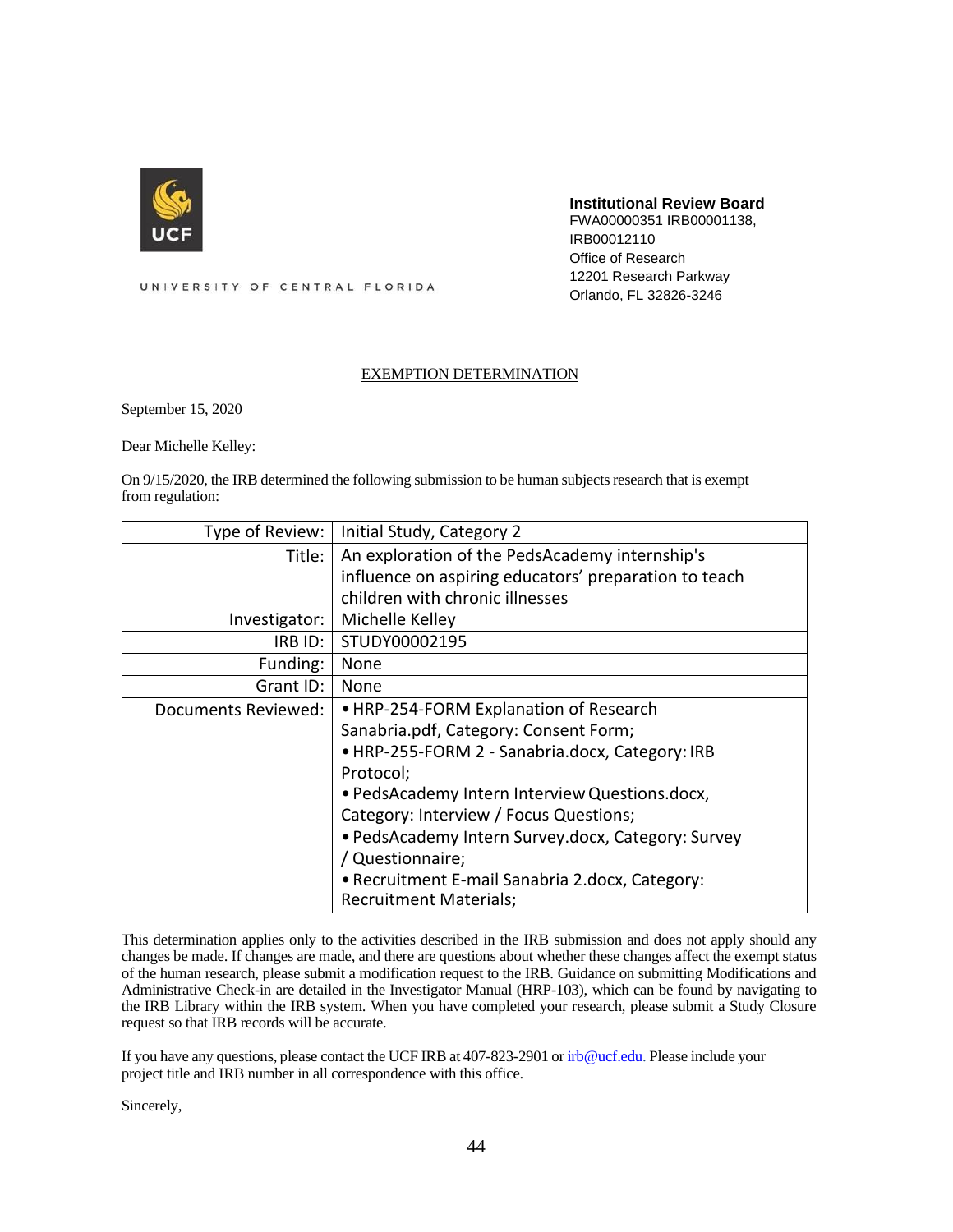$22$ 

Racine Jacques, Ph.D. Designated Reviewer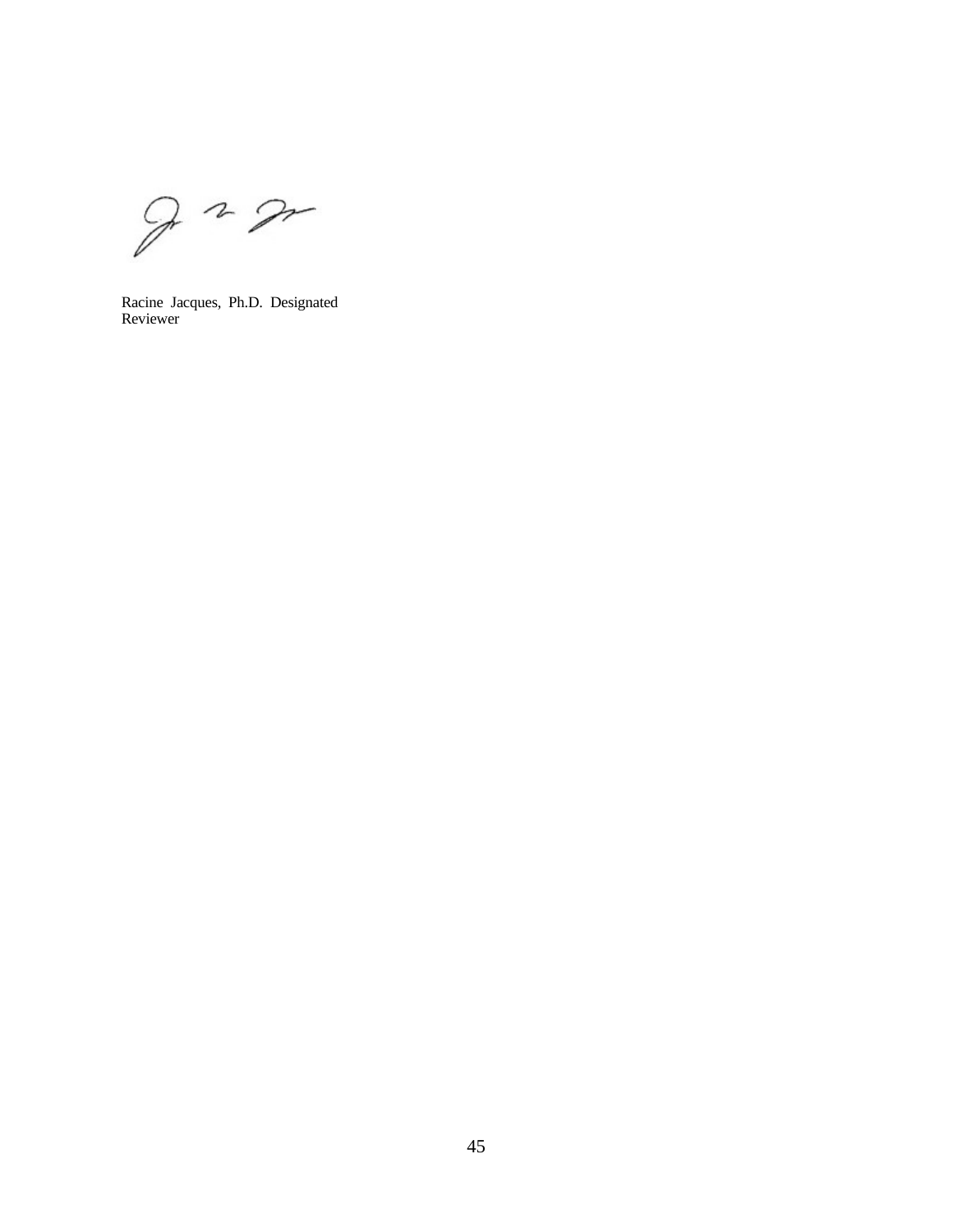**APPENDIX B: RECRUITMENT EMAIL**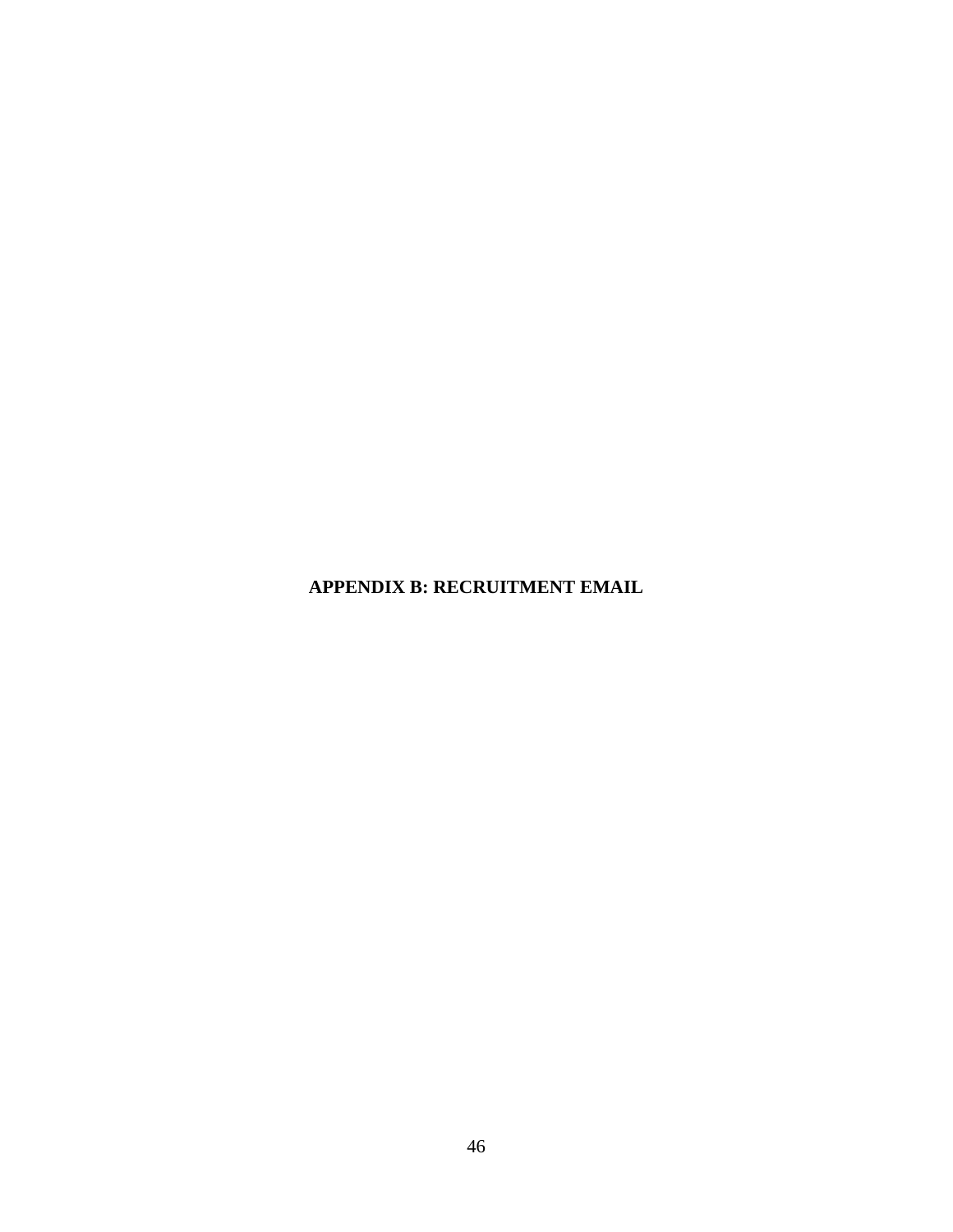Dear Former UCF PedsAcademy Intern,

You are being invited to take part in a research study. Whether you decide to participate is completely up to you. The purpose of this research is to explore the impact the PedsAcademy internship had during your student teaching experience in regards to educating children with chronic illnesses. You must be 18 years of age or older to take part in this research study.

You will be asked to complete a 10-prompt survey that should take an approximate 5-10 minutes to complete. The survey will pose statements of your PedsAcademy experience and general statements related to educational supports for chronically ill children. If at any time you chose to stop participating in the study, you may do so.

Additionally, there will be an optional prompt asking if you are willing to be contacted for a quick 15 minute interview. The only identifiable information will be collected in this optional survey prompt and will be properly deleted after the study is published. Only the research team will have access to this information during the data collection process.

Your participation in this study is voluntary. You are free to withdraw your consent and discontinue participation in this study at any time without prejudice or penalty. Your decision to participate or not participate in this study will in no way affect your relationship with UCF, including continued enrollment, grades, employment or your relationship with the individuals who may have an interest in this study.

# **Click on the link below to take the survey:**

[https://ucf.qualtrics.com/jfe/form/SV\\_50zROqNjFOBxyrr](https://ucf.qualtrics.com/jfe/form/SV_50zROqNjFOBxyrr)

If you have any comments, questions, concerns, or complaints feel free to contact: *Karla Sanabria, Honors in the Major Student Researcher, [karlasanabria1@knights.ucf.edu](mailto:karlasanabria1@knights.ucf.edu.f)* or *Dr. Michelle Kelley, Ed.D., Faculty Advisor, [michelle.kelley@ucf.edu.](mailto:michelle.kelley@ucf.edu)* 

If you have questions about your rights as a research participant, or have concerns about the conduct of this study, please contact Institutional Review Board (IRB), University of Central Florida, Office of Research, 12201 Research Parkway, Suite 501, Orlando, FL 32826-3246 or by telephone at (407) 823-2901, or email [irb@ucf.edu.](mailto:irb@ucf.edu)

Best, Karla Sanabria UCF Honors in the Major Student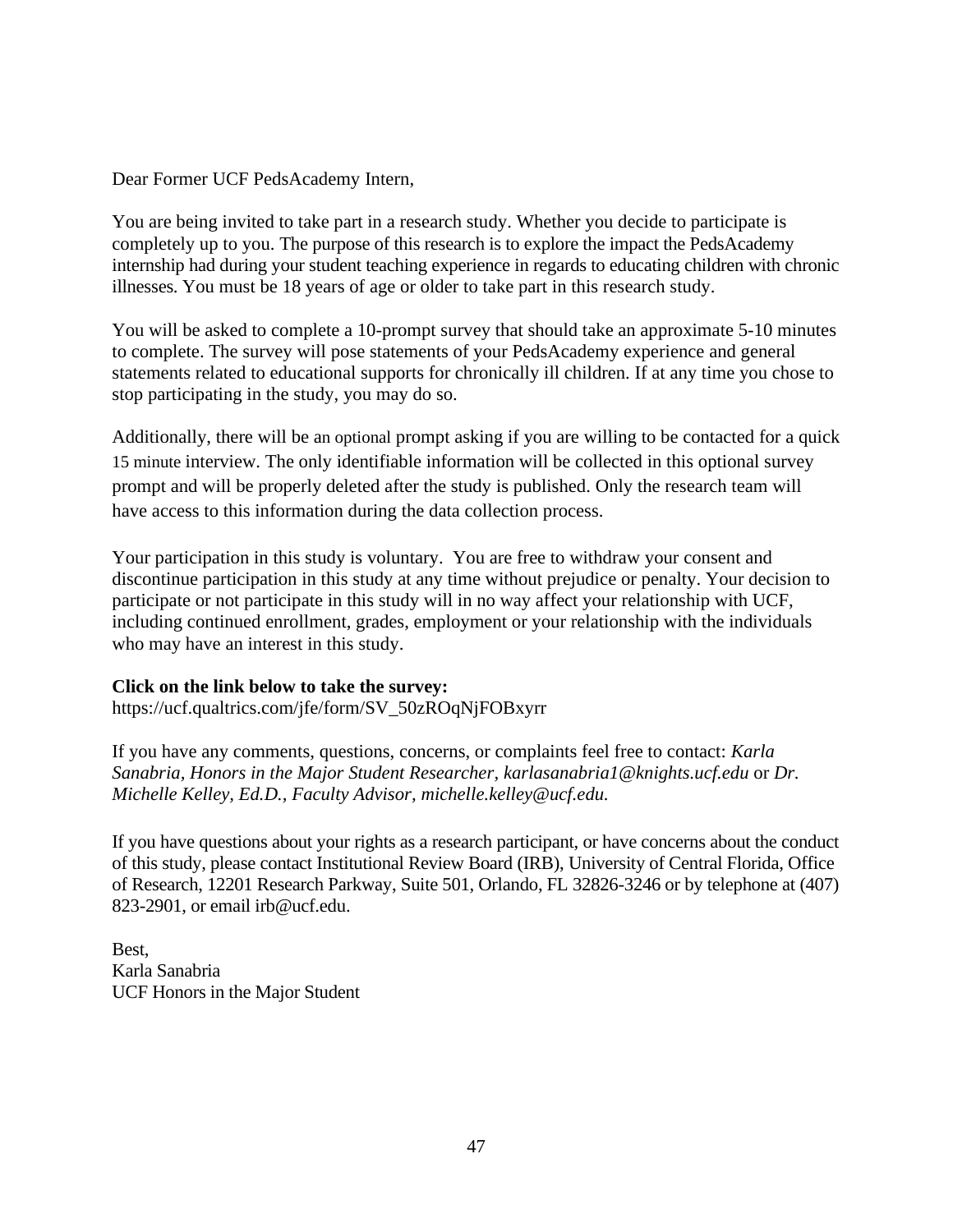# **APPENDIX C: SURVEY**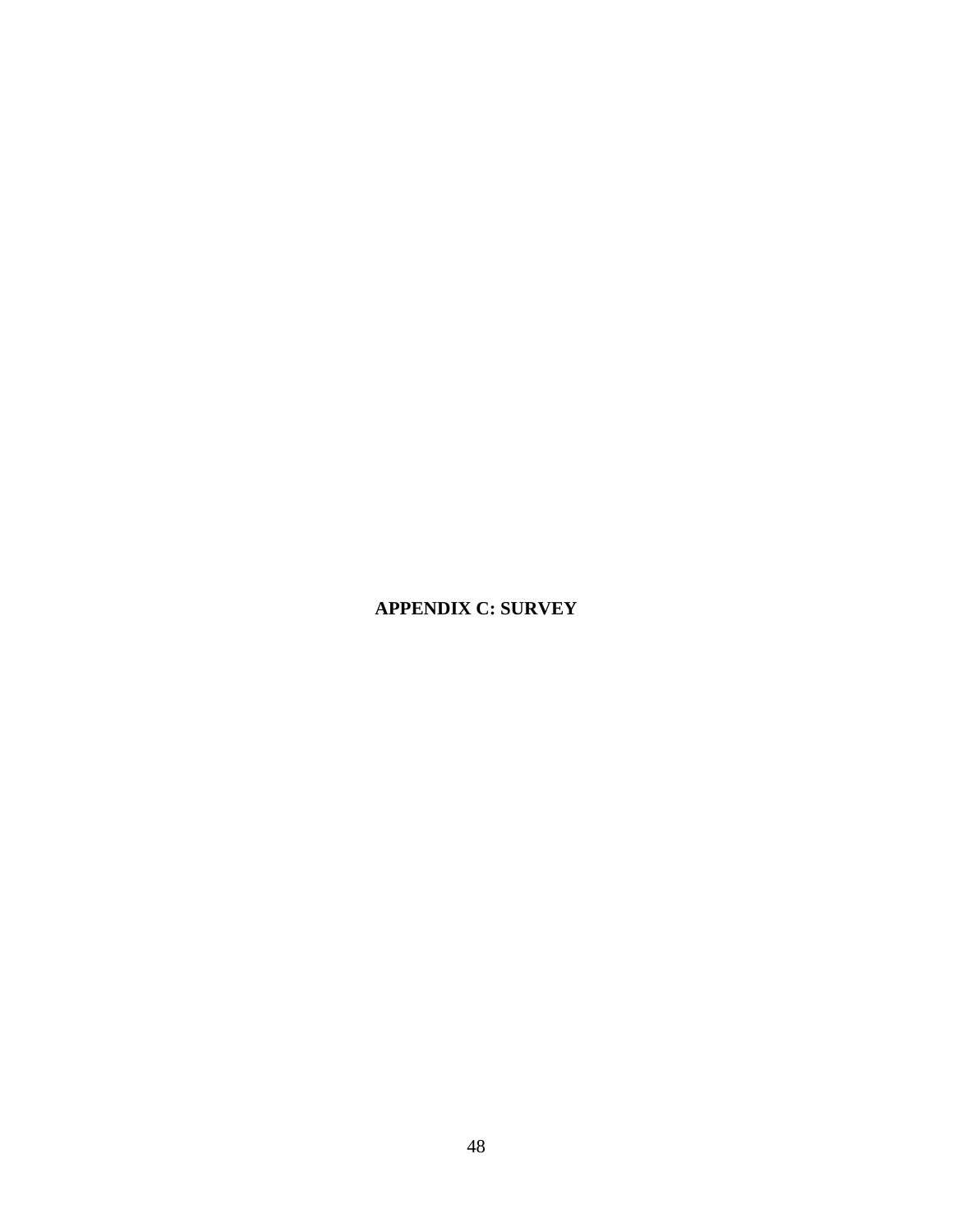### **PedsAcademy Intern Survey Access Link**

Link: [https://ucf.qualtrics.com/jfe/form/SV\\_50zROqNjFOBxyrr](https://ucf.qualtrics.com/jfe/form/SV_50zROqNjFOBxyrr)

### **Survey Statements**

- 1. The PedsAcademy program prepared me to become a better educator.
- 2. I believe all teacher preparation programs should include a course or training on educating children with chronic illnesses.
- 3. The internship experience better prepared me as an educator and I feel comfortable teaching children with chronic illnesses in the future.
- 4. I am knowledgeable about Florida legislation regarding hospital and homebound instruction.
- 5. The interactions I had with the patients seems to have bettered their overall socioemotional wellbeing.
- 6. As a result of the PedsAcademy internship, I am knowledgeable about educating children with chronic illnesses.
- 7. The knowledge I have on educating children with chronic illnesses was obtained through my UCF teacher preparation courses.
- 8. I know about hospital-school programs other than the PedsAcademy.
- 9. The instruction and educational activities I provided in the PedsAcademy contributed to the overall quality of the patients' stay at the hospital.
- 10. I would endorse the emergence of other hospital-school programs such as the PedsAcademy.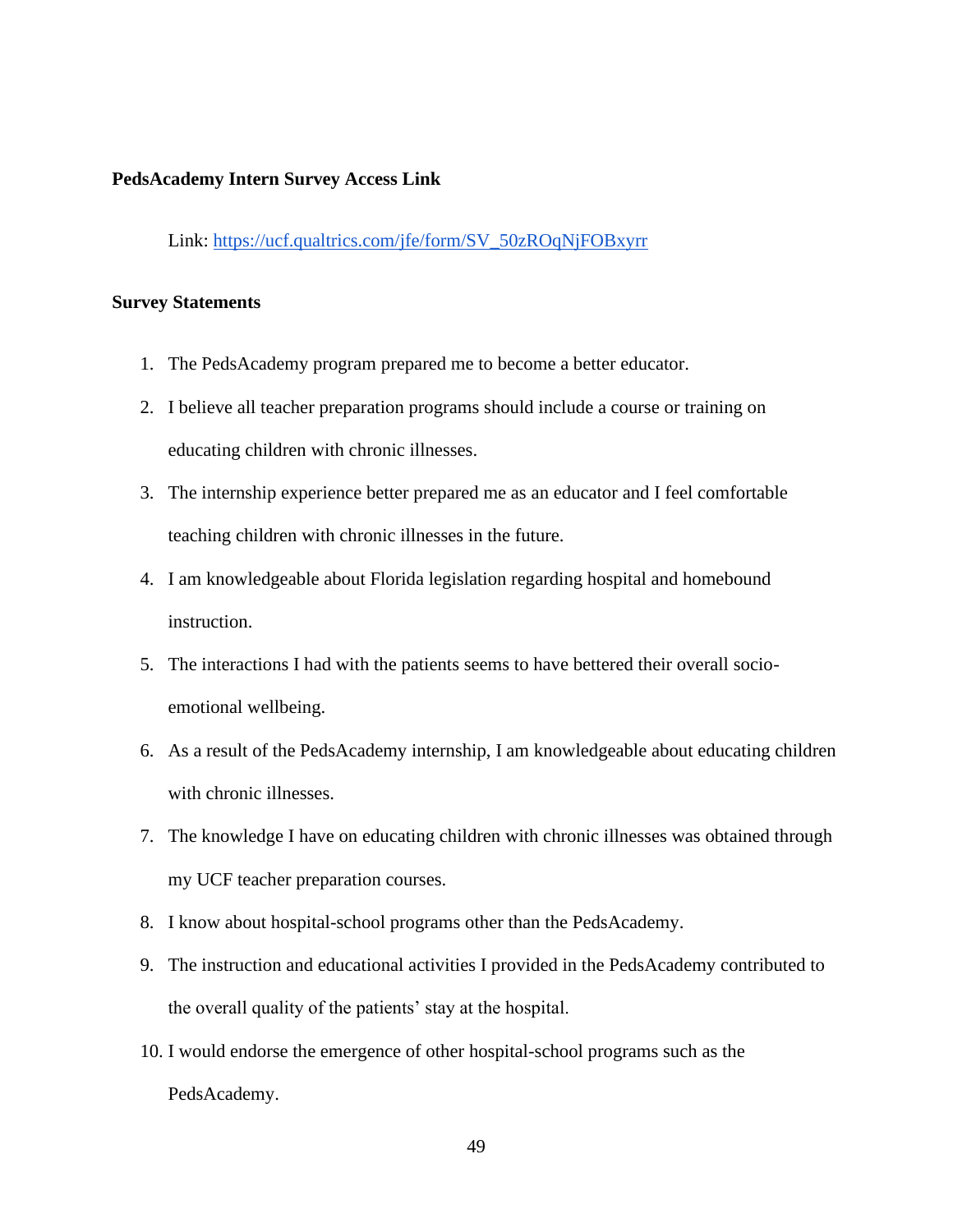**APPENDIX D: INTERVIEW QUESTIONS**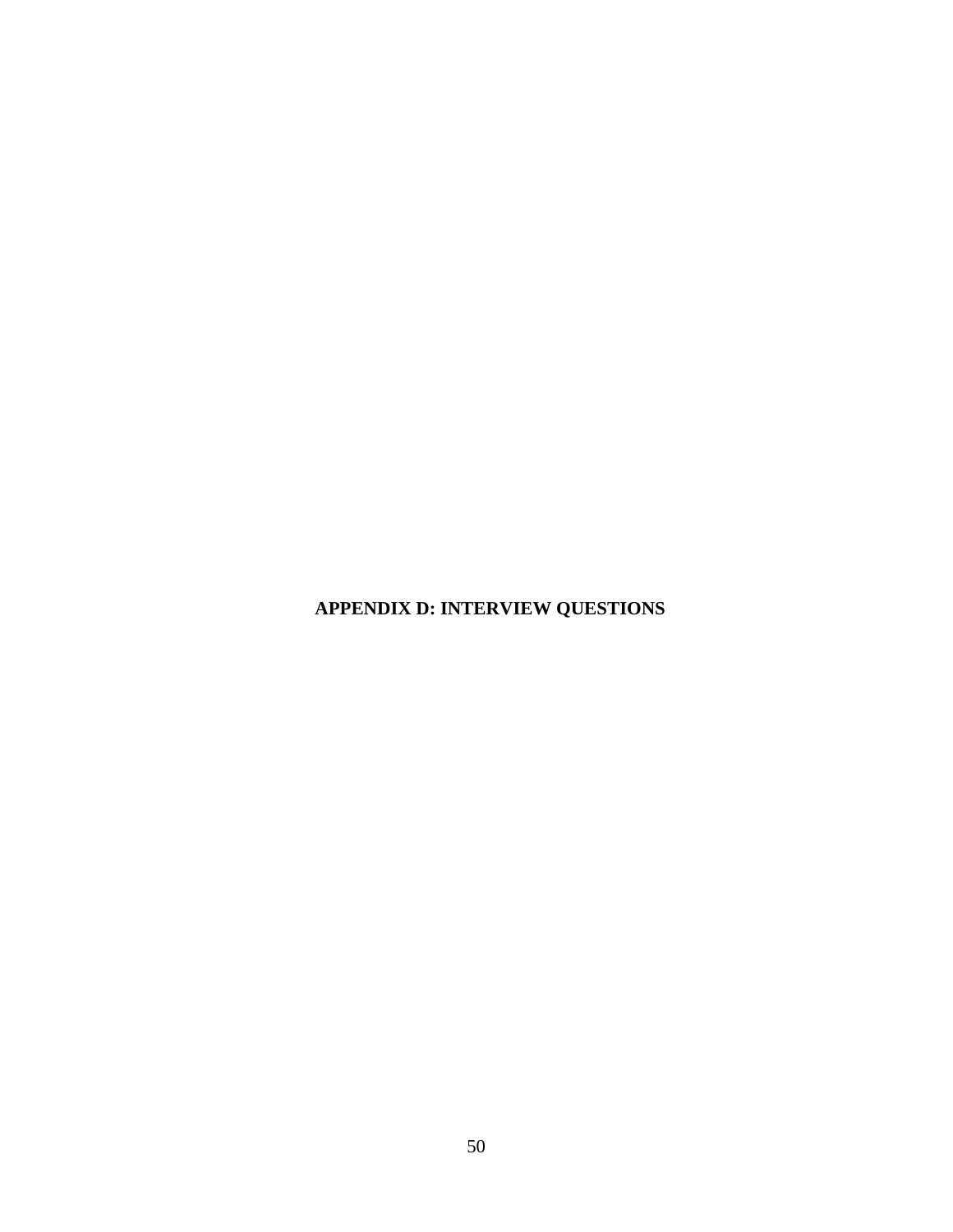# **INTERN INTERVIEW QUESTIONS**

1. Describe the PedsAcademy internship's influence on your teacher preparation journey.

2. What made you decide to intern in the PedsAcademy program?

3. How would you describe your time during the PedsAcademy program?

4. What is your knowledge of state regulations regarding home and hospital-bound instruction?

5. Describe how you perceive the impact of the PedsAcademy had on the patients' academic

performance and socio-emotional wellbeing.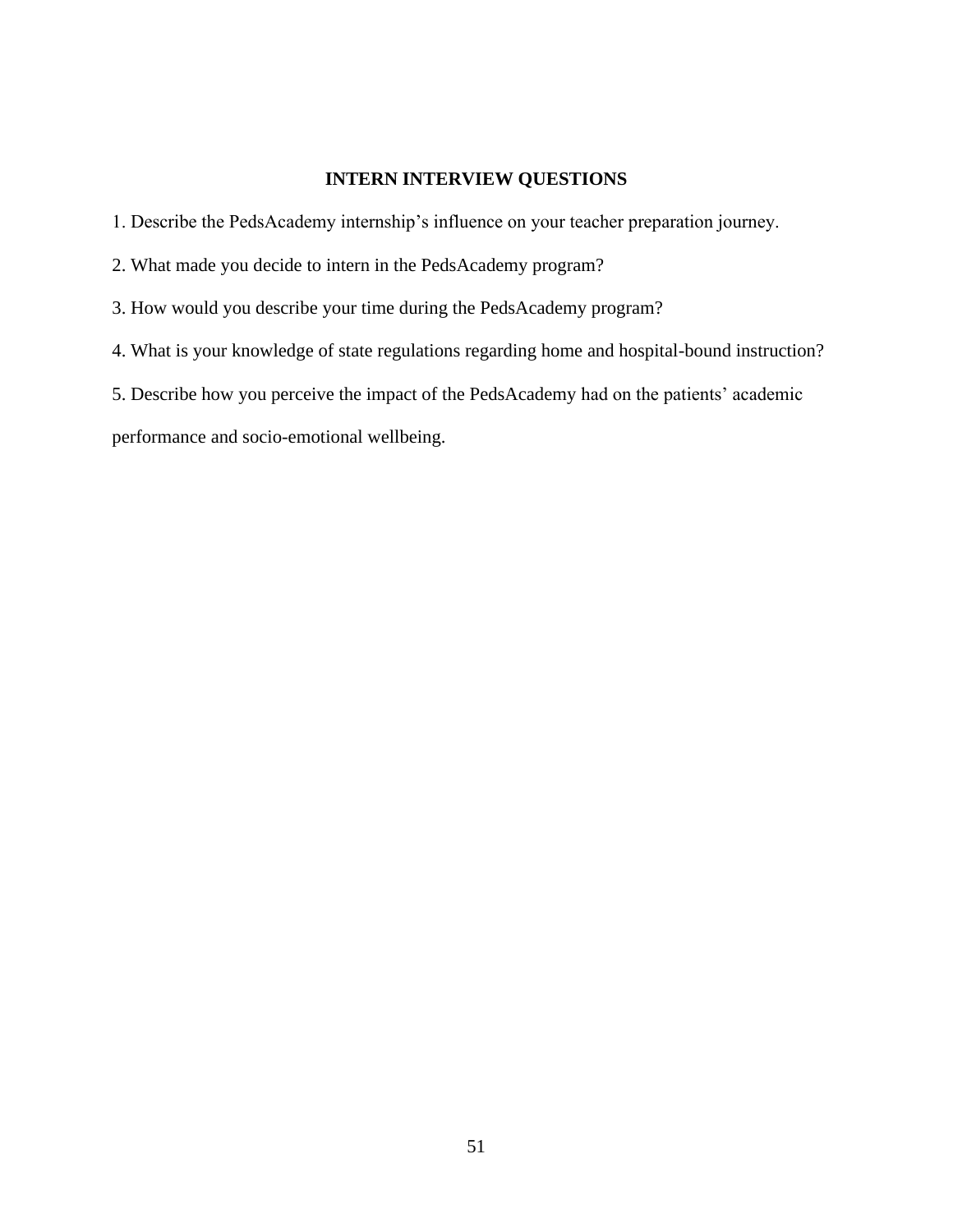**APPENDIX E: INTERVIEW TRANSCRIPTIONS**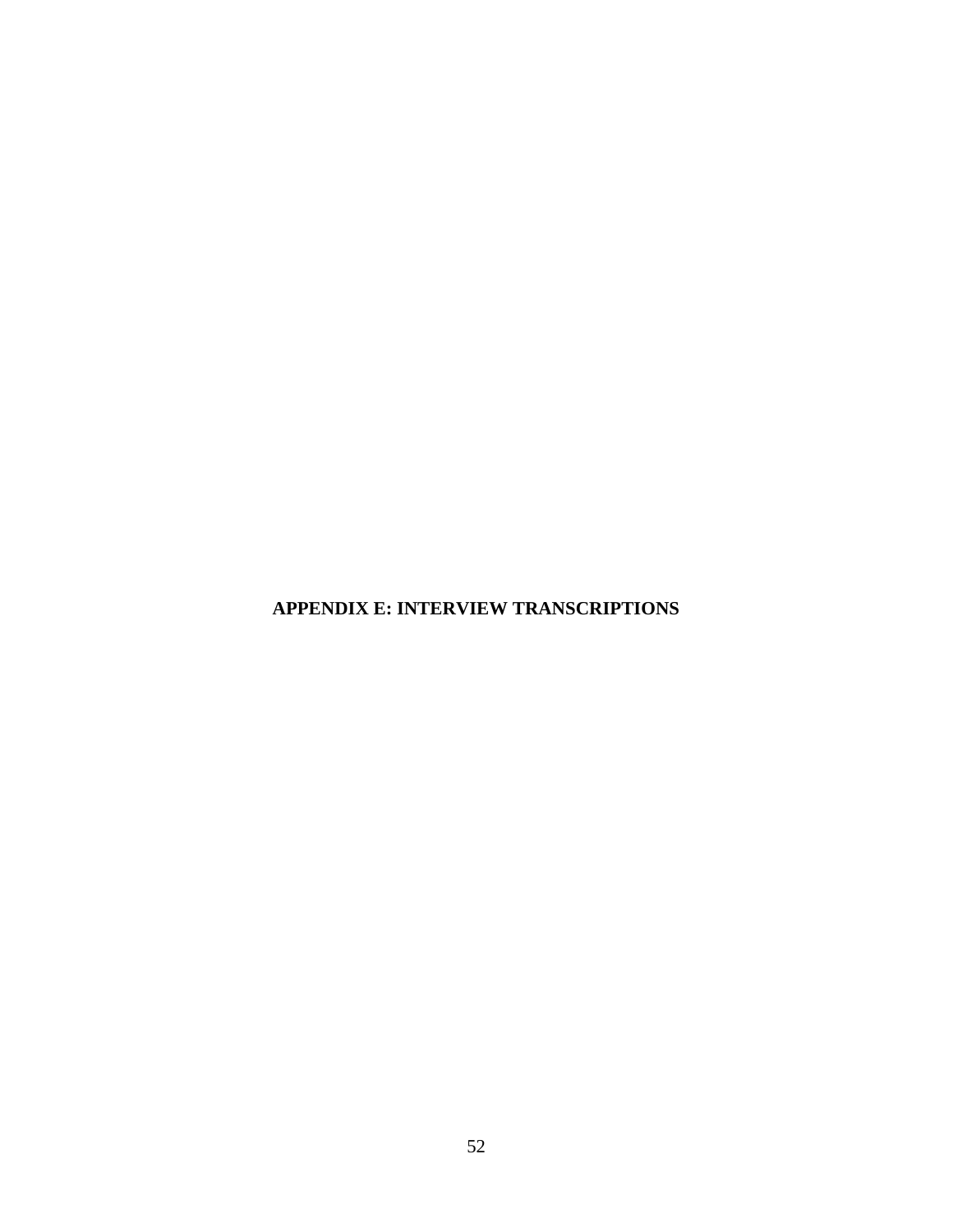### INTERN INTERVIEW #1

### Interviewer:

Describe the PedsAcademy internship's influence on your teacher preparation journey.

#### Participant:

I got to work with a lot of different kids: ESOL kids, students who had been diagnosed as ESE. I actually have a child in my internship now, who is in ESE for being other health impaired so I got to learn a little bit about his medical background just from a parent-teacher conference and what he's told me. I've been able to understand what he's going through because of what I've seen in the hospital. The biggest thing, probably, is all of those on spot accommodations I made for my kids at Peds has helped me be constantly on my toes in my job. When I was able to make those on spot accommodations since I've had so much practice from Peds that it just made it so much easier.

### Interviewer:

What made you decide to intern in the PedsAcademy program?

#### Participant:

When I was completing my A.A. Degree I didn't have school on Fridays and I volunteered and did a lot of work with gifted children and did a lot of ESOL students. All different kinds of kids I was exposed to and was able to work with, but I've never been able to work with children in the hospital setting. I've never been able to teach kids who have chronic illnesses, that has never been an option for me so just having a brand-new option like that was intriguing. I was very curious and I wanted to see how an educational program would help students who are going through a chronic illness. I was very excited just to see how that would all fall into place in a hospital setting.

#### Interviewer:

How would you describe your time during the PedsAcademy program?

#### Participant: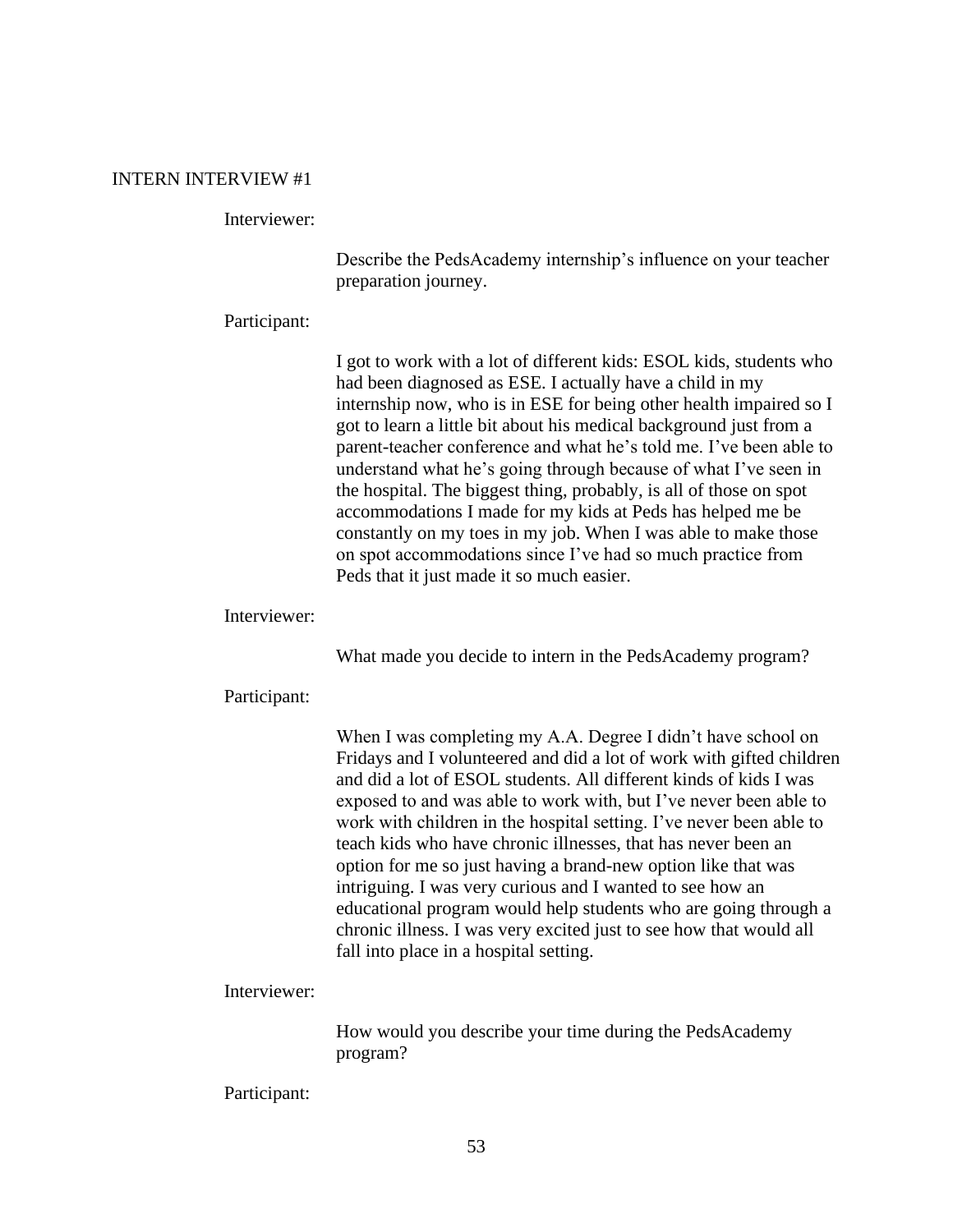The teaching part of it was amazing. If I could come up with a better word than just love, the love I have for this program, I would use it. It was life-changing, to be honest with you. You are so appreciated by the nurses, going into it I was kind of nervous, do they really want us there? I didn't really know what to expect from the medical staff, but they want you there and the kids want you there. It was just super cool and unlike anything I've ever seen before.

### Interviewer:

What is your knowledge of state regulations regarding home and hospital-bound instruction?

#### Participant:

I know that every county has a hospital-home bound program where a teacher goes to the child's house to teach. Normally they aren't there for an entire school day so they are very limited with the amount of time they have with the teacher. I also know that at most hospitals, in regards specifically in a hospital setting, there's only one certified teacher that serves as a liaison between the hospital and the school. They are not truly getting any certified teacher time; they're getting time from a volunteer. Honestly, there's nothing like Peds when it comes to the amount of time a child gets with either a certified teacher or a teacher in training. I knew about the hospital-home bound through the legal course we take, but most of what I learned was from my experience in Peds.

### Interviewer:

Describe how you perceive the impact the PedsAcademy had on the patients' academic performance and socio-emotional wellbeing.

#### Participant:

The socio-emotional part I think it helps having a visitor that is not there to evaluate you medically. Because when you are in a hospital that's all it is, you're constantly being evaluated for your medical status. That's what you're there for, you're there to be evaluated by medical professionals. For a kid that can be super overwhelming, what I got from it is that they are so happy to have someone in the hospital that is there to evaluate something else. We don't harshly evaluate them academically but we observe, find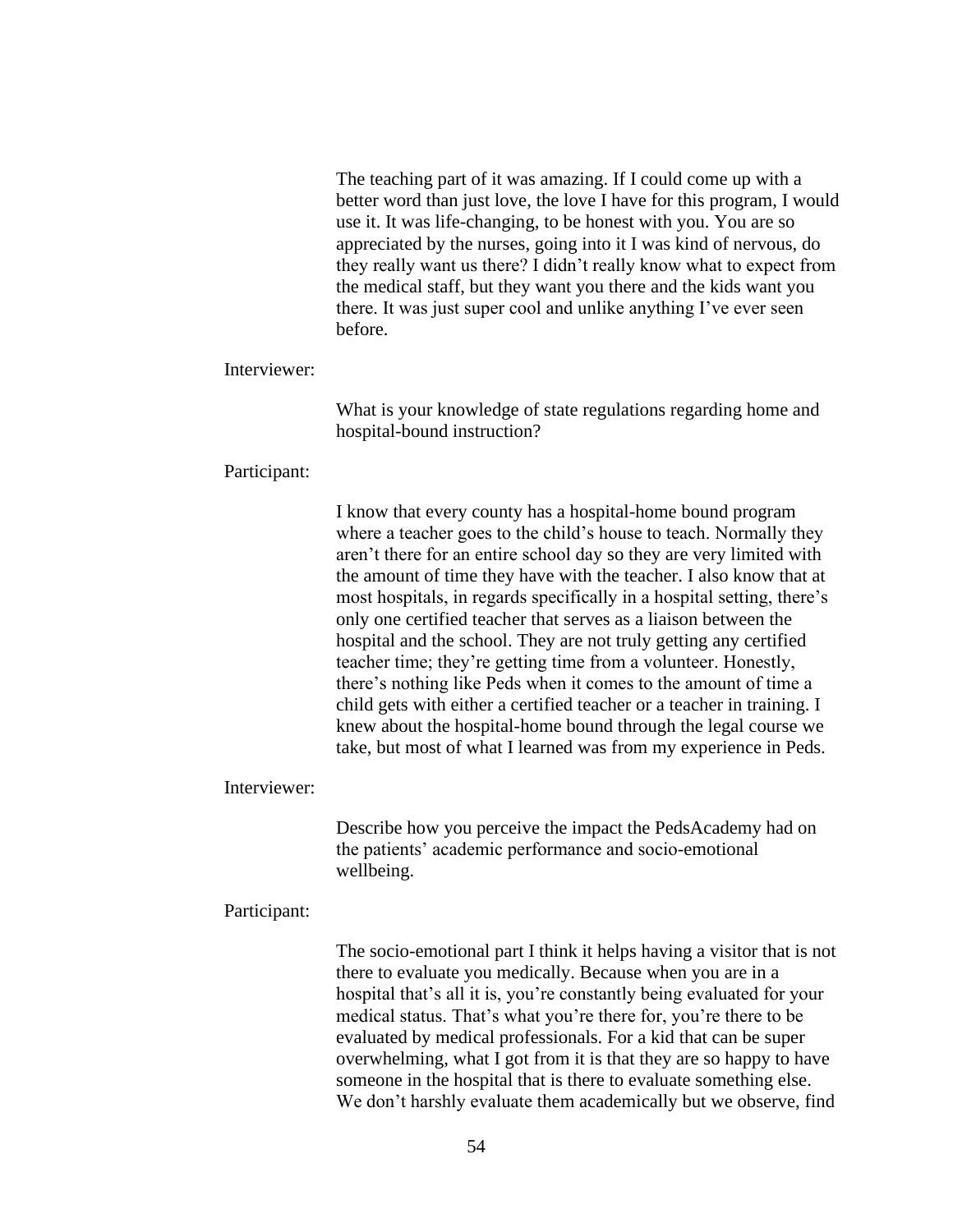their gaps, and then work to fill them in the time that we have them. So social-emotionally, I think that they enjoy having that social time with someone that is not there to check vitals or open their port to get chemo, it's just a different vibe that you get when you walk into a room. We talk to kids about what they do outside of the hospital and they enjoy being able to talk about that as well. Socially we talk about things they like just to get some background knowledge on them and then we tailor lessons to that so we are able to meet their social-emotional needs with their academic needs. Academically, in the time that we have with them, they can be there one day and be discharged the next day, you never know. In the time that we have with them, we have to help fill those misconceptions or gaps in a timely fashion so we need lessons that will us more bang for our buck. When we are able to do that, I think we really help fill some gaps or misconceptions that they may have had.

# INTERN INTERVIEW #2

### Interviewer:

Describe the PedsAcademy internship's influence on your teacher preparation journey.

### Participant:

I think the biggest influence it had was on my flexibility. Every day from patient to patient you would have a different experience, a whole different set of needs to tend to. Definitely a lot of teamwork also because you had a floor partner when you were at PedsAcademy so you had to coordinate with your floor partner, you had to coordinate with nurses to see who was available, you know you had to work around schedules. Also any other nursing staff like physical therapists we had to work around their schedules, we had to work a lot with Dr. Grysko who is in charge of PedsAcademy. The biggest things I would say are flexibility, teamwork, and definitely empathy. I feel like you have to have that as an educator, you have to be able to build a relationship with your students and I feel like this was a great opportunity to do that because you are one-on-one most of the time.

Interviewer:

What made you decide to intern in the PedsAcademy program?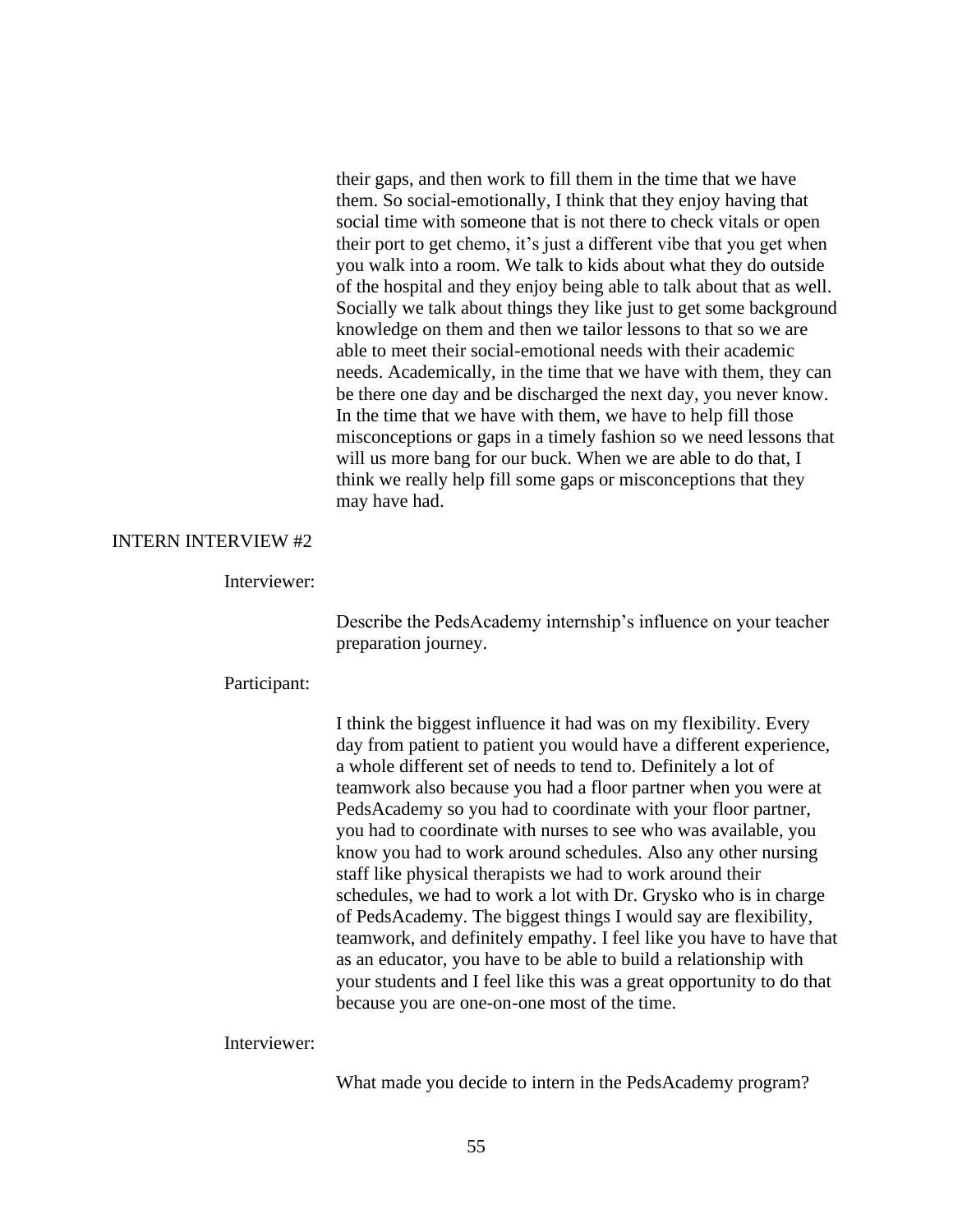#### Participant:

I saw the poster honestly; the poster was hung up in the bathroom and I saw it when I went to use the restroom one day in the Teaching Academy. I thought it was going to be just such a unique experience and I was absolutely right about that part. I've always loved children, I think everybody in this field does, and I think I saw it as an opportunity to use what I was learning and to provide the instruction to kids who would normally not get the same instruction as they would in a regular school. That was the biggest thing, just being able to share what I'm learning with them.

### Interviewer:

How would you describe your time during the PedsAcademy program?

### Participant:

It was at times very emotional, it definitely pulled at your heartstrings just as much if not more than being in a regular school. Like the situations I've come across in regular public schools have been emotional as well, but seeing the patients in the hospital, it really brings things into perspective. It was emotional, it was challenging, but it was mostly you just wanting to meet a certain expectation that you set for yourself because you want to give your absolute best to these kids every time you see them. It pushed you, it made you creative, it made you flexible, it was a phenomenal experience.

### Interviewer:

What is your knowledge of state regulations regarding home and hospital-bound instruction?

#### Participant:

I did not have much knowledge about that before this internship, I got some of it while we were in the hospital mostly because we would learn "oh this student does have a home-bound tutor that they work with when they are not here at the hospital". Because the kids that have the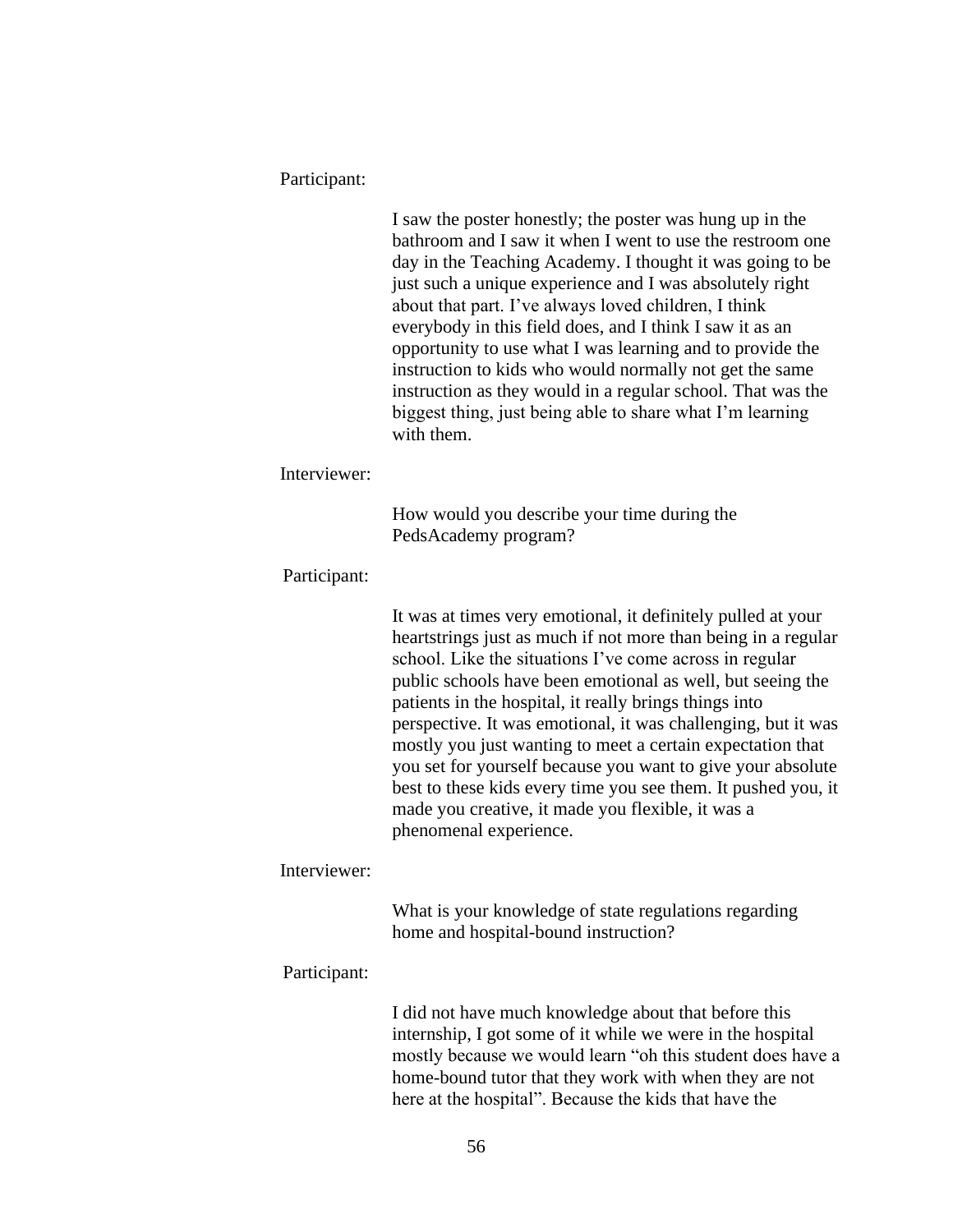extended stays are the ones we try to coordinate with what there at home instruction would be. For hospital-bound instruction, I didn't really have knowledge about it at all because there is no such program like PedsAcademy elsewhere. Hospital-bound programs are just generally having people come in and volunteer but not necessarily trained educators. All of the learning on those home-bound and hospital-bound instruction was through PedsAcademy.

### Interviewer:

Describe how you perceive the impact the PedsAcademy had on the patients' academic performance and socioemotional wellbeing.

#### Participant:

To start with their academic performance there were some kids that performed very well, they just had to be shown a process once and they got it immediately. It was great to see how these kids just continued to excel and continued to be resilient no matter what their situations are. So I would say academic performance, for those kids that were long term we would build on what we did with the previous time with them. When we would see them every day we would say "alright this is what we did yesterday, we are going to move it on to the next step" and kinda step it up every day with them to keep them challenged. For their socialemotional wellbeing, I saw their faces light up every time we would walk into a room. Sometimes we wouldn't even walk in, we would walk past it and they would be watching us interns or they would be hopeful that we would come in to see them. I think that it was a time that they had their mind off of their current situation, their medications, their schedule, and they got time to learn and get books and play games and talk to people who weren't doctors. I think it was great for their academic performance, but I think it was even more of an impact on their wellbeing."

### INTERN INTERVIEW #3

### Interviewer:

Describe the PedsAcademy internship's influence on your teacher preparation journey.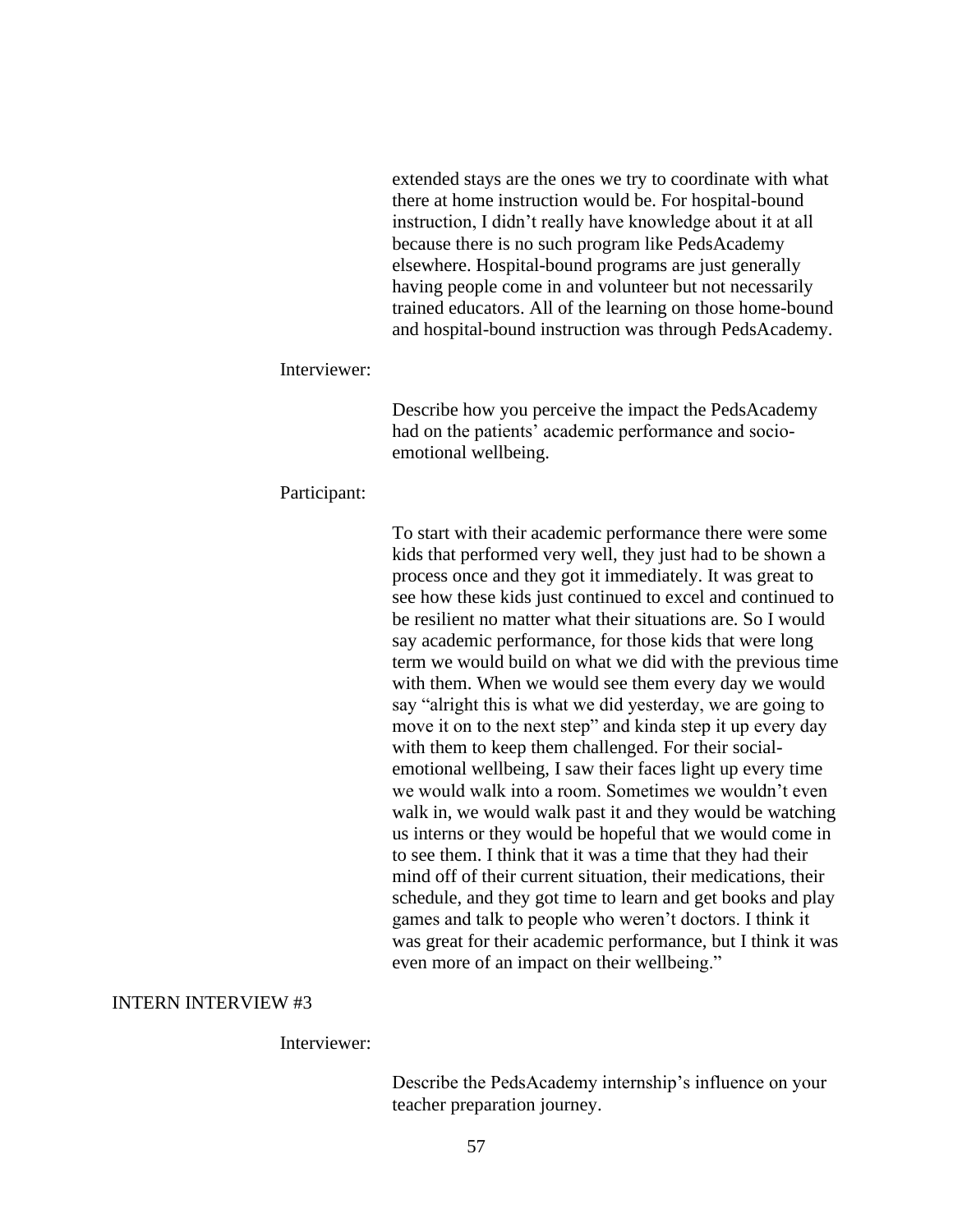Participant:

PedsAcademy's influence on my teacher preparation journey is it showed me a side of teaching a population that is so often forgotten about. When we are in regular brickand-mortar schools everyone always thinks of the child who is terminally ill but sometimes, they don't think about that child's educational needs and what happens to the education continuum as they go in treatment for six or seven months on and off. It really gave me an insight to some of the things kids really struggle with, sometimes we get so wrapped up in our adult life that we forget that they struggle with things too. As far as that, I am glad I got to serve that population of kids because I'll never get to be in that situation again. The second part of that influence is it allowed me to work with students with super diverse needs. Every student that you have, has some sort of diagnosis, IEP or 504 type of accommodation you have to make. Being really good at teaching on the fly and planning your instruction to meet those needs, so matching the kids up with what they need I think is where I improved the most in the PedsAcademy.

Interviewer:

What made you decide to intern in the PedsAcademy program?

### Participant:

I think that goes back to it's unique, UCF is the only one that does a program like this where you go into a hospital and you know you are never going to serve that population again so that's what really attracted me to it. Then the other part that attracted me to it is the fact that you are really working always one-on-one with a child and often with a parent in the room. When you have all of the stakeholders in education, you have a teacher, a student, and a parent, all in the same room all watching learning happen. It's really cool to see how the parent interacts with the teacher because now we understand each other better. You also get to physically see the parent to student connection, so you have this big triangle of everybody trying to help this student succeed in one room.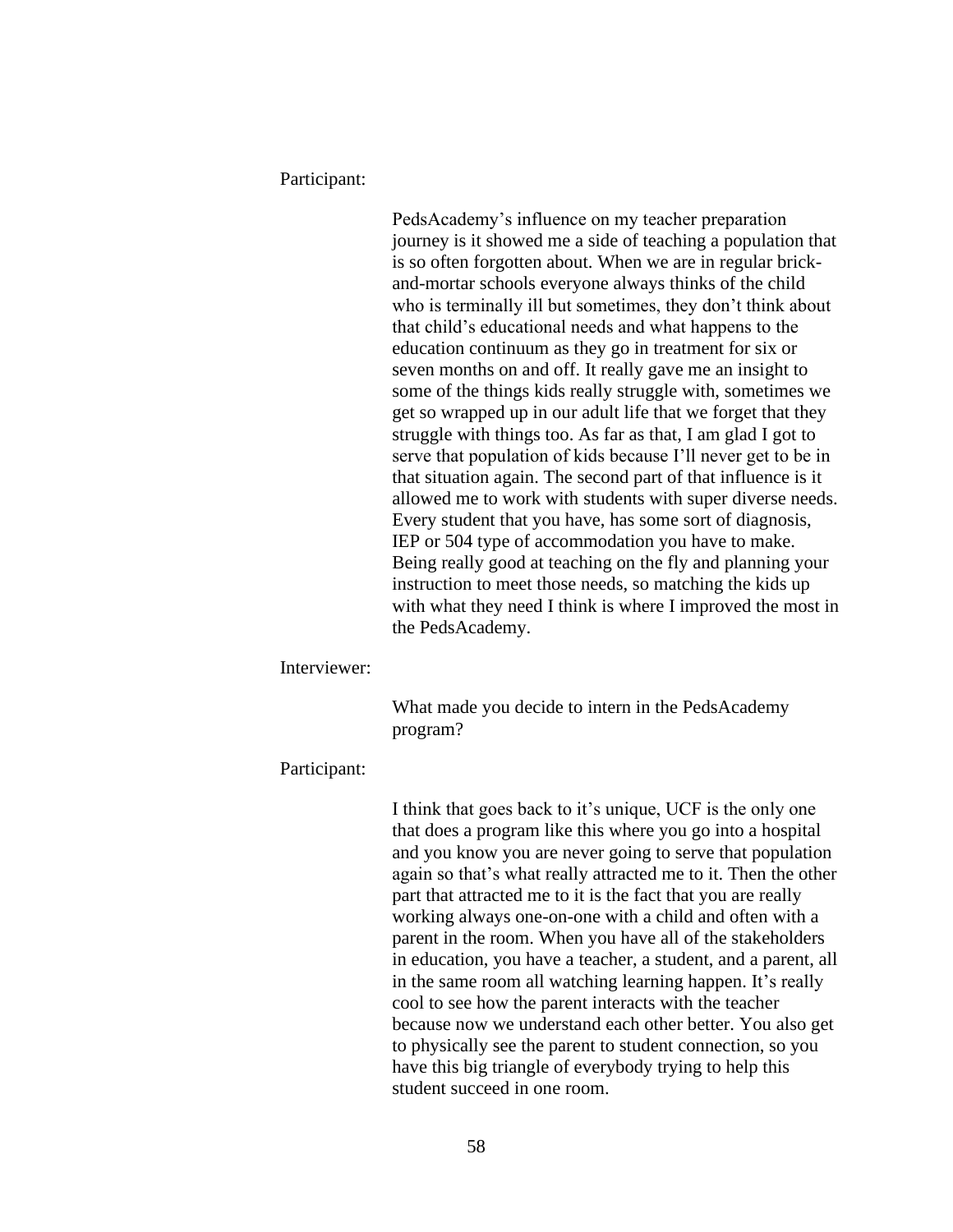Interviewer:

How would you describe your time during the PedsAcademy program?

### Participant:

Life transformative would probably be the word that I would use. PedsAcademy makes you so much more empathetic and gives you so much more of a broad worldview. It opened my eyes to a lot of things I've never seen and that exposure made me a better educator. I would also say that in my time there I was mentored beyond what I could ask for. The professors that are involved in that program are very one-on-one with their students as well because they have school and cohorts. I would say that I received over the top mentoring plus an eye-opening experience plus empathy all in one sort of balloon.

### Interviewer:

What is your knowledge of state regulations regarding home and hospital-bound instruction?

### Participant:

Before I did PedsAcademy, absolutely zero and I live with and I'm almost married to a teacher and she doesn't even know really that much about hospital and home-bound instruction and how a child's educational continuum goes on beyond the classroom when they get sick or something like that. After PedsAcademy, I have a good idea and I was able to see the gaps and they are not really gaps, they are giant cannonball holes in the system. You have a hospital and homebound instruction but now in OCPS or Orange county in general, if that child needs to go to a specialized treatment to another county well now you bounce them to another county where you have to withdraw and re-register and things like that. What I've learned is that it is kind of a poor system and that PedsAcademy and that model of putting it in the hospital, some hospitals have already done it not to the level that we have. But some do, putting multiple teachers in the hospital helps that educational continuum. I would say that it's made me more appreciative of PedsAcademy and I've also gotten kind of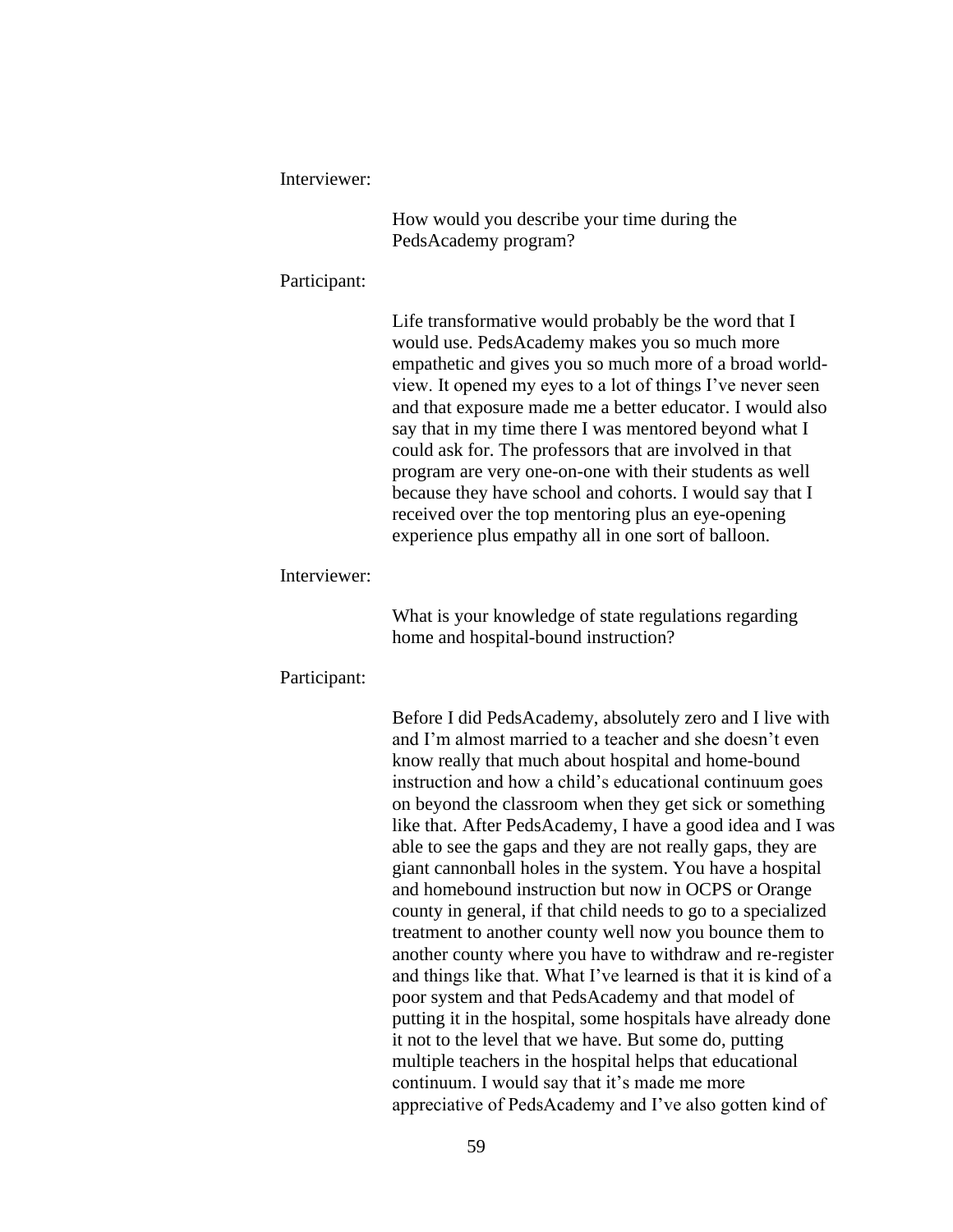an idea of how poorly organized the hospital and homebound instruction can really be.

#### Interviewer:

Describe how you perceive the impact the PedsAcademy had on the patients' academic performance and socioemotional wellbeing.

#### Participant:

I see every time we walk into a room in the PedsAcademy that they really love learning just naturally. Just keeping that going and in kids that we had that were long term stays we were able to measure data and see how they jumped leaps and bounds. We had one kid who in an hour and a half we covered three to four different multiplication standards a grade ahead of time, you know things like that. I think that one-to-one instruction really allows the kids to make transformative growth. Also, since it's a one-on-one situation they all get unique instruction catered to their unique needs every single time that allows the kids to grow as much as they do. As for socio-emotional wellbeing, in PedsAcademy we go in every single day and say "even if we don't teach the child anything today academically, at least we went in there and said hello and they saw a friendly face and they know we are here for them". There is another department at the hospital that they come, they drop toys off, probably toys that are not educational but they don't really stay with the child they don't really make that human connection. That human connection that you make with children in Peds just in one or two days allows the child to keep going through their treatment. I mean there's probably data that if we measured it over time, I'm sure that these children become more resilient due to the fact that we go in there on a regular basis and we smile at them between that and the nurses they feel like they are supported, not only just in their health goals but they are also supported in their educational goals and their heart as well. That's a huge part of making that change and getting better, is feeling good in their heart as well and I think we are a big part of that.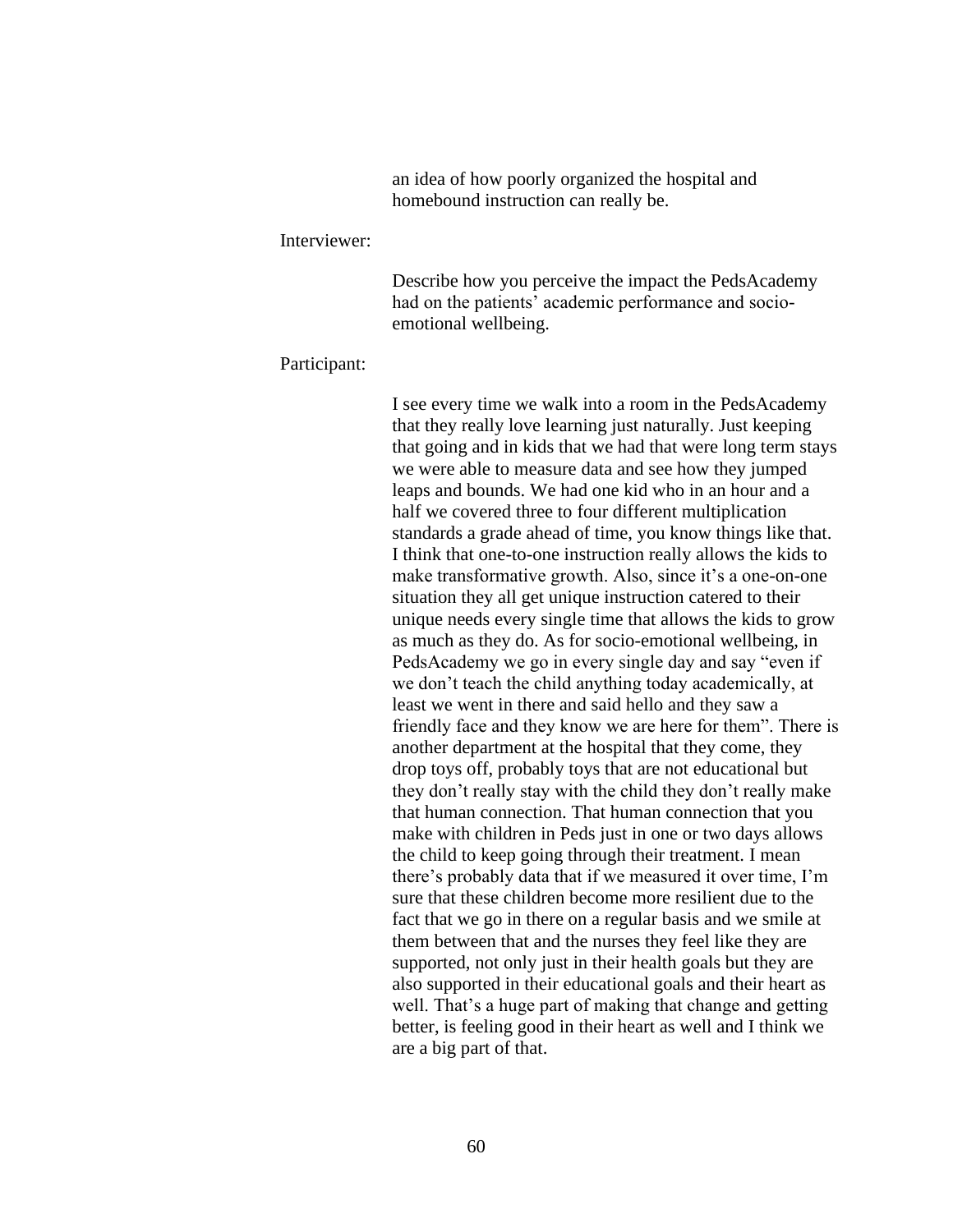# **REFERENCES**

- Baskin, C. H., Saylor, C. F., Furey, W. M., Finch, A. J., & Carek, D. J. (1983). Helping teachers help children with cancer: A workshop for school personnel. *Children's Health Care, 12*(2), 78-83. doi:10.1207/s15326888chc1202\_5
- Bers, M.U. (2001). Identity construction environments: Developing personal and moral values through the design of a virtual city. *The Journal of Early Childhood*, *29*(1), 50-58.
- Boles, J. C., Winsor, D. L., Mandrell, B., Gattuso, J., West, N., Leigh, L., & Grissom, S. M. (2017). Student/Patient: The School Perceptions of Children with Cancer. *Educational Studies*, *43*(5), 549–566.

Chin, J., & Tsuei, M. (2014). A multi-modal digital game-based learning environment for hospitalized children with chronic illnesses. *Journal of Educational Technology & Society, 17*(4), 366-378. Retrieved from <https://search.proquest.com/docview/1660156472?accountid=10003>

Eaton, S. (2012). Addressing the effects of missing school for children with medical needs. *Pediatric Nursing, 38*(5), 271-7. Retrieved from https://search.proquest.com/docview/1173239341?accountid=10003

Elixhauser, A. (2008). Hospital stays for children. Agency for Healthcare Research and Quality. Retrieved from <http://www.hcups-us.ahrq.gov/reports/statbriefs/sb56.jsp>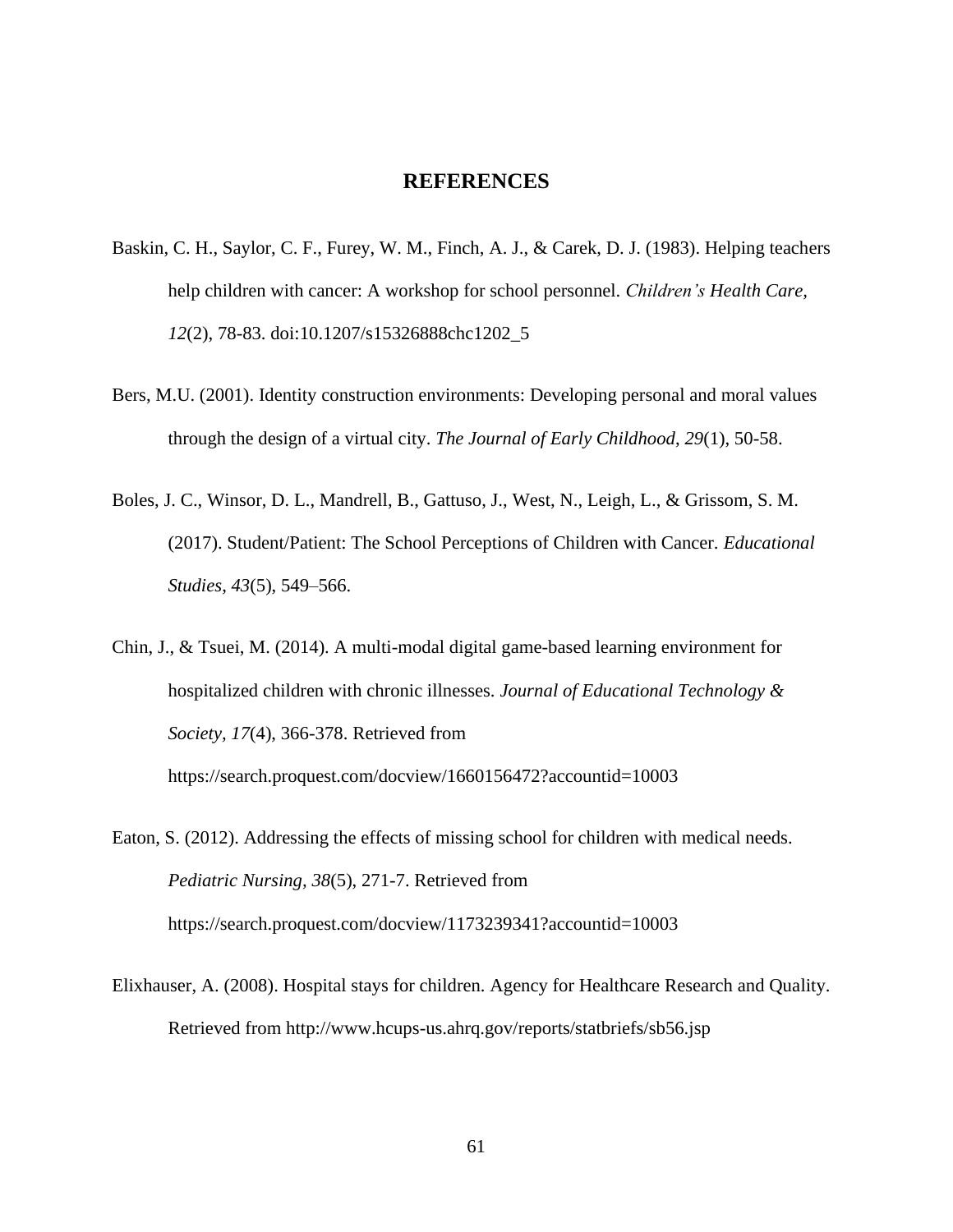- Fiore, F. D., Joriseen, P., Van Reeth, F., Lombaert, E., Valcke, M., Vansichem, G., Veevaete, P., & Hauttekeete, L. (2008). ASCIT sick children: Again at my School by fostering communication through interactive technologies for long term sick children. *Journal of Advanced Technology for Learning*, *5*(1), 68-78.
- Florida Department of Education (2017). 6A-6.03020 Exceptional student education eligibility for students who are homebound or hospitalized. Retrieved from https://www.flrules.org/gateway/ruleno.asp?id=6A-6.03020
- Gorin, S.S., & McAuliffe, P. (2008). Implications of Childhood Cancer Survivors in the Classroom and the School. *Health Education 109*(1), 25-48.
- Harris, M.S. (2009). School Reintegration for Children and Adolescents with Cancer: The Role of School Psychologists. *Psychology in the Schools 46*(7), 579-592.
- Hay, G.H., Nabors. M.L., Sullivan, A., & Zygmund, A. (2015). Students with Pediatric Cancer: A Prescription for School Success. *Physical Disabilities: Education and Related Services 34*(2), 1-13.
- Hopkins, L., Moss, J., Green, J., & Strong, G. (2014). Embedding Learning in a paediatric hospital: Changing practice and keeping connected*. International Journal of Inclusive Education*, 18, 312- 321.
- Irwin, M.K., & Elam, M. (2011). Are we leaving children with chronic illnesses behind? *Physical Disabilities: Education and Related Services, 30*(2), 67-80.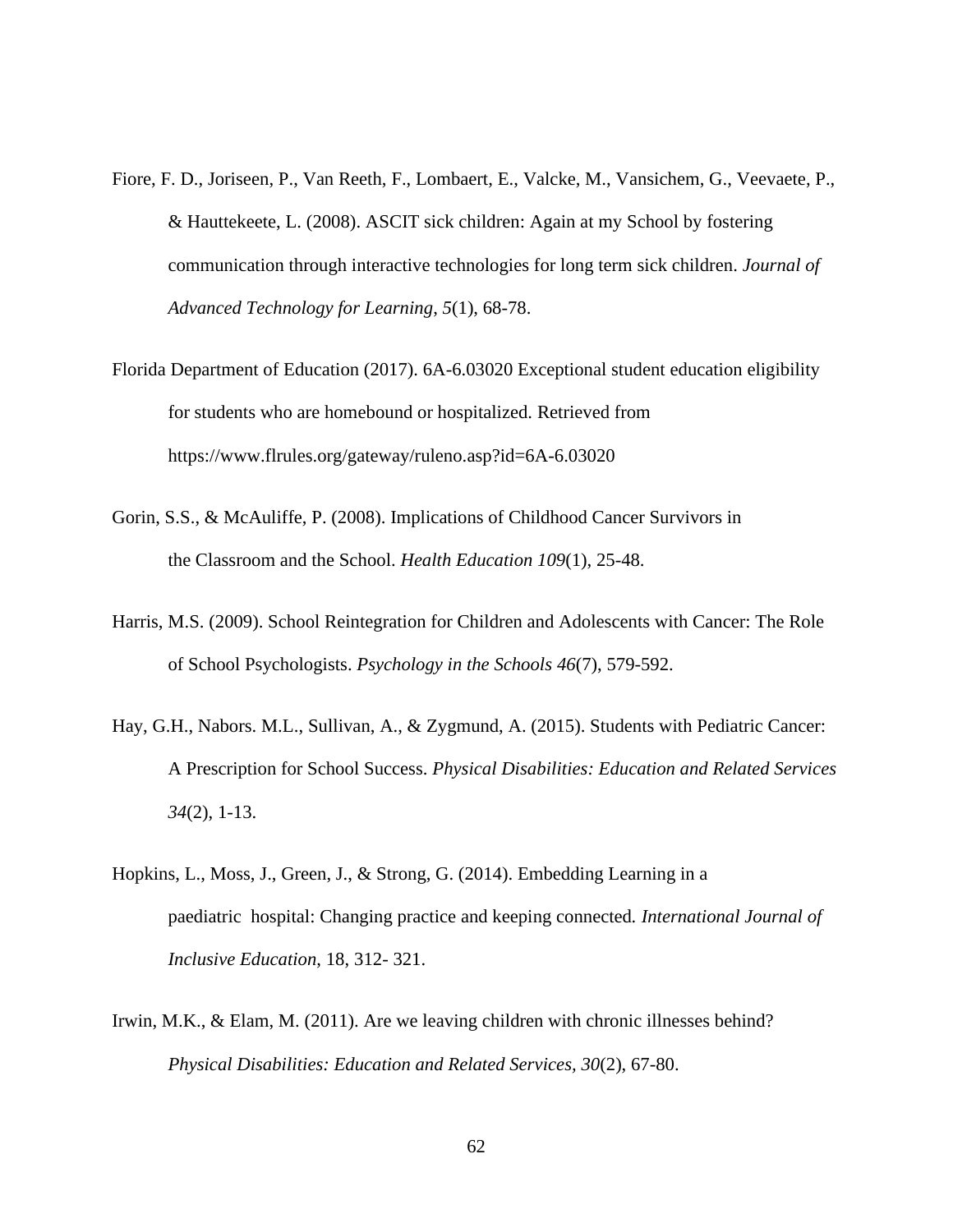- Irwin, M.K., Elam, M., Merianos, A., Nabors, L., & Murphy, C. (2018). Training and preparedness to meet the needs of students with a chronic health condition in the school setting: An examining of teacher preparation programming in the United States. *Physical Disabilities: Education and Related Services, 37*(2), 34-59.
- Legislative Alliance for Students with Health Conditions. (2017). School success for children experiencing chronic illness: National recommendations for addressing global barriers. *Physical Disabilities, 36*(2), 8-15. doi:http://dx.doi.org/10.14434/pders.v36i2.24106
- Lightfoot, J., Wright, S., & Sloper, P. (1999). Supporting pupils in mainstream school with an illness or disability: Young people's views. *Child: Care, Health and Development, 25*(3), 267-283.
- Maor, D., & Mitchem, K. (2020). Hospitalized Adolescents' Use of Mobile Technologies for Learning, Communication, and Well-Being. *Journal of Adolescent Research*, *35*(2), 225–247.
- Nemours. (n.d.). School Program: Innovating, Interactive Education. Retrieved from: <https://www.nemours.org/services/support/orlsupport/school-program.html>
- Newacheck, P.W. & Stoddard, J.J. (1994). Prevalence and impact of multiple childhood chronic illnesses. *Journal of Pediatrics*, 124, 40-48
- Savina, E., Simon, J., & Lester, M. (2014). School reintegration following psychiatric hospitalization: An ecological perspective. *Child & Youth Care Forum, 43*(6), 729-746. doi:http://dx.doi.org/10.1007/s10566-014-9263-0